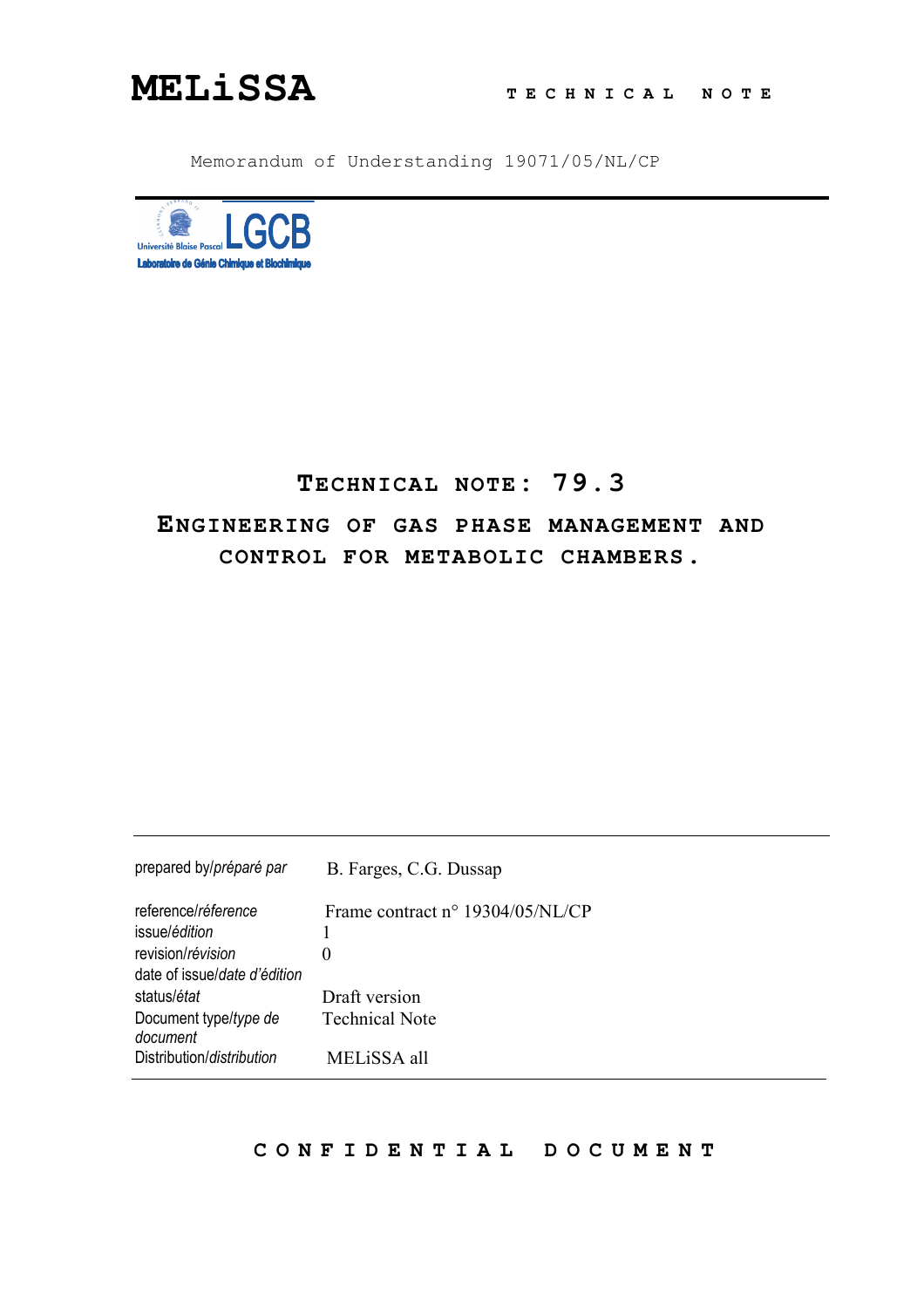page ii of IV

## APPROVAL

| <b>Title</b> | Engineering of gas phase management and | <b>ISSUE</b> | <b>Irevision U</b> |
|--------------|-----------------------------------------|--------------|--------------------|
| titre        | control for metabolic chambers          | <b>ISSUE</b> | revision           |
|              |                                         |              |                    |

| author  | B. Farges, C.G. Dussap | <b>date</b> | May 2006 |
|---------|------------------------|-------------|----------|
| lauteur |                        | <b>date</b> |          |
|         |                        |             |          |

| approved               | date |
|------------------------|------|
| $\mathsf{b}\mathsf{v}$ | date |
| approuvé               |      |
| par                    |      |

## CHANGE LOG

| reason for change /raison du | lissue/issue revision/revision date/date |  |
|------------------------------|------------------------------------------|--|
| changement                   |                                          |  |
|                              |                                          |  |
|                              |                                          |  |

## CHANGE RECORD

Issue: 1 Revision: 0

| reason for change/raison du changement | page(s)/page(s) | paragraph(s)/paragraph(s) |
|----------------------------------------|-----------------|---------------------------|
|                                        |                 |                           |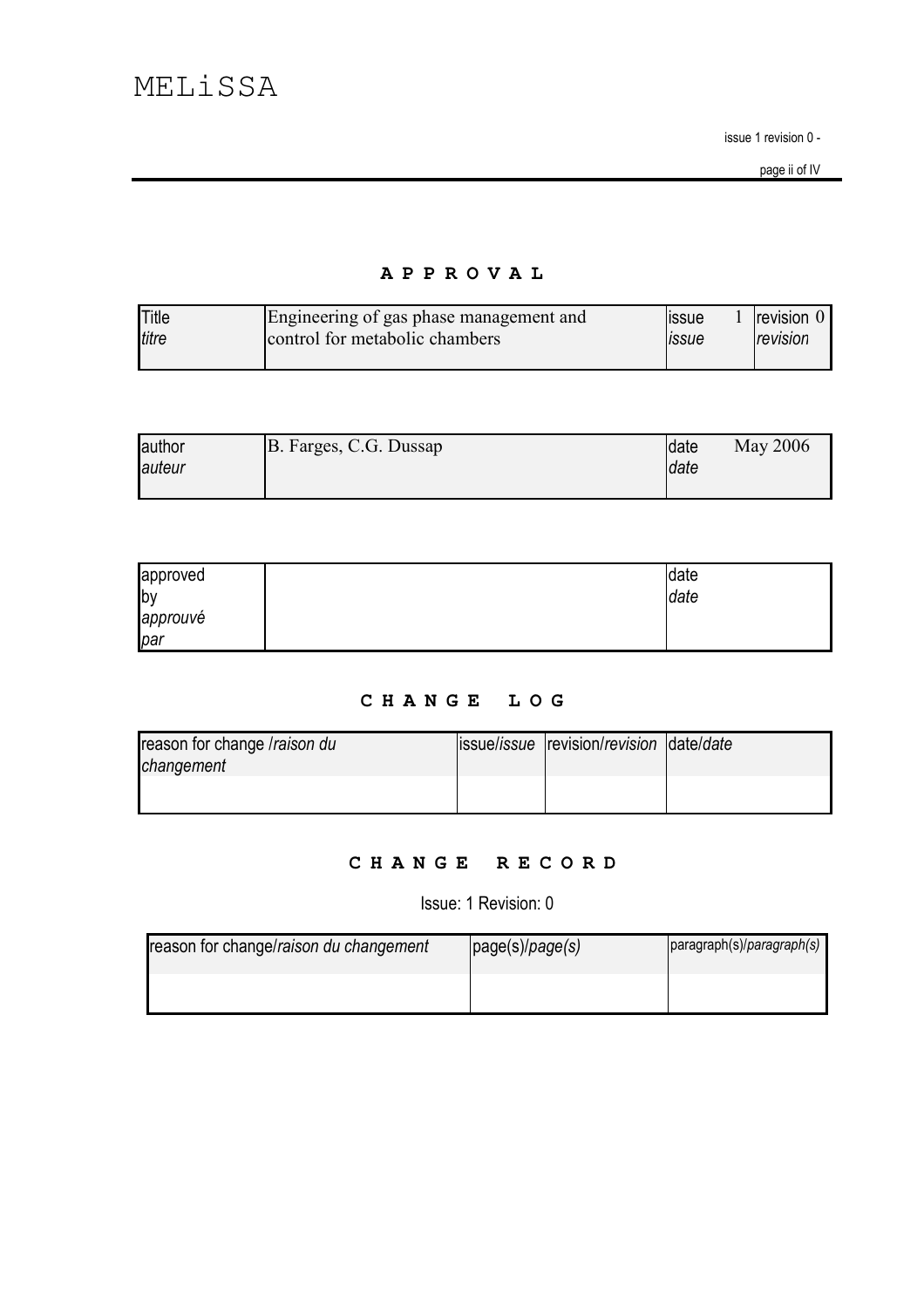page iii of IV

## TABLE OF CONTENTS

| 1                       |                                                                                          |  |
|-------------------------|------------------------------------------------------------------------------------------|--|
| 2                       |                                                                                          |  |
| $\mathbf{3}$            | 2.1<br>2.2<br>2.3<br>2.3.1<br>2.3.2<br>2.3.3<br>2.4<br>3.1                               |  |
|                         | 3.2                                                                                      |  |
|                         | 3.3                                                                                      |  |
| $\overline{\mathbf{4}}$ | <b>ASSESSMENT OF GAS COMPOSITIONS : SELECTION OF INSTRUMENTATION 28</b>                  |  |
|                         | 4.1<br>4.2<br>4.3<br>4.3.1<br>4.3.2<br>4.4<br>4.4.1<br>4.4.2<br>4.4.3<br>4.4.4           |  |
| 5                       |                                                                                          |  |
|                         | 5.1<br>5.2                                                                               |  |
| 6                       |                                                                                          |  |
| 7                       | APPICATION TO METABOLIC CHAMBERS, I.E. CREW COMPARTMENT DESIGN  46                       |  |
| 8                       |                                                                                          |  |
|                         | GENERAL AND PRESENT APPROACH OF GREENHOUSE DESIGN AND MODELLING  48<br>8.1<br>8.2<br>8.3 |  |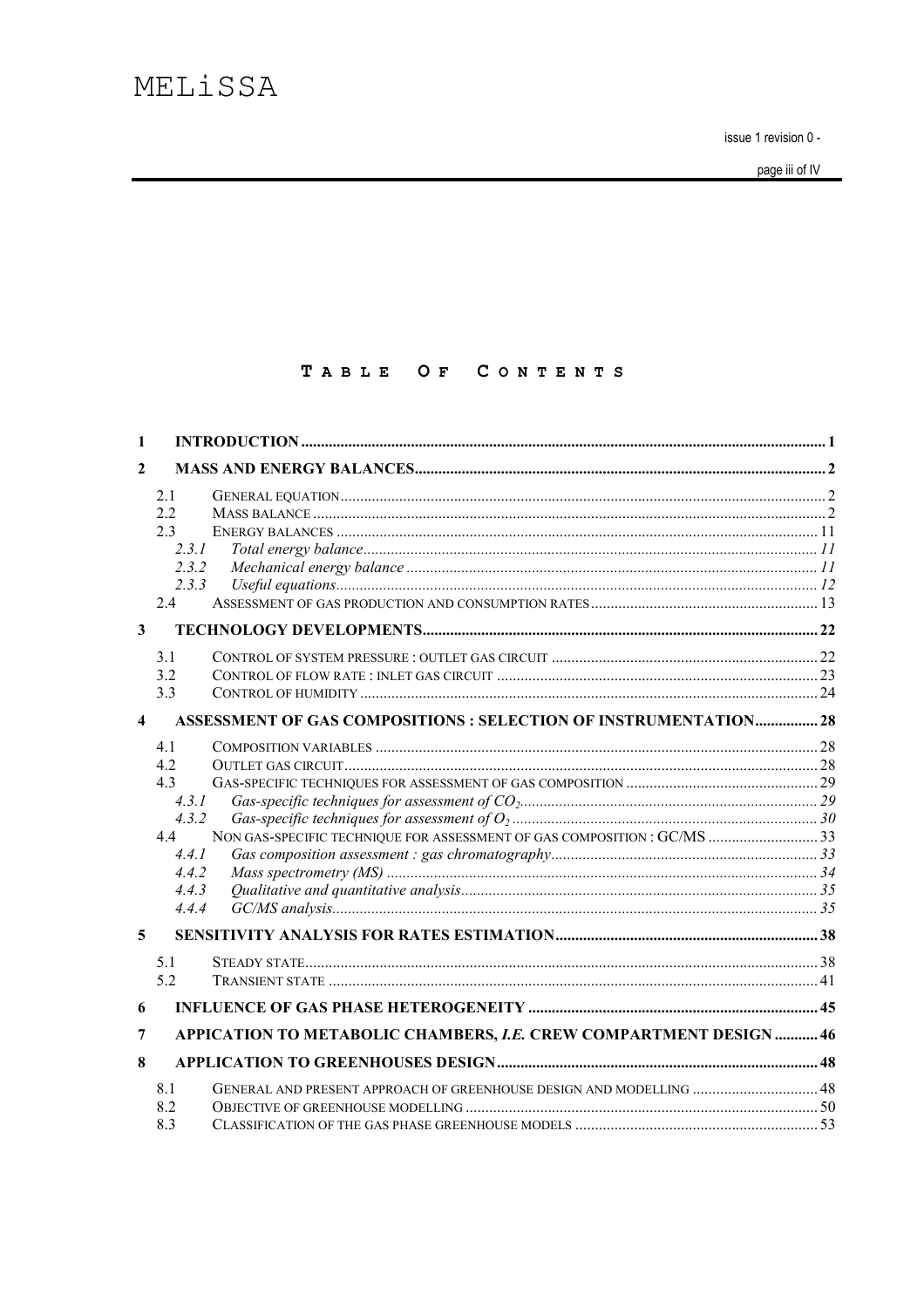page iv of IV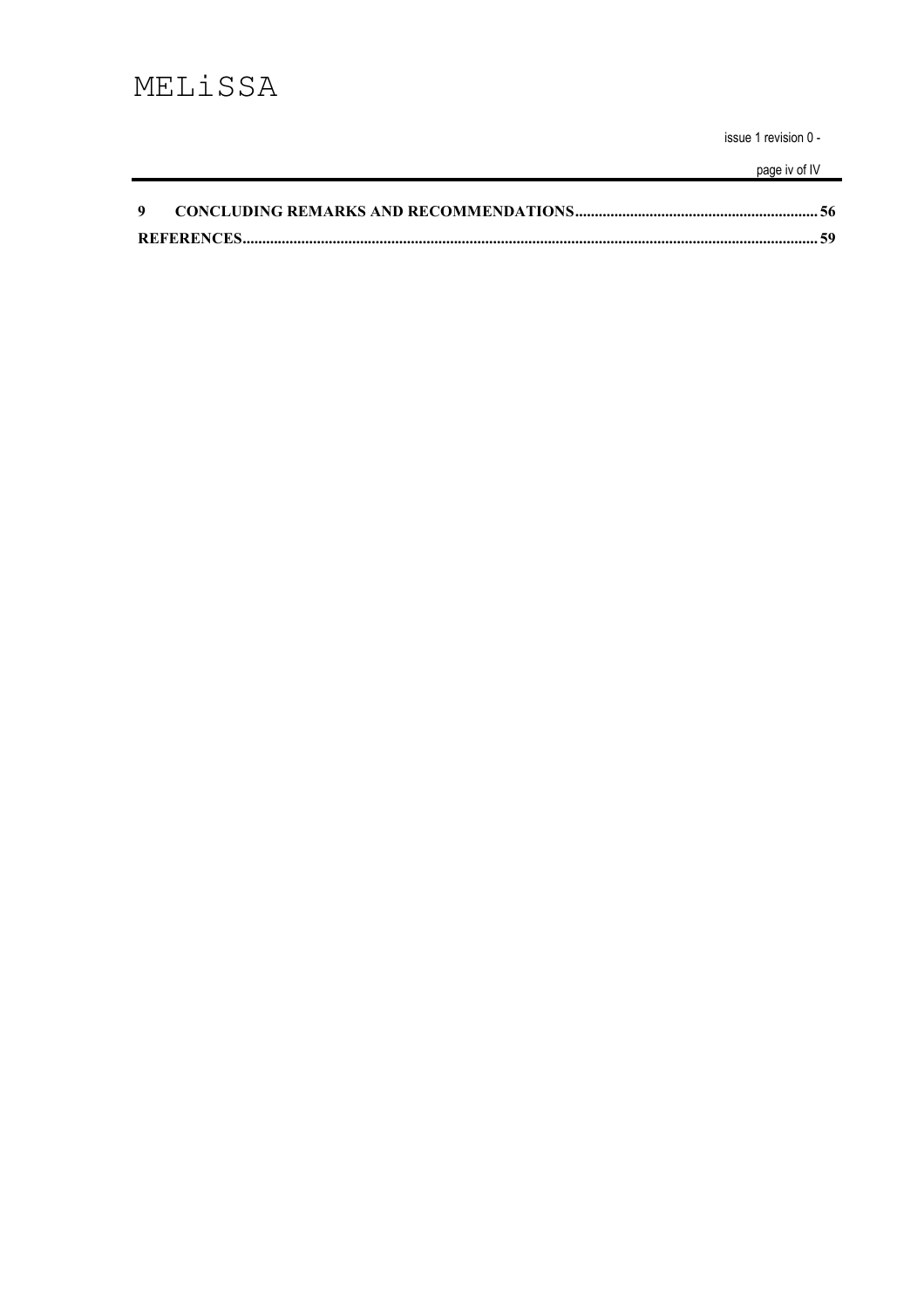#### $\blacksquare$ **INTRODUCTION**

The scope of this Technical Note is to review available mathematical decription, basic laws and equations for modelling and instrumentation for characterising the gas phase balances entering and exiting from a closed chamber where a biological transformation is occurring (metabolic chamber). The chamber can be either a greenhouse (where higher plants are growing) or a room where humans or animals have been installed. Therefore, two kinds of information are reviewed, firstly theoritical and technical information regarding the instrumentation and modelling and, secondly the use of the measurements performed in terms of assessment of the process variables.

This study concerns, from one hand, the derivation of the gas phase model equations, including perfectly mixed assumptions and the influence of the gas phase residence time distribution and, from the other hand, the technical recommendations that can be made for the selection instrumentation both for the control of operating parameters and the assessment of the variables that are useful for the diagnostic of the chamber behavior.

The six first sections of this TN concern theoritical and technical information applicable for both greenhouses design and closed habitats. The two following sections concern the application for closed habitats and greenhouses. Conclusive remarks are developped in the las ninth section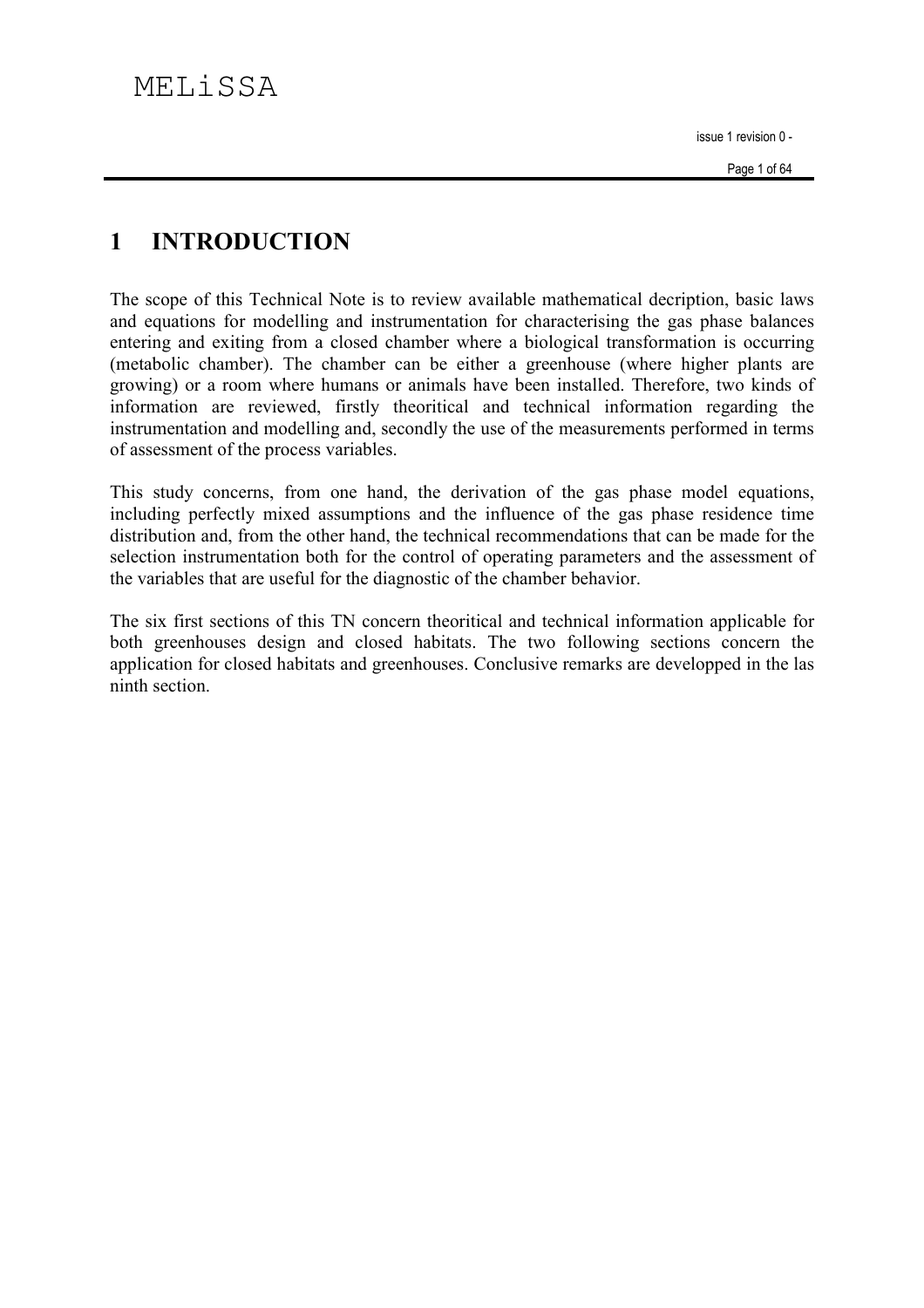#### $\overline{2}$ **MASS AND ENERGY BALANCES**

#### **General equation**  $2.1$

Let us denote by  $X$  a certain amount of quantity (mass, energy, momentum...etc.), the general law of conservation, on which all phenomenological descriptions of change are based, reads as follows :

(Accumulation of X in system) =  $\frac{d}{dt}(X)$  =

 $\sum$  (Flow of X into system) -  $\sum$  (Flow of X out of system) + (Production of X in system)  $(Eq. 1)$ 

All terms of previous equation are in unit of quantity of X per unit time, which means that flows are flow rates and that production denotes for a production rate (source term).

The system may be an apparatus, a part of an apparatus, an infinitely element of volume...etc. The production rate may be positive (actual production of  $X$  in the system) or negative, *i.e.* consumption of  $X$  in the system.

In transient state, the knowledge of the flows of X into and out of system and of the production rates of X enables to determine the evolution of X during time from an initial condition that is known

At steady state, the quantity of  $X$  in the system is constant by definition; the knowledge of the flows enables to calculate the production rates. If all three terms on the right hand of Eq. 1 are known (or independently measured), the application of the previous balance equation must be done with data reconciliation techniques in order to calculate the best estimation of the measured variables with respect of the steady state assumption.

For further applications it must be kept in mind that Eq. 1 applies whatever the system is perfectly mixed or not.

#### **Mass balance**  $2.2$

The general concept held by previous Eq. 1 is applied to gas balance in a close chamber. The notation are given in Figure 1 and unambiguously listed at the end of this Technical Note. Normally, the matter balance equation must be written in terms of mass or moles and never in terms of volume for a gas phase. Also, it has to be expressed for all components entering, leaving or accumulating in the system. In terms of molar balance, this leads to: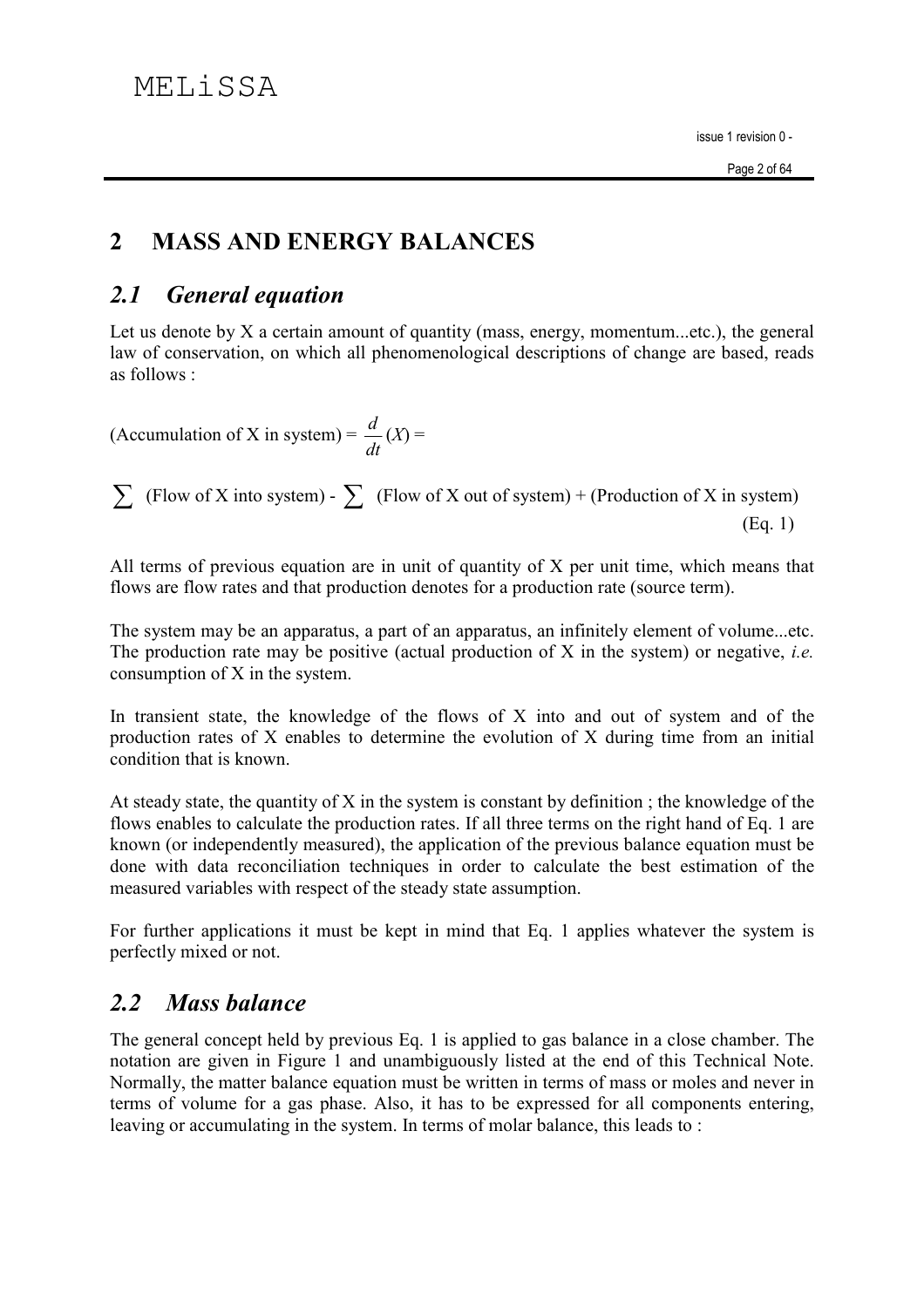$$
\frac{d n_i}{d t} = \boldsymbol{\Phi}_n^{(1)} \boldsymbol{y}_i^{(1)} - \boldsymbol{\Phi}_n^{(2)} \boldsymbol{y}_i^{(2)} + \boldsymbol{\Phi}_L^{(1)} \boldsymbol{c}_i^{(1)} - \boldsymbol{\Phi}_L^{(2)} \boldsymbol{c}_i^{(2)} + \boldsymbol{R}_{ni}
$$
(Eq. 2)

In a reduced form this leads to:

$$
\frac{dn_i}{dt} = \Delta (\Phi_n y_i) + \Delta (\Phi_L c_i) + R_{ni}
$$
 (Eq. 3)

where  $\Delta$  operator represent the difference between inlet and outlet variables.



**Figure 1** : General scheme and notation for gas matter balance

The mass balance equation is readily obtained by multiplying each term of the previous equation by the molecular weight of component  $\mathbf{i}$  ( $M_i$ ).

## **Focus on 3 points**

- It clearly appears from the above that gas phase balance cannot be considered independently and without considering liquid phase balance.
- Further analysis of matter balance equations for the gas involves an equation of state  $\Delta \sim 10^4$ for the gas phase. It will be considered in all following developments that ideal gas law applies, knowing that more sophisticated equations (Van der Waals, Redlich & Kwong, Peng Robinson) are possible but render the calculation much more complex. For air-based gas compositions, the ideal law approximation does not impair the theoretical calculations (error less than  $1\%$ ) for pressures ranging between 0 and 1000 kPa (10 bars) and temperatures ranging between  $-10$  °C and  $+ 50$  °C. This assumption also leads to consider that gas enthalpy is only depending on temperature (not on pressure) via proportionality constant which is the heat capacity. For a gas phase which may contain predominantly other gas (such as  $CO<sub>2</sub>$ ), this simplification may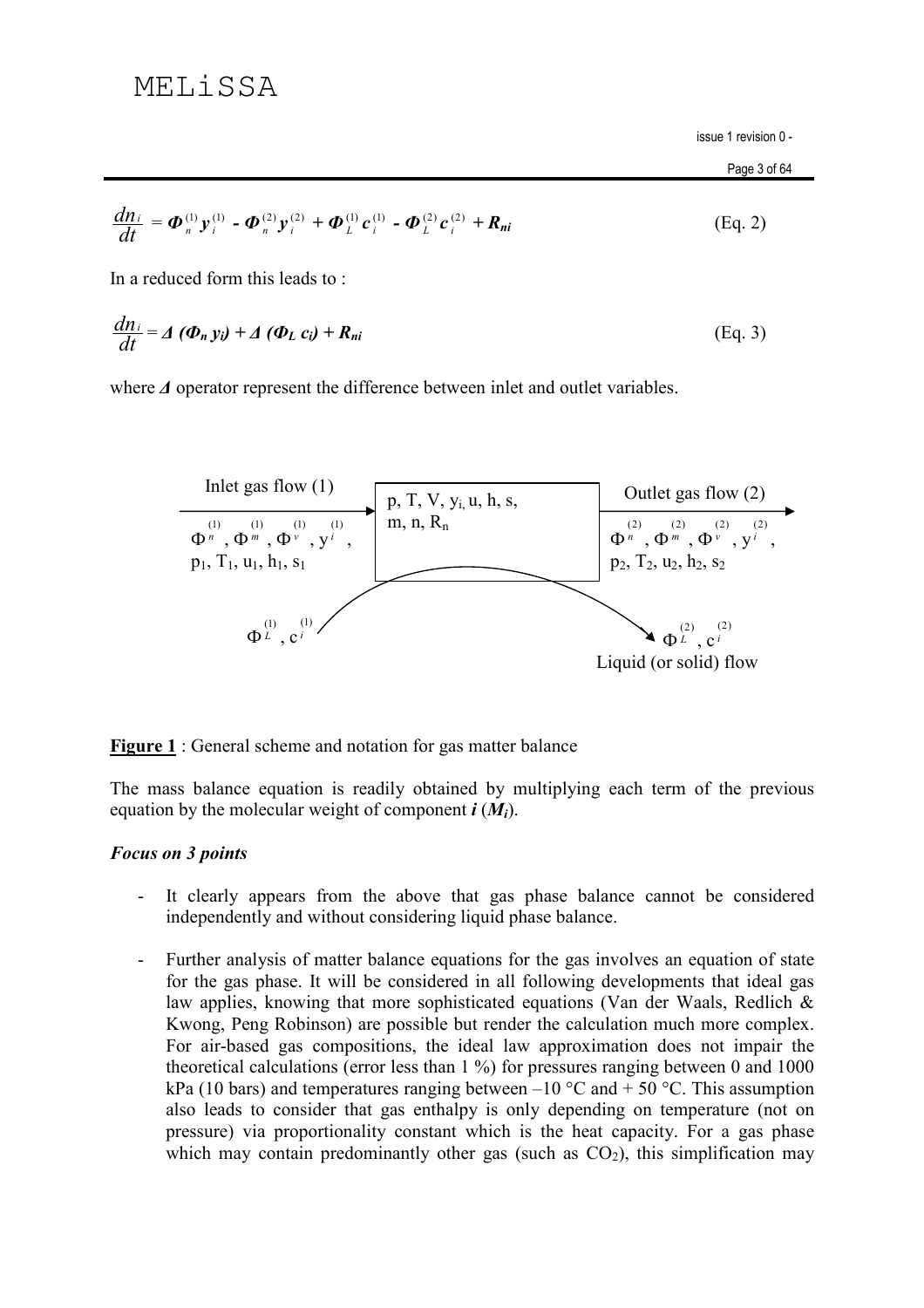# MELiSSA

issue 1 revision 0 -

lead to much more important errors that have to be considered. All the relations resulting from ideal gas law assumption are presented in Tables 1a to 1d.

The gas matter balance must be written in terms of moles or mass (and never in terms of volume) for all the components travelling in system. In reactive systems, which is the case for either a greenhouse or a metabolic chamber, the production term  $R_{ni}$  (or source term) contains the kinetic model. It must be emphasised that the sum of the source terms for all components on a molar basis is generally not equal to 0 (non conservation of total number of moles) but is equal to 0 when it is calculated on a mass basis (total mass conservation, principle). This last condition (Lavoisier's mass conservation principle) is even more constrained when applied to each of the elements of the system which absolutely must be done. This is the basic reason why stoichiometric description is systematically used for MELISSA compartments description. Mathematically this is translated in the set of equations reported in Table  $2a$  and  $2b$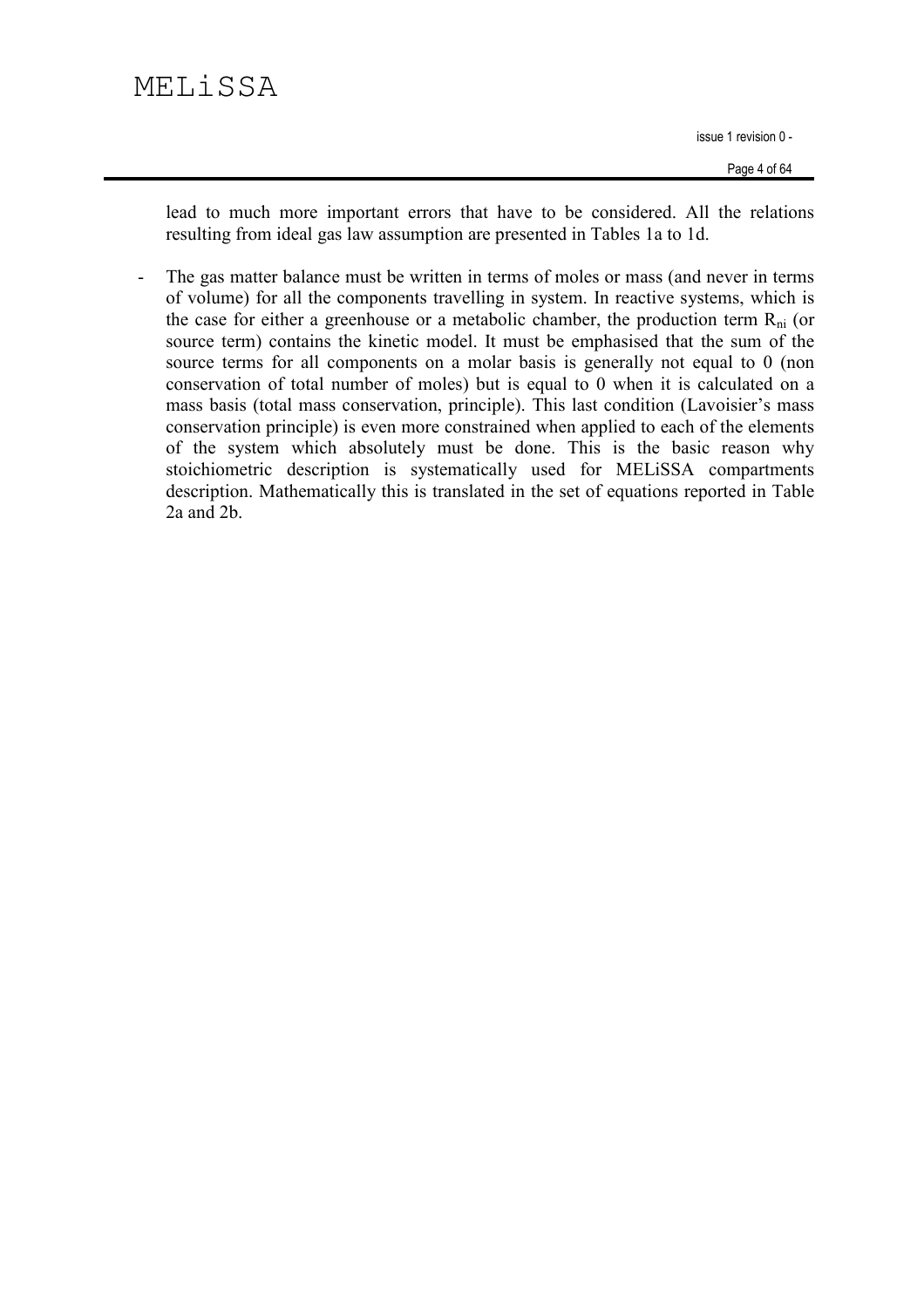| Volume, mass, moles quantities                                                                            |                                                                                                                                                                                       |                                           |  |
|-----------------------------------------------------------------------------------------------------------|---------------------------------------------------------------------------------------------------------------------------------------------------------------------------------------|-------------------------------------------|--|
| Departure relation                                                                                        | $pV=n R T$                                                                                                                                                                            |                                           |  |
| Standard conditions                                                                                       | $T = 0$ °C = 273.15 K;<br>$p = 1$ atm = 101.3 kPa;<br>$R = 8.3143$ J.mole <sup>-1</sup> .K <sup>-1</sup><br>$v = 2.2414.10^{-2}$ sm <sup>3</sup> .mole <sup>-1</sup> whatever the gas |                                           |  |
| Density                                                                                                   | $p = \frac{p M}{R T}$                                                                                                                                                                 | $(kg.m^{-3})$                             |  |
| Volumic flow                                                                                              | $\Phi_v = \Phi_n \frac{RT}{n}$                                                                                                                                                        | $(m^3.s^{-1})$                            |  |
| Standard volumic flow                                                                                     | $\Phi_{vs} = 2.2414.10^{2} \Phi_{n}$                                                                                                                                                  | $\left(\text{sm}^{3}\text{.s}^{1}\right)$ |  |
| Mass flow                                                                                                 | $\Phi_m = M \Phi_n$<br>$\Phi_m = \rho \Phi_v = \frac{p M}{R T} \Phi_v$                                                                                                                |                                           |  |
|                                                                                                           | <b>Expressions of thermodynamic functions</b>                                                                                                                                         |                                           |  |
| Let $h_r(T_r)$ and $s_r(T_r, p_r)$ the arbitrary values of enthalpy and entropy at an arbitrary reference | state at $T_r$ and $p_r$                                                                                                                                                              |                                           |  |
| Enthalpy (per unit mass)                                                                                  | $h = h_r + C_p$ $(T - T_r)$                                                                                                                                                           | $(J.kg^{-1})$                             |  |
| Internal energy (per unit mass)                                                                           | $u = h_r + C_p (T - T_r) - \frac{RT}{M}$                                                                                                                                              | $(J.kg^{-1})$                             |  |
| Entropy (per unit mass)                                                                                   | $s = s_r + C_p$ $Ln \frac{T}{T_r}$ - $\frac{R}{M}$ $Ln \frac{p}{p_r}$ (J.kg <sup>-1</sup> .K <sup>-1</sup> )                                                                          |                                           |  |
| Gibbs energy (per unit mass)                                                                              | $\mu = h - T s$                                                                                                                                                                       | $(J.kg^{-1})$                             |  |
| <b>Energy flows</b>                                                                                       |                                                                                                                                                                                       |                                           |  |
| Enthalpy                                                                                                  | $\boldsymbol{\Phi}_h = \boldsymbol{\Phi}_m h$                                                                                                                                         |                                           |  |
| Entropy                                                                                                   | $\boldsymbol{\Phi}_{s} = \boldsymbol{\Phi}_{m} s$                                                                                                                                     |                                           |  |
| Gibbs energy                                                                                              | $\boldsymbol{\Phi}_{g}=\boldsymbol{\Phi}_{m} \boldsymbol{\mu}$                                                                                                                        |                                           |  |

Table 1a : Ideal gas law for a pure gas phase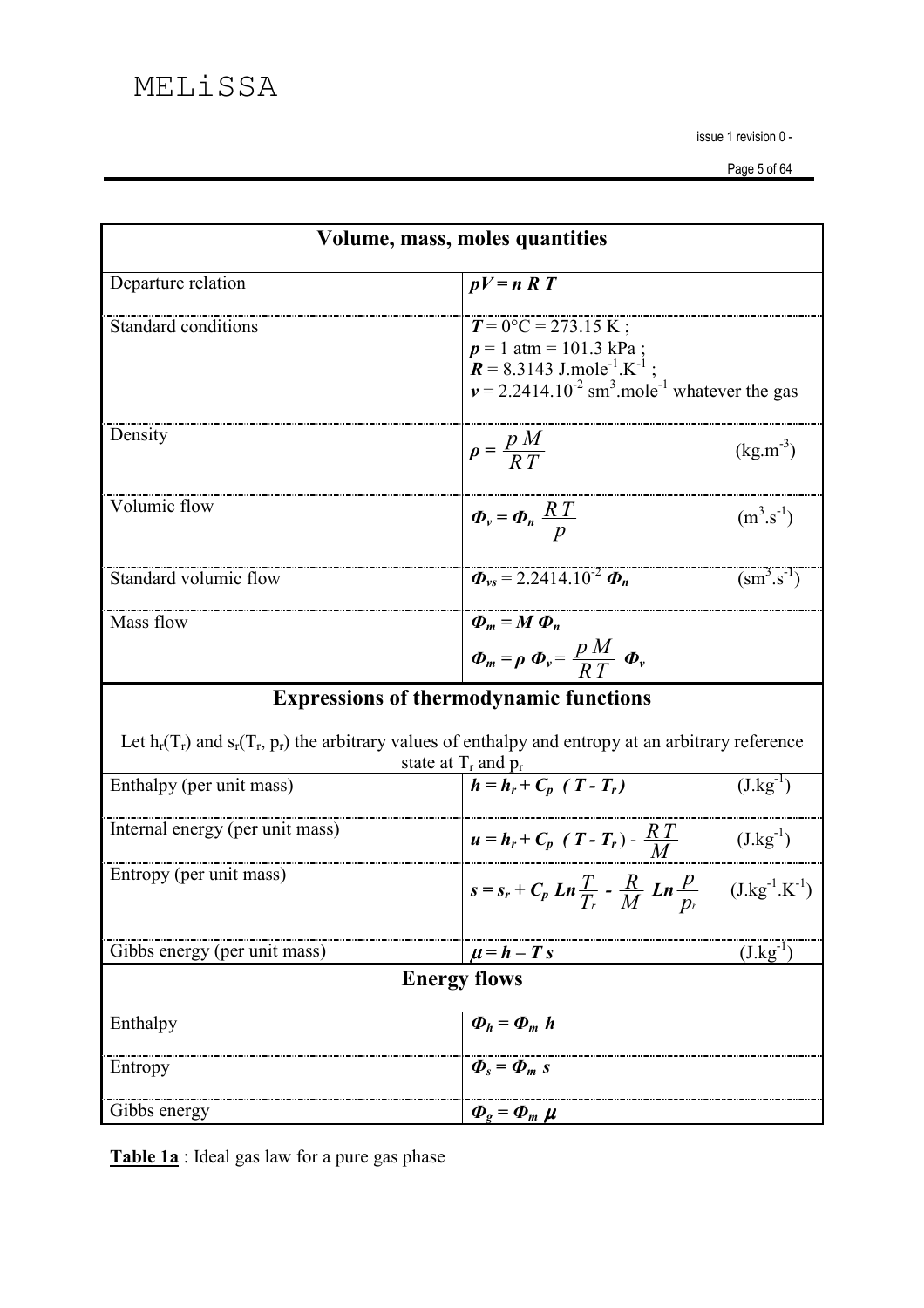| Characterisation of the gas composition |                                                                                                                                                                                    |  |
|-----------------------------------------|------------------------------------------------------------------------------------------------------------------------------------------------------------------------------------|--|
| Departure relation                      | $p_i V = n_i R T$                                                                                                                                                                  |  |
| Dalton law                              | $\sum_{i} p_{i} = p$<br>$n = \sum_{i} n_{i}$                                                                                                                                       |  |
| Mole fraction                           | $y_i = \frac{n_i}{n} = \frac{p_i}{p}$                                                                                                                                              |  |
| Mass fraction                           | $\boldsymbol{\omega}_i = \frac{y_i M_i}{\sum_i y_j M_i}$                                                                                                                           |  |
| Molecular weight                        | $M = \sum_i y_i M_i$<br>$\boldsymbol{\omega}_i = y_i \frac{M_i}{M}$                                                                                                                |  |
| Partial molar flow                      | $\boldsymbol{\Phi}_{ni} = y_i \boldsymbol{\Phi}_n$<br>$\boldsymbol{\Phi}_{ni} = \frac{p_i}{R T} \boldsymbol{\Phi}_v$                                                               |  |
| Partial mass flow                       | $\Phi_{mi} = M_i \; \Phi_{ni}$<br>$\boldsymbol{\Phi}_{mi} = \boldsymbol{\omega}_i \boldsymbol{\Phi}_m$<br>$\Phi_{mi} = \frac{p_i M_i}{RT} \Phi_v = \omega_i \frac{p M}{RT} \Phi_v$ |  |

Table 1b: Ideal gas mixture : characterisation of the composition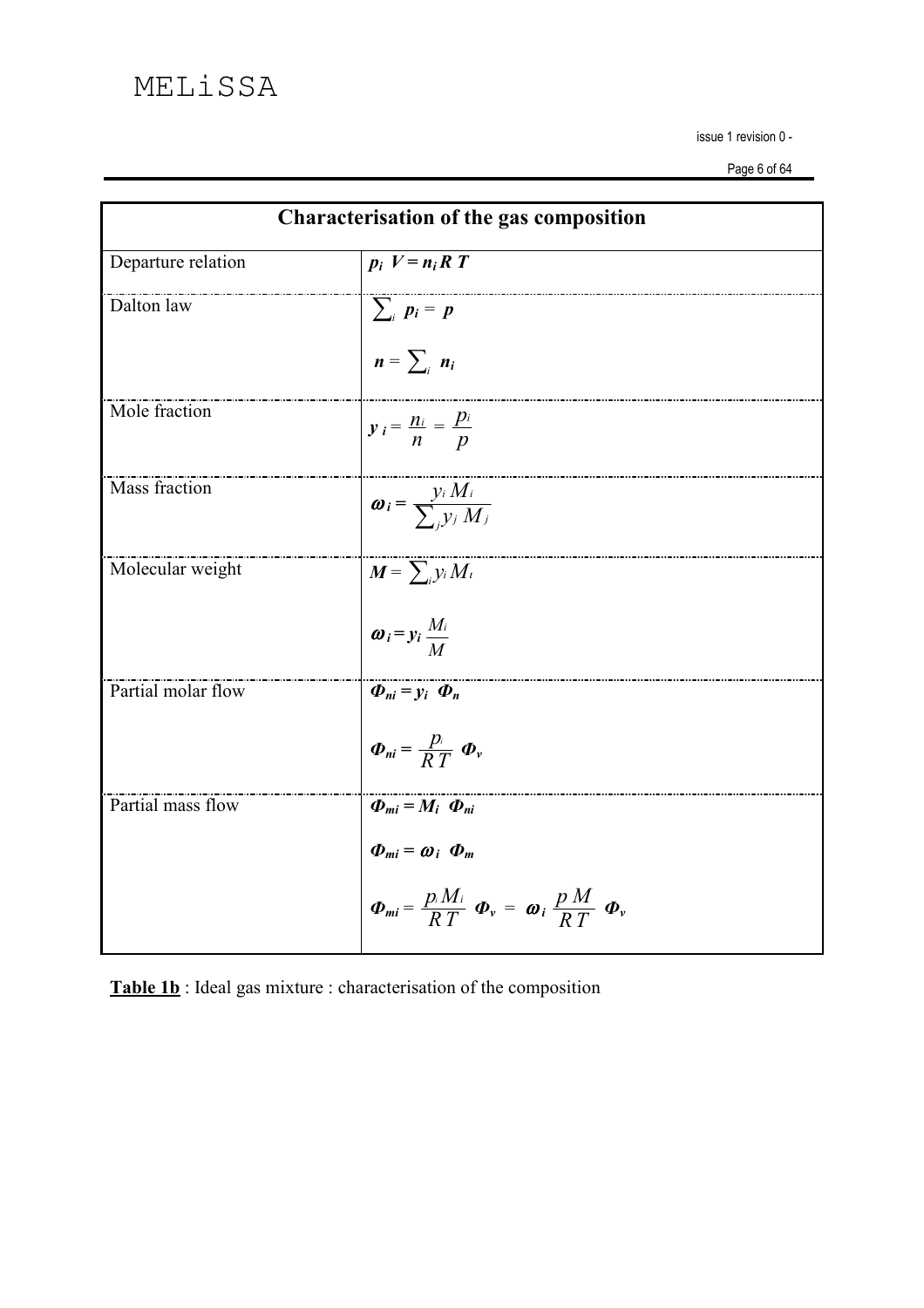| <b>Expressions of thermodynamic functions</b>            |                                                                                                                              |                      |  |
|----------------------------------------------------------|------------------------------------------------------------------------------------------------------------------------------|----------------------|--|
| Heat capacity                                            | $C_p = \sum_i$ $\omega_i C_{pi}$                                                                                             | $(J.kg^{-1}.K^{-1})$ |  |
| Enthalpy (per unit mass)<br>(all expressions equivalent) | $h = \sum_i \omega_i h_i$                                                                                                    | $(J.kg^{-1})$        |  |
|                                                          | $h = \sum_i \omega_i h_{ri} + \sum_i \omega_i C_{pi}(T - T_r)$ (J.kg <sup>-1</sup> )                                         |                      |  |
| Entropy (per unit mass)                                  | $h = h_r + C_p (T - T_r)$                                                                                                    |                      |  |
| (all expressions equivalent)                             | $s_i^0 = s_{ri} + C_{pi}$ Ln $\frac{T}{T_r}$ - $\frac{R}{M_i}$ Ln $\frac{p}{D_r}$                                            | $(J.kg^{-1}.K^{-1})$ |  |
|                                                          | $s_i = s_{ri} + C_{pi}$ Ln $\frac{T}{T_r}$ - $\frac{R}{M_i}$ Ln $\frac{p_i}{p_r}$                                            |                      |  |
|                                                          | $s_i = s_i^0$ - $\frac{R}{M_i}$ $Ln \frac{p_i}{p}$                                                                           |                      |  |
|                                                          | $s = \sum_i \omega_i s_i$                                                                                                    |                      |  |
|                                                          | $s = \sum_i \omega_i s_i^0 - \frac{R}{M} \sum_i y_i Ln y_i$                                                                  |                      |  |
|                                                          | $s = \sum_i \omega_i$ (s <sup>0</sup> - $\frac{R}{M}$ Ln y <sub>i</sub> )                                                    |                      |  |
|                                                          | $s = \sum_i \omega_i$ $s_{ri} + C_p$ $Ln \frac{T}{T_r} - \frac{R}{M}$ $Ln \frac{p}{p_r}$                                     |                      |  |
| Gibbs energy (per unit mass)                             | $\mu = h - Ts$                                                                                                               | $(J.kg^{-1})$        |  |
|                                                          | $ \mu_i^0 = h_i - T s_i^0$<br>$\mu_i = h_i - T s_i$                                                                          |                      |  |
|                                                          |                                                                                                                              |                      |  |
|                                                          | $\mu_i$ = $h_i$ - $T s_i^0$ + $\frac{RT}{M_i}$ Ln $y_i$<br>$\mu = \sum_i \omega_i$ ( $\mu_i^0$ - $\frac{RT}{M_i}$ Ln $y_i$ ) |                      |  |
|                                                          |                                                                                                                              |                      |  |

Table 1c: Ideal gas mixtures : expressions of the thermodynamic functions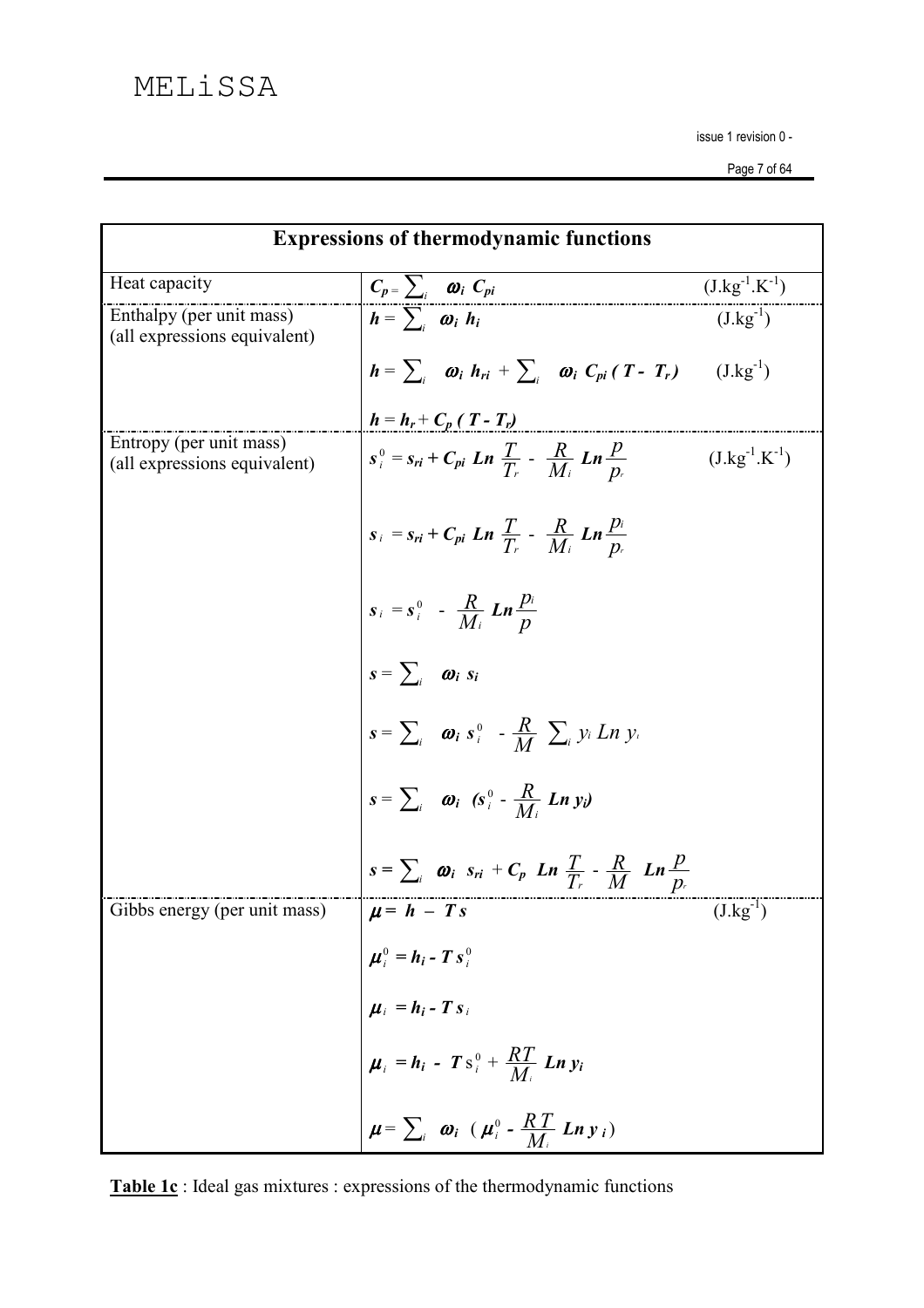| <b>Total energy flows</b> |                                                                                                                                                                                                                                                                                                                          |  |
|---------------------------|--------------------------------------------------------------------------------------------------------------------------------------------------------------------------------------------------------------------------------------------------------------------------------------------------------------------------|--|
| Enthalpy                  | $\boldsymbol{\Phi}_h = \boldsymbol{\Phi}_m h$                                                                                                                                                                                                                                                                            |  |
|                           | $\boldsymbol{\Phi}_h = \sum_i \boldsymbol{\Phi}_{mi} h_i$                                                                                                                                                                                                                                                                |  |
| Entropy                   |                                                                                                                                                                                                                                                                                                                          |  |
|                           | $s_i^0 = s_{ri} + C_p$ Ln $\frac{T}{T_r}$ $\frac{R}{M_i}$ Ln $\frac{p}{p_r}$<br>$s_i = s_{ri} + C_p$ Ln $\frac{T}{T_r}$ $\frac{R}{M_i}$ Ln $\frac{p_i}{p_r}$<br>$\Phi_s = \Phi_m$ $s = \sum_i$ $\Phi_{mi}$ $s_i$<br>$\Phi_s = \sum_i$ $\Phi_{mi}$ $(s_i^0 - \frac{R}{M_i}$ Ln $y_i) = \sum_i$ $\Phi_{mi}$ $s_i$          |  |
|                           |                                                                                                                                                                                                                                                                                                                          |  |
|                           |                                                                                                                                                                                                                                                                                                                          |  |
| Gibbs energy              | $\boldsymbol{\Phi}_{g} = \boldsymbol{\Phi}_{m} \boldsymbol{\mu} = \sum_{i} \boldsymbol{\Phi}_{mi} \boldsymbol{\mu}_{i}$                                                                                                                                                                                                  |  |
|                           |                                                                                                                                                                                                                                                                                                                          |  |
|                           |                                                                                                                                                                                                                                                                                                                          |  |
|                           | $\begin{cases}\n\mathbf{s} & \text{if } i \in \mathbb{Z}_i \text{ and } j \in \mathbb{Z}_i \\ \Phi_{g} = \sum_{i} \Phi_{mi} (\mu_i^0 + \frac{RT}{Mi} \text{Ln } y_i) \\ \mu_i^0 = h_i - T s_i^0 \\ \mu_i = h_i - T s_i^0 + \frac{RT}{Mi} \text{Ln } y_i \\ \mu_i = M_i (h_i - T s_i^0) + RT \text{Ln } y_i\n\end{cases}$ |  |
|                           |                                                                                                                                                                                                                                                                                                                          |  |

Table 1d: Ideal gas mixtures : total energy flows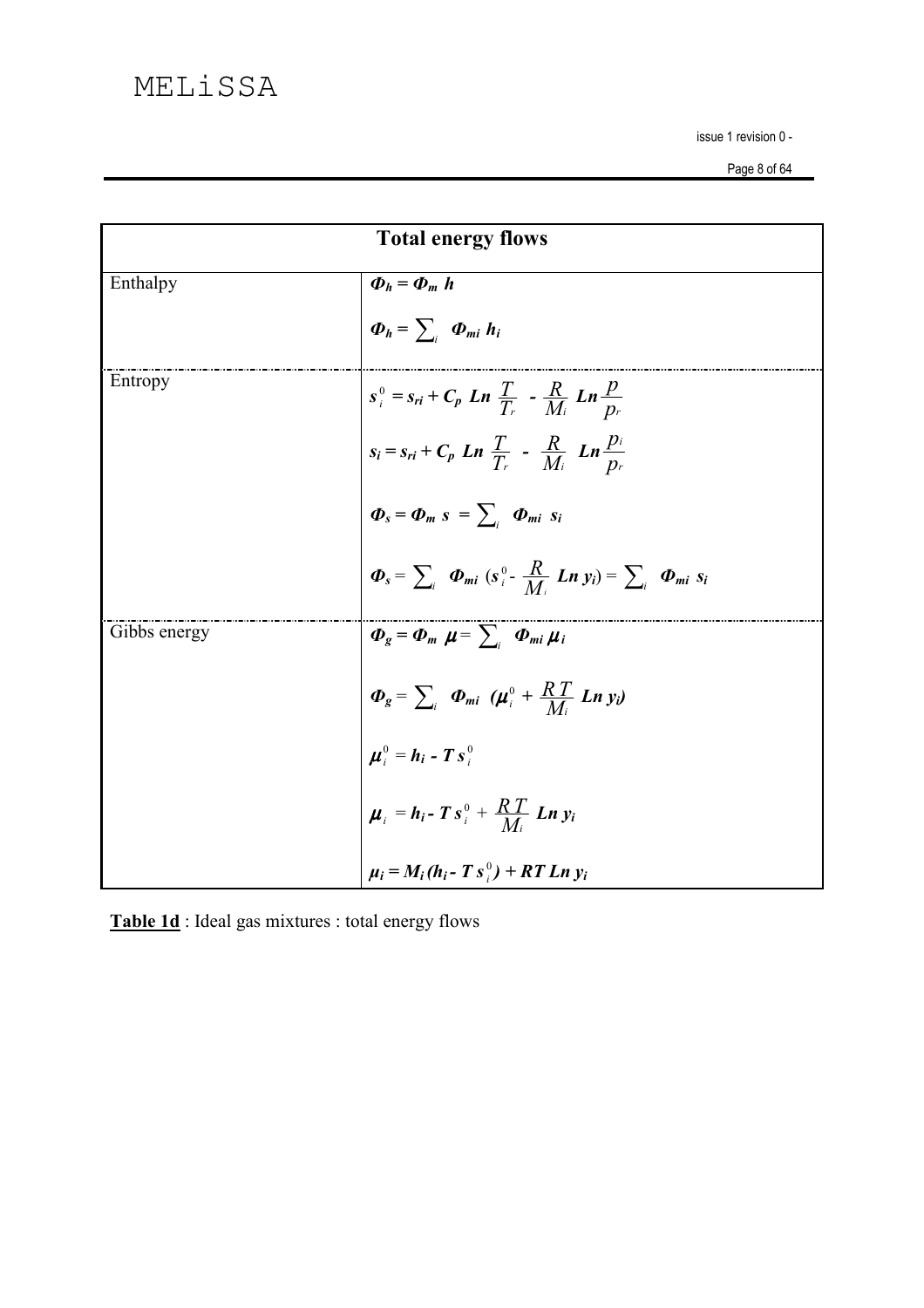|                         | <b>Notation</b>                                                                                                                                                          |                                                                      |
|-------------------------|--------------------------------------------------------------------------------------------------------------------------------------------------------------------------|----------------------------------------------------------------------|
| $\mathbf{R}_{n}$ (n, 1) | Column vector of the n transformation rates of<br>the <i>n</i> compounds                                                                                                 | $(mole.s^{-1})$<br>n values $R_{ni}$                                 |
| ${\bf R}$ (r, 1)        | Column vector of the r rates associated to the $r \mid$<br>stoichiometries<br>describe<br>used<br>to<br>the<br>transformations                                           | $(mole.s^{-1})$<br>r values $R_r$                                    |
| $\alpha$ (n, r)         | $(n, r)$ matrix of the stoichiometric coefficients : $\mathbf{e}$ . r values $\alpha_{ik}$<br>reactions in columns                                                       |                                                                      |
| $\beta$ (e, n)          | (e, n) matrix of the elements composition of $\vert e \rangle$ n values $\beta_{ii}$<br>compounds. Elements<br>line.<br>the<br>in<br>$\mathsf{n}$<br>Compounds in column |                                                                      |
| $M_n(n, 1)$             | Column vector of the molecular weight of the<br>n compounds.                                                                                                             | n values $M_i$ (g.mole <sup>-1</sup> or<br>$kg$ mole <sup>-1</sup> ) |
| $M_e(n, 1)$             | Column vector of the molecular mass of the<br>elements.                                                                                                                  | e values $M_i$ (g.mole <sup>-1</sup> or<br>$kg$ mole <sup>-1</sup> ) |

Table 2a: General matricial representation of mass conservation principles : definition of notation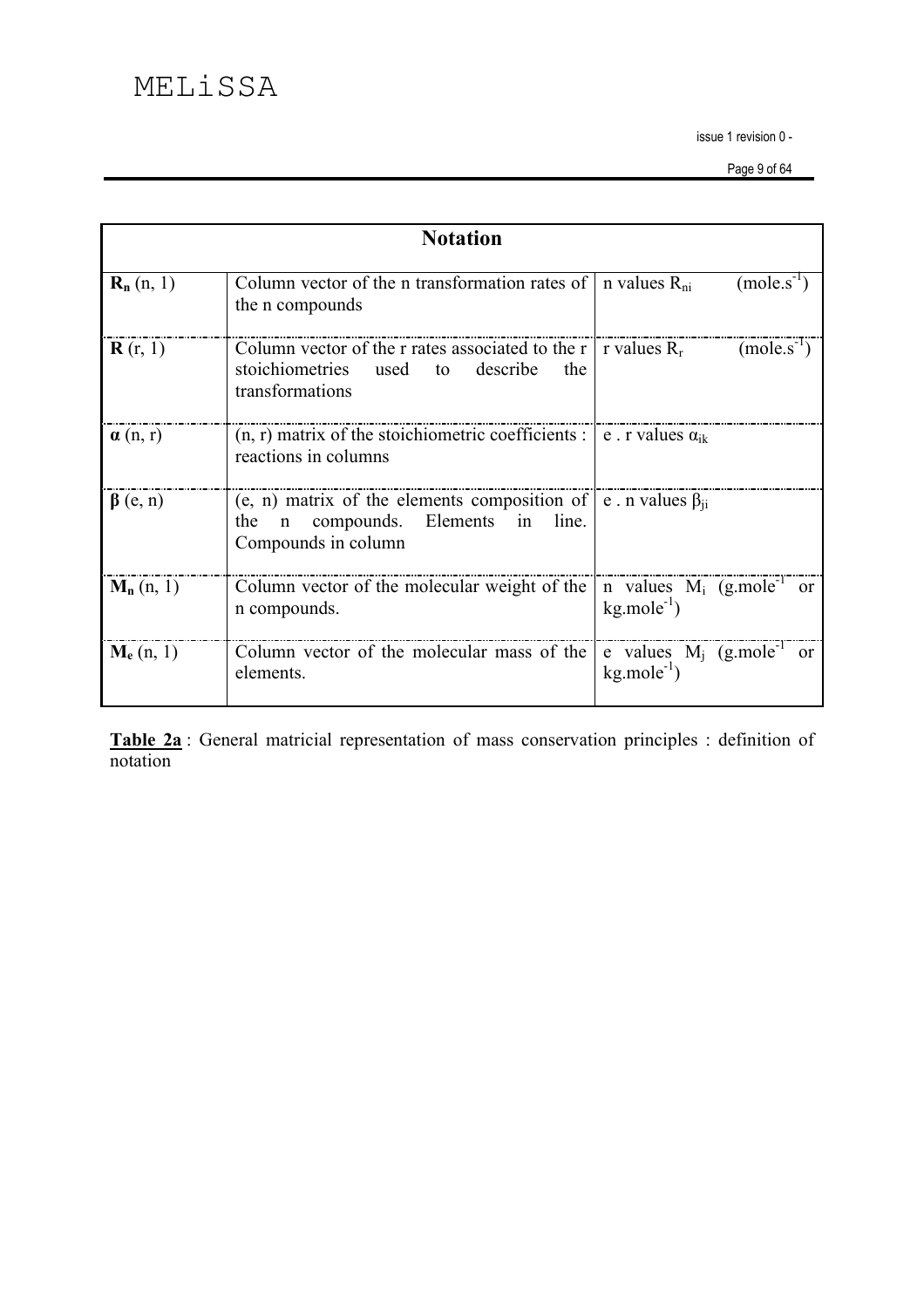| <b>Calculation of compounds transformation rates</b>                                                      |                                                     |              |  |  |
|-----------------------------------------------------------------------------------------------------------|-----------------------------------------------------|--------------|--|--|
| $\mathbf{R}_n = \boldsymbol{\alpha}$ . <b>R</b>                                                           | $R_{ni} = \sum_k \alpha_{ik} R_k$                   | $(i = 1, n)$ |  |  |
| <b>Elements conservation principle (Lavoisier's principle)</b>                                            |                                                     |              |  |  |
| $\beta$ . $\mathbf{R}_n = 0$                                                                              | $\sum_{i} \beta_{ji} R_{ni} = 0$                    | $(i = 1, e)$ |  |  |
| <b>Contraints on kinetic rates values</b>                                                                 |                                                     |              |  |  |
| $\beta \cdot \alpha$ . $R = 0$                                                                            | $\sum_{ii} \sum_{k} \beta_{ji} \alpha_{ik} R_k = 0$ | $(i = 1, e)$ |  |  |
| Molecular weight calculation                                                                              |                                                     |              |  |  |
| $M_n = \beta^T$ . M <sub>e</sub>                                                                          | $M_i = \sum_i \beta_{ji} M_j$                       | $(i = 1, n)$ |  |  |
| <b>Total mass conservation (weaker contrainst)</b>                                                        |                                                     |              |  |  |
| $\mathbf{M}_{e}^{T} = \mathbf{\beta} \cdot \mathbf{\alpha} \cdot \mathbf{R} = 0$                          |                                                     |              |  |  |
| $\mathbf{M}_{n}^{T} = \mathbf{M}_{e}^{T}$ . $\boldsymbol{\beta}$                                          |                                                     |              |  |  |
| $\mathbf{M}_{n}^{T} \cdot \mathbf{\alpha} \cdot \mathbf{R} = \mathbf{M}_{n}^{T} \cdot \mathbf{R}_{n} = 0$ |                                                     |              |  |  |
| $\sum_i M_i R_{ni} = 0$                                                                                   |                                                     |              |  |  |

Table 2b: General matricial presentation of matter conservation principle : conservation relations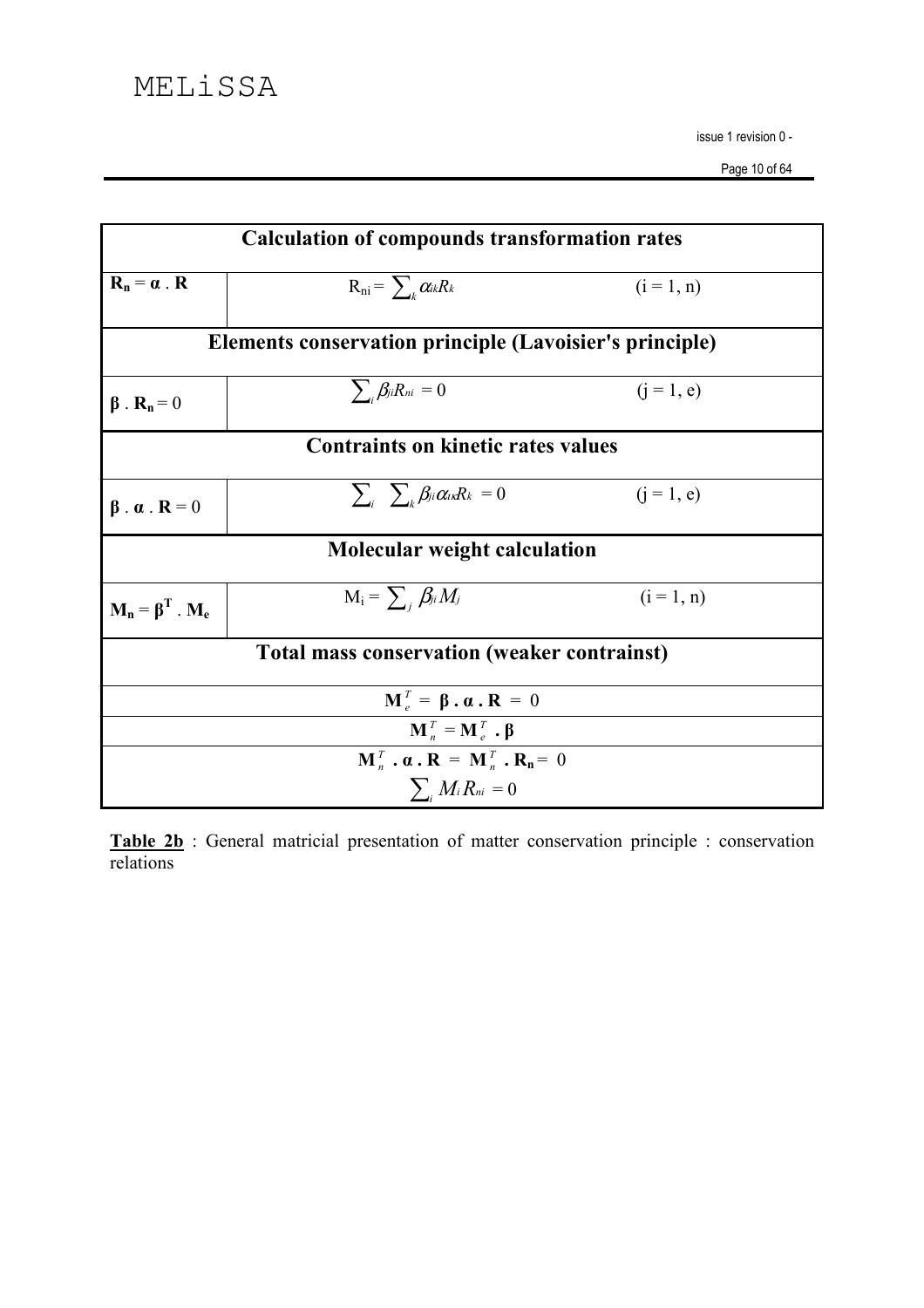#### **Energy balances**  $2.3$

According to the second principle of thermodynamics, the energy balances must set two independent equations: the first one is the total energy balance that is the first principle of thermodynamics; the second one is obtained considering a special comptability of mechanical energy that is issued from the second principle of thermodynamics.

## 2.3.1 TOTAL ENERGY BALANCE

The first principle of thermodynamics or total energy balance is written as follows:

$$
\frac{d}{dt}(U+E_{cin}+E_{pot})=A[\Phi_m(\frac{1}{2}v^2+g z+h)]+\Phi_{mech}+\Phi_{heat}+\Phi_{rad}
$$
 (Eq. 4)

where the operator  $\Delta$  denotes for (inlet – outlet). The  $\Delta$  terms is often called the convective term.  $\Phi_{mech}$  represents the mechanical power input in the system ( $\Phi_{mech}$  is in watts and positive if it is an input in the system and negative if it is produced by the system).  $\Phi_{heat}$  is the thermal power input in the system ( $\Phi_{heat}$  is in watts and positive if it is an input in the system and negative if it is heat produced by system and released by other way than convective term).  $\Phi_{rad}$  is the radiative power input in the system and is expressed in watts. Generally, the previous Eq. 4 can be simplified, considering that the accumulation of kinetic and potential energy in the system ( $E_{cin}$  and  $E_{pot}$ ) are negligible so that :

$$
\frac{dU}{dt} = A \left[ \Phi_m \left( \frac{1}{2} v^2 + g z + h \right) \right] + \Phi_{mech} + \Phi_{heat} + \Phi_{rad}
$$
 (Eq. 5)

where  $\nu$  and  $\tau$  denotes for the gas velocity and the height at inlet and outlet of the system and **g** for terrestrial gravity.

## 2.3.2 MECHANICAL ENERGY BALANCE

In the general case of all variables varying in space and time, the mechanical energy balance cannot be written simply in an integral form. However in relevant practical cases, simple expressions can be derived.

### Steady state for all variables describing the system.

$$
\boldsymbol{\Phi_m} \Delta \left[ \frac{1}{2} \boldsymbol{v}^2 + \boldsymbol{g} \boldsymbol{z} \right] - \boldsymbol{\Phi_m} \int_{input}^{output} \boldsymbol{\Phi_m} \frac{dp}{\rho} + \boldsymbol{\Phi_{mech}} - \boldsymbol{\Phi_{frict}} = 0
$$
 (Eq. 6)

where  $\Phi_{\text{frict}}$  denotes for the mechanical power dissipated by friction losses.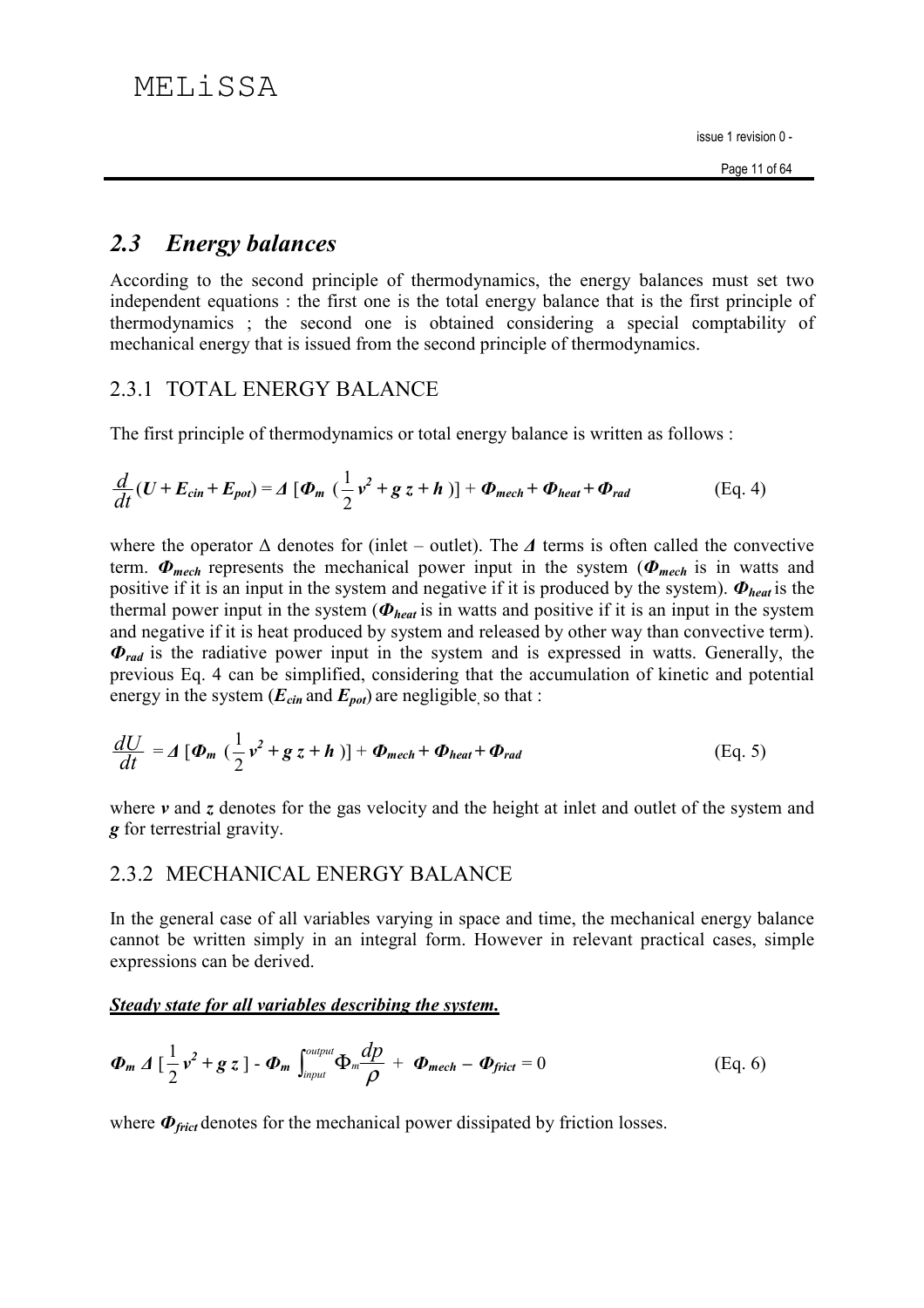For isothermal operation (same temperature at input and output) and ideal gas assumption, the previous Eq. 6 becomes :

$$
\boldsymbol{\Phi}_{m} \Delta \left[ \frac{1}{2} \boldsymbol{v}^{2} + \boldsymbol{g} \boldsymbol{z} \right] + \boldsymbol{\Phi}_{m} \frac{RT}{M} \boldsymbol{L} \boldsymbol{n} \frac{p_{input}}{p_{output}} + \boldsymbol{\Phi}_{mech} - \boldsymbol{\Phi}_{frict} = 0
$$
 (Eq. 7)

That is the Bernouilli equation.

## 2.3.3 USEFUL EQUATIONS

From the above it clearly appears that the energy conservation principles are held by two independent equations: total energy balance and mechanical energy balance. Also these equation involve non convective energy flows terms  $\Phi_{mech}$ ,  $\Phi_{heat}$ ,  $\Phi_{frict}$  and  $\Phi_{rad}$  that must be calculated or modelled using physical transfer phenomenological description. This involves momentum transfer for modelling  $\Phi_{mech}$  and  $\Phi_{frict}$ , heat transfer for  $\Phi_{heat}$  and radiative transfer for  $\Phi_{rad}$ . In practice, simplifying assumptions may be used for some of these basic physical phenomena generally letting only one rate limiting process to be described in detail.

Moreover, in most case, it is possible to oversimplify the previous balance equations considering only the dominant phenomena.

### Invariable pressure (constant pressure in time) but eventually not in space.

$$
\frac{dH}{dt} = \Delta \left[ \boldsymbol{\Phi}_{m} \boldsymbol{h} \right] + \boldsymbol{\Phi}_{m} \int_{input}^{output} \Phi_{m} \frac{dp}{\rho} + \boldsymbol{\Phi}_{heat} + \boldsymbol{\Phi}_{rad} + \boldsymbol{\Phi}_{frict}
$$
(Eq. 8)

That is the thermal balance (enthalpic balance) which is only valid for constant pressure in time. That is obtained by difference between total energy balance and mechanical enregy balance.

### Constant temperature in space and time : isothermal systems.

When the temperature in system remains constant, the expression of the difference between total energy balance and mechanical energy balance leads to a simplified expression of the accumulation term which represents the accumulation of entropy in system. In that case, the so called entropy balance can be written as follows.

$$
T \frac{dS}{dt} = \Delta [\Phi_m s] + \Phi_{heat} + \Phi_{rad} + \Phi_{frict}
$$
 (Eq. 9)

That is the entropy balance which directly refers to accumulation of entropy inside the system.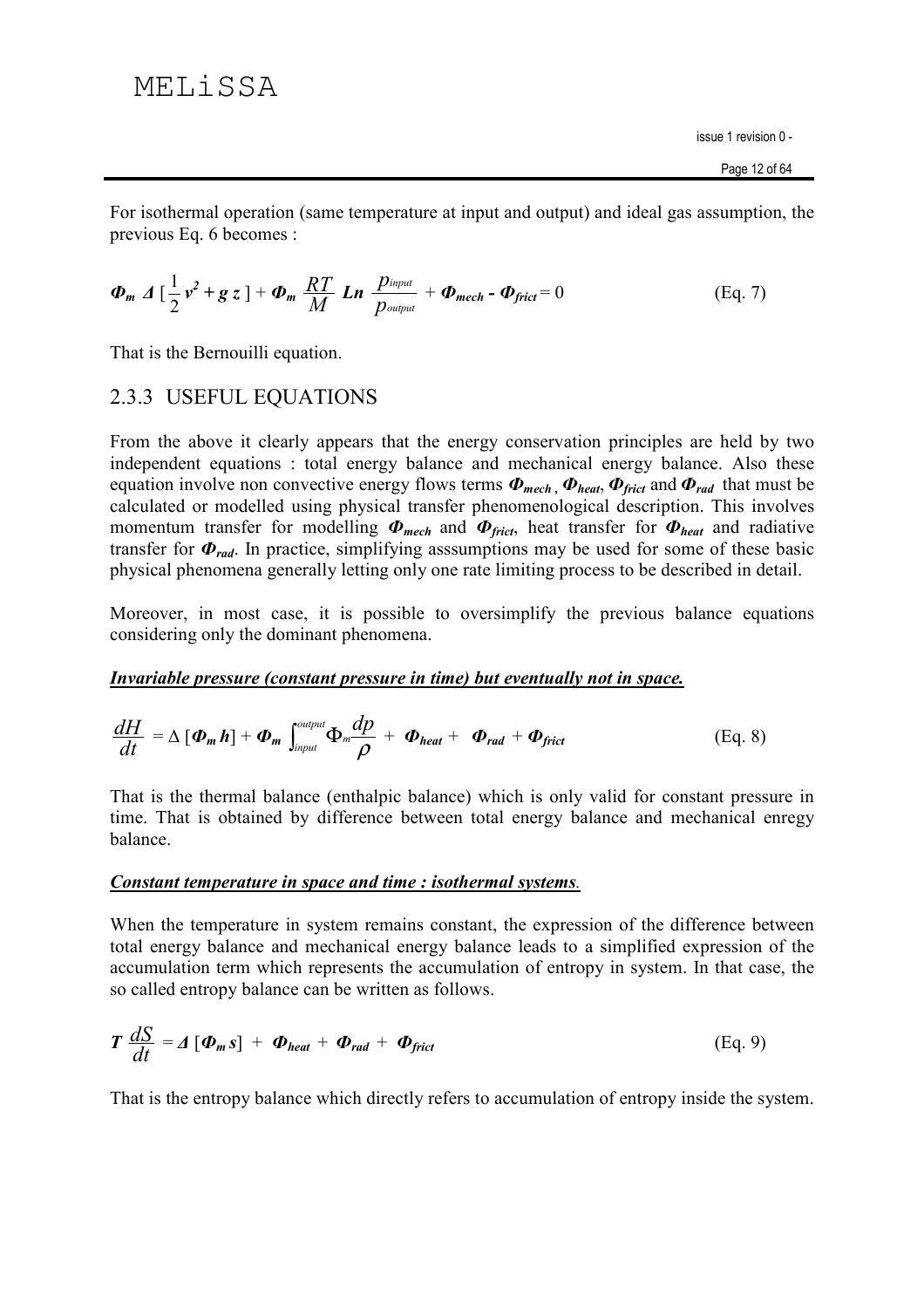$(Eq. 10)$ 

### **Isentropic systems.**

If there is no change of entropy between input and output flows, the system is isentropic. The necessary and sufficient condition for the system to be isentropic is obtained from the difference between total energy and mechanical energy balances, whatever the system is at steady state or transient state. It is written as follows :

$$
\boldsymbol{\Phi}_{heat} + \boldsymbol{\Phi}_{rad} + \boldsymbol{\Phi}_{frict} = \boldsymbol{\theta}
$$

The previous equation enables to define a necessary and sufficient condition for having an isentropic system which means that the entropy of the system remains constant in time. That is by example the departure assumption for all gas compressors.

## **Application to metabolic chambers**

Generally, for the gas phase of a metabolic chamber, it can be supposed that the hydrodynamics is at steady state (no transient pneumatic representation of the gas flows) so that Bernoulli equation (Eqs. 6 or 7) applies. It must be kept in mind that starting and stop procedures of pumps and valves cannot be represented by such an equation.

At steady state or more exactly at pseudo-steady state, the friction losses  $\Phi_{\text{frict}}$  can therefore be calculated and the result is introduced in either enthalpic or entropic balances. The isothermal assumption for calculating the pressure term cannot be done in general. However a good numerical approximation is obtained by using an average temperature between input and output which renders the calculation possible.

#### Assessment of gas production and consumption rates  $2.4$

The previous developments relate the general form of the basic equations relevant for matter and energy balances.

The departure relation is the molar balance Eq. 2 applied independently for all components of the gas phase. In order to use it in practice, we propose to establish a classification of the assumptions relative to flow regimes, homogeneity, gas exchanges between phases...etc. which enables to gradually improve the accuracy of the model which has to developped from the simplest views (but sometimes of poor accuracy) to more evolved ones which would be more relevant of actual behaviors of metabolic chambers.

Several classes of models are proposed in Table 3.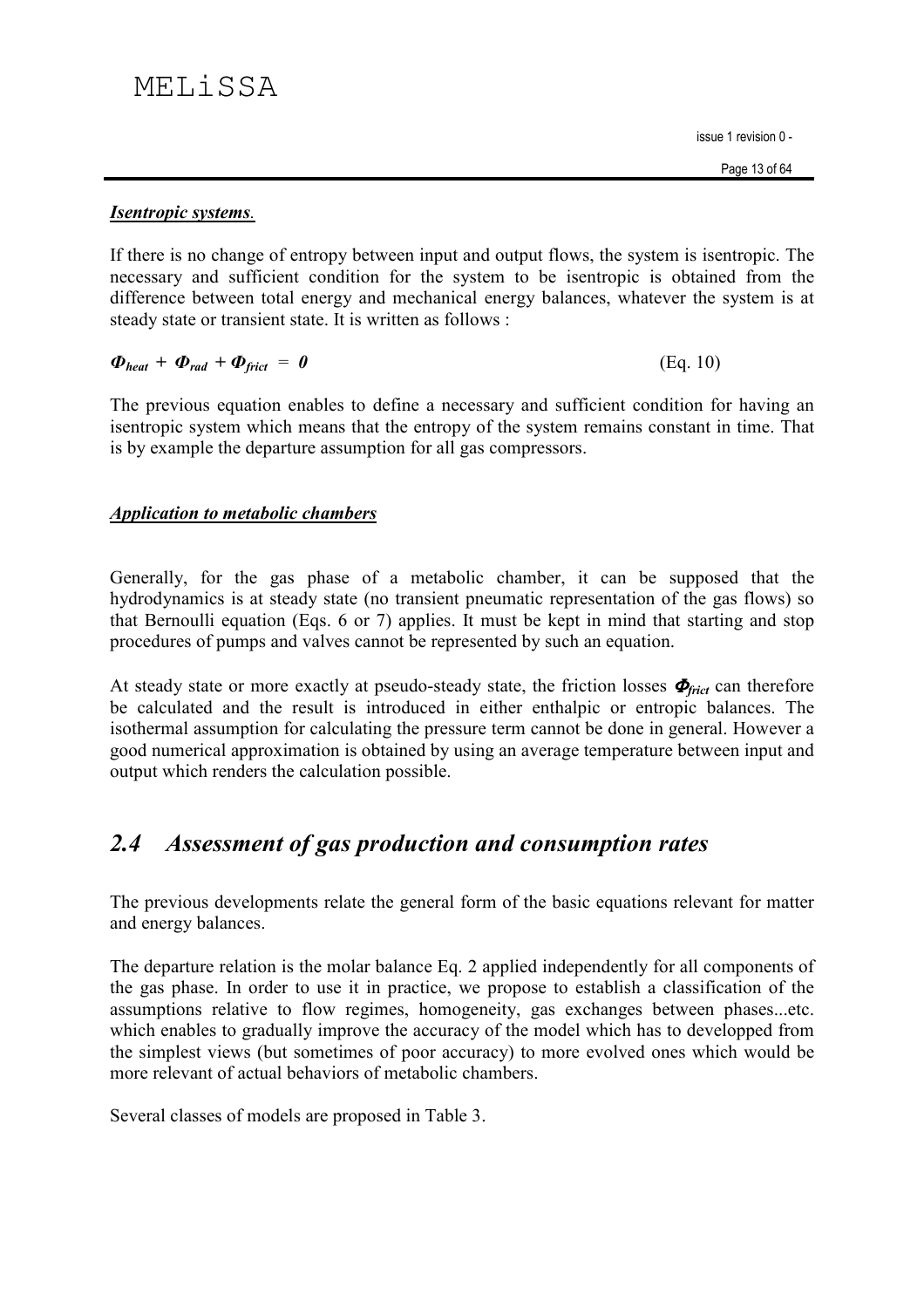| <b>Model</b>                | Component                                                             | Regime                                    | <b>Gas flow</b> | <b>Liquid flow</b>                               | Gas/liquid<br>equilibration                     | Liquid<br>phase                                | <b>Gas phase</b><br>homogeneity                                                 | Reference<br><b>Equations</b> |
|-----------------------------|-----------------------------------------------------------------------|-------------------------------------------|-----------------|--------------------------------------------------|-------------------------------------------------|------------------------------------------------|---------------------------------------------------------------------------------|-------------------------------|
| 0 order model               | $N_2$ (or inert<br>gas), $O_2$ , $CO_2$                               | Steady state or<br>pseudo steady<br>state | Yes             | N <sub>o</sub>                                   | No transfer                                     | N <sub>o</sub>                                 | $T$ , p, $y_i$ homogeneous                                                      | Eqs. 11 to 17                 |
| 1 <sup>st</sup> order model | $N_2$ (or inert<br>gas), $O_2$ , $CO_2$ ,<br>$H_2O$                   | Steady state or<br>pseudo steady<br>state | Yes             | N <sub>o</sub>                                   | Only water<br>evaporation or<br>condensation    | N <sub>o</sub>                                 | $T$ , p, $y_i$ homogeneous                                                      | Eqs. 18 to 23                 |
| $2nd$ order<br>model        | $N_2$ (or inert<br>gas), O <sub>2</sub> , CO <sub>2</sub> ,<br>$H_2O$ | Steady state or<br>pseudo steady<br>state | Yes             | Yes water flow<br>and production<br>into chamber | Only water<br>evaporation or<br>condensation    | Yes water<br>balance                           | $T$ , p, $y_i$ homogeneous                                                      | Eq. $24$                      |
| $3rd$ order model           | $N_2$ (or inert<br>gas), $O_2$ , $CO_2$ ,<br>$H_2O$                   | <b>Transient state</b>                    | Yes             | Yes water flow<br>only                           | Gas/liquid water<br>equilibrium (pure<br>water) | Yes water<br>balance                           | $T$ , p, $y_i$ homogeneous                                                      | Eqs. 25 and 26                |
| $4th$ order model           | All compounds                                                         | Steady state or<br>pseudo steady<br>state | Yes             | Liquid flow                                      | Gas/liquid<br>equilibria for all<br>components  | Yes at<br>equilibrium<br>for all<br>components | $T$ , p, $y_i$ homogeneous                                                      | Eqs. 27 and 28                |
| $5th$ order model           | All compounds                                                         | <b>Transient state</b>                    | Yes             | Liquid flow                                      | Gas/liquid transfer<br>rate                     | Yes                                            | $T$ , p, $y_i$ homogeneous                                                      | Eqs. 29 to 32                 |
| $6th$ order model           | All compounds                                                         | Steady state                              | Yes             | Liquid flow                                      | Gas/liquid transfer<br>rate                     | Yes                                            | $T$ , $p$ , $y_i$ non<br>homogeneous:<br>several zones defined<br>for gas phase |                               |
| $7th$ order model           | All compounds                                                         | Transient state                           | Yes             | Liquid flow                                      | Gas/liquid transfer<br>rate                     | Yes                                            | $T$ , p, $y_i$ non<br>homogeneous :<br>several zones defined<br>for gas phase   |                               |

Table 3: Different classes of models for the gas phase of a metabolic chamber.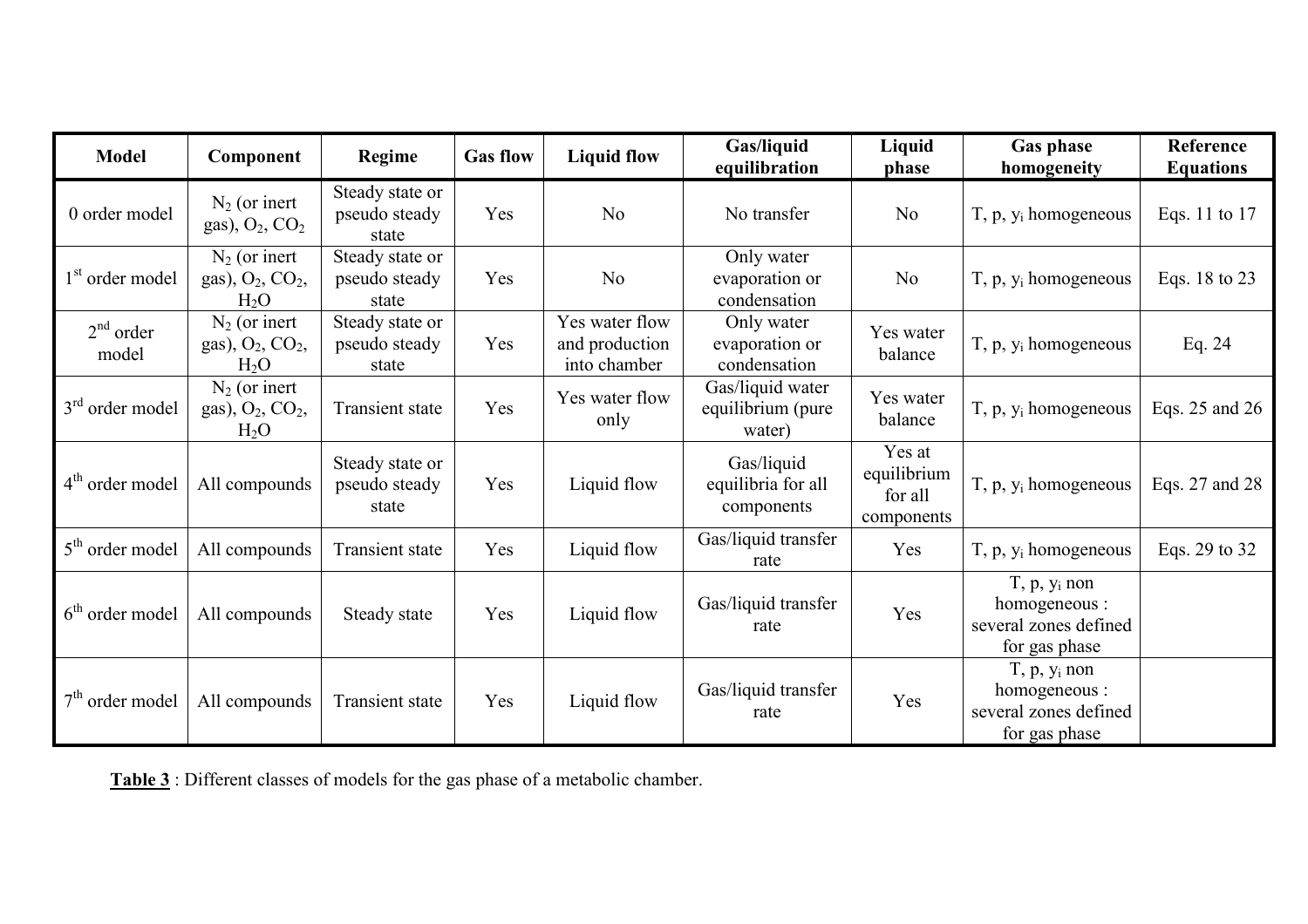# MELiSSA

issue 1 revision 0 -

### Zero order model

The respiration rates are defined and calculated from input/output data.

$$
\phi_n = \frac{p}{RT} \phi_v = \frac{1}{M} \phi_m \tag{Eq. 11}
$$

$$
\boldsymbol{R}_{n\,02} = \phi_n^{(2)} \ \mathbf{y}_{02}^{(2)} - \phi_n^{(1)} \ \mathbf{y}_{02}^{(1)} \tag{Eq. 12}
$$

$$
\boldsymbol{R}_{n} \cos = \phi_{n}^{(2)} \boldsymbol{y}_{CO2}^{(2)} - \phi_{n}^{(1)} \boldsymbol{y}_{CO2}^{(1)} \tag{Eq. 13}
$$

$$
\boldsymbol{R}_{n N2} = \phi_n^{(2)} \ \mathbf{y}_{N2}^{(2)} - \phi_n^{(1)} \ \mathbf{y}_{N2}^{(1)} \tag{Eq. 14}
$$

Considering the sum equations :

$$
y_{N2}^{(1)} + y_{O2}^{(1)} + y_{CO2}^{(1)} = 1
$$
 (Eq. 15a)

$$
y_{N2}^{(2)} + y_{O2}^{(2)} + y_{CO2}^{(2)} = I
$$
 (Eq. 15b)

We obtain:

$$
\boldsymbol{R_{02}} = \phi_n^{(1)} I \frac{1 - y_{02}^{(1)} - y_{CO2}^{(1)}}{1 - y_{02}^{(2)} - y_{CO2}^{(2)}} \boldsymbol{y}_{O2}^{(2)} - \boldsymbol{y}_{O2}^{(1)} I \tag{Eq. 16}
$$

$$
\boldsymbol{R_{CO2}} = \phi_n^{(1)} I \frac{1 - y_{O2}^{(1)} - y_{CO2}^{(1)}}{1 - y_{O2}^{(2)} - y_{CO2}^{(2)}} \boldsymbol{y}_{CO2}^{(2)} - \boldsymbol{y}_{CO2}^{(1)} I \tag{Eq. 17}
$$

The last two equations show that with the measurement of gas flow rate at the intrance of the metabolic chamber  $\phi_n^{(1)}$  (or  $\phi_m^{(1)}$ ) and the measurement of  $O_2$  and  $CO_2$  mole fractions at inlet and outlet of the chamber  $y_{O2}^{(1)}$ ,  $y_{CO2}^{(1)}$ ,  $y_{O2}^{(2)}$  and  $y_{CO2}^{(2)}$ , the rates of O<sub>2</sub> and CO<sub>2</sub> production/consumption rates can be calculated

Though very they are very simple, Eqs 16 and 17 are only valid in the framework of the assumptions reported in Table 3 for the zero order model.

### **First order model**

Compared to the previous one, the first-order model brings the water vapour balance on the gas phase. In order to be held properly, the water partial pressure  $p_w$  and the relative humidity  $H<sub>B</sub>$  must be defined.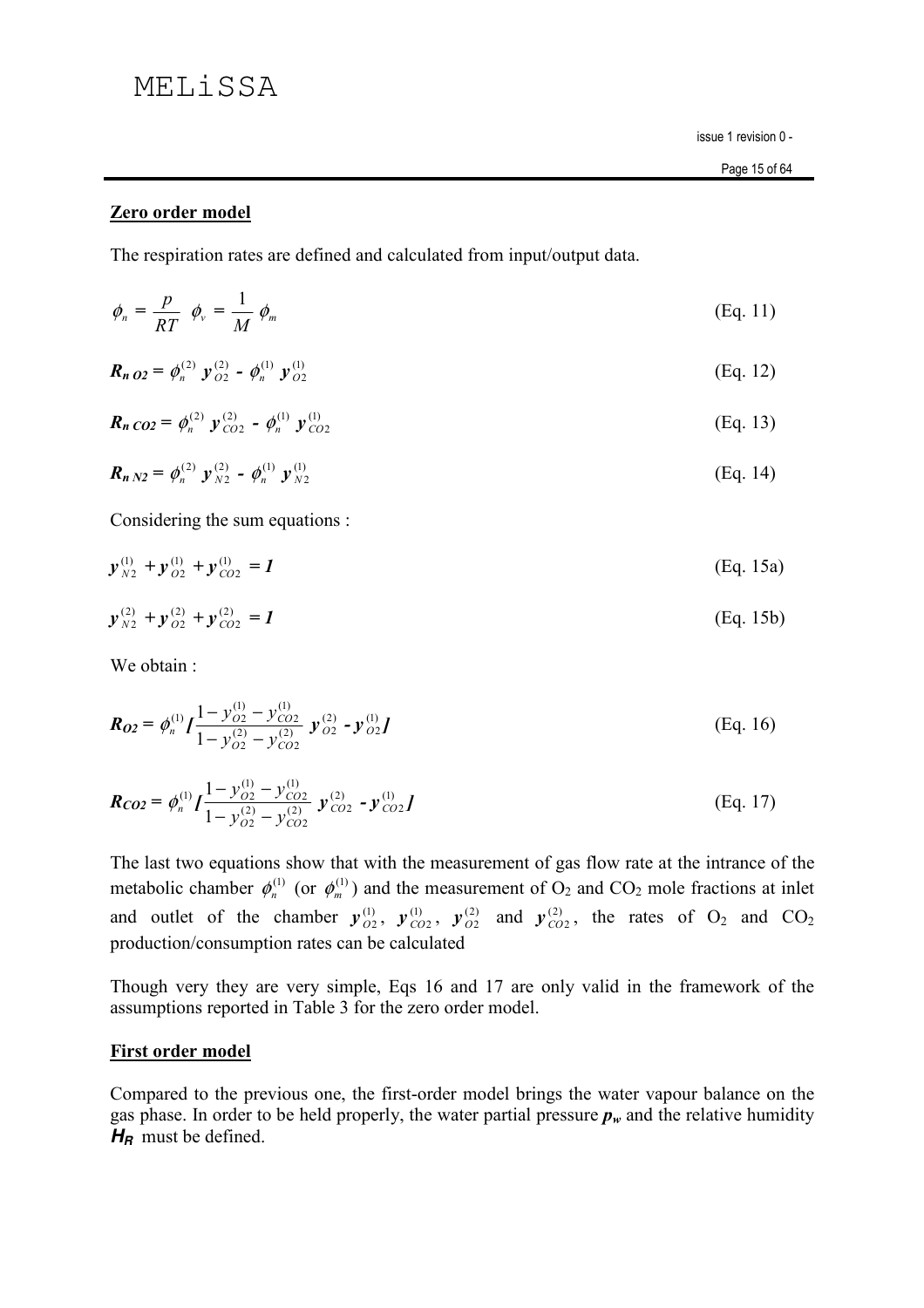#### Page 16 of 64

 $(Eq. 18)$ 

$$
p_w = H_R P_w^0(T)
$$

Of course the relative humidity  $H_R$  is always less than unity so that :  $p_w \le P_w^0(T)$ .

 $P_w^0(T)$  is the saturated vapour pressure. It only depends on temperature and not on total gas pressure in the framework of ideal gas approximation. It is accurately represented by Antoine law in the temperature range  $0^{\circ}$ C - 140<sup>o</sup>C :

*Ln* 
$$
P_w^0 = A - \frac{B}{T + C}
$$
 (Eq. 19)  
\nA = 18.3036  
\nB = 3816.44  
\nC = -46.13

 $P_w^0$  is expressed in mm Hg in Eq. 19.

The water vapour gas mole fraction is then calculated :

$$
y_w = \frac{p_w}{p} = H_R \frac{P_w^0}{p}
$$
 (Eq. 20)

The previous equation shows that measurement of relative humidity  $H_R$  only makes sense if total (hydrostatic) pressure  $p$  and temperature are known at a given point. This is the only way to convert relative humidity into water mole fraction (Eq. 20).

From the above, the sum equations Eqs. 15a and 15b are rewritten accounting for water content:

$$
\mathbf{y}_{N2}^{(1)} + \mathbf{y}_{O2}^{(1)} + \mathbf{y}_{CO2}^{(1)} + \mathbf{y}_{w}^{(1)} = \mathbf{I}
$$
 (Eq. 21a)

$$
y_{N2}^{(2)} + y_{O2}^{(2)} + y_{CO2}^{(2)} + y_{w}^{(2)} = I
$$
 (Eq. 21b)

So that:

$$
\boldsymbol{R_{02}} = \phi_n^{(1)} \int \frac{1 - y_{02}^{(1)} - y_{CO2}^{(1)} - y_{w}^{(1)}}{1 - y_{02}^{(2)} - y_{CO2}^{(2)} - y_{w}^{(2)}} \boldsymbol{y}_{02}^{(2)} - \boldsymbol{y}_{02}^{(1)} \boldsymbol{J}
$$
(Eq. 22)

$$
\boldsymbol{R}_{CO2} = \phi_n^{(1)} I \frac{1 - y_{O2}^{(1)} - y_{CO2}^{(1)} - y_w^{(1)}}{1 - y_{O2}^{(2)} - y_{CO2}^{(2)} - y_w^{(2)}} \boldsymbol{y}_{CO2}^{(2)} - \boldsymbol{y}_{CO2}^{(1)} I \tag{Eq. 23}
$$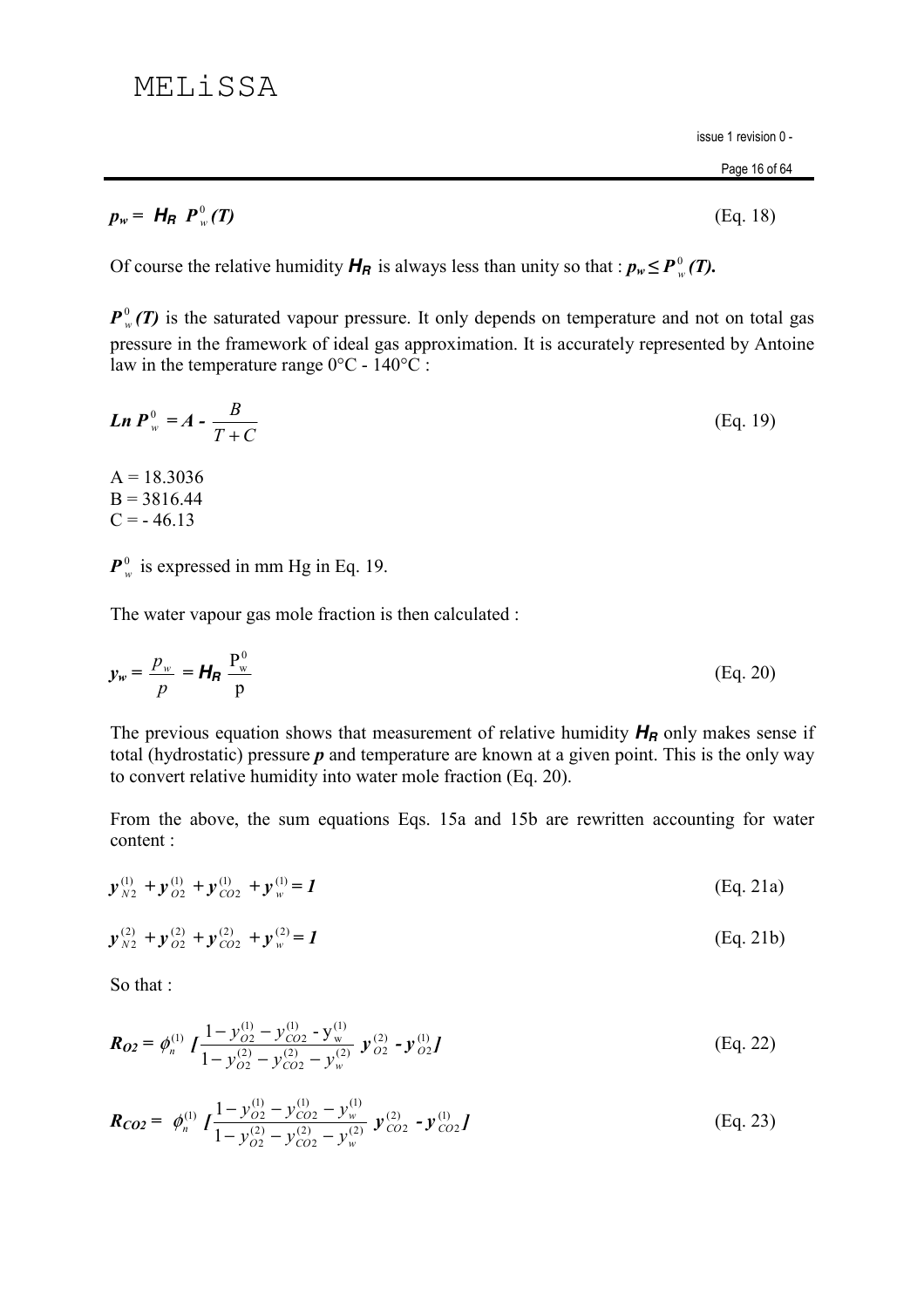The previous equations show that  $R_{O2}$  and  $R_{CO2}$  are more finely approached if  $H_R$ , p and T are measured at inlet and outlet gas streams in order to assess water vapour content.

In order to be free of this kind of measurements, it is often suitable to use drying gas devices before measuring  $y_{O2}$  and  $y_{CO2}$  at inlet and outlet streams. Of course, this prevents from measuring  $T$ ,  $p$  and  $H_R$  but the water trap must be regularly refreshed. In case of drying of gas streams  $y_w^{(1)}$  and  $y_w^{(2)}$  can be neglected so that Eqs. 16 and 17 remain valid.

## Second order model

The previous two models do not account for water balance at the metabolic chamber level. This second-order model further complexifies the previous description with the water balance accounting for a net liquid flow, considered as pure water.

The respiration rates are always given by Eqs. 22 and 23 or Eqs. 16 and 17 if the gas stream is dried at  $y_{02}$  and  $y_{02}$  measurements points. Water balance is given by :

$$
\boldsymbol{R_{H2O}} = \phi_n^{(1)} \int \frac{1 - y_{O2}^{(1)} - y_{CO2}^{(1)} - y_w^{(1)}}{1 - y_{O2}^{(2)} - y_{CO2}^{(2)} - y_w^{(2)}} \boldsymbol{y}_w^{(2)} - \boldsymbol{y}_w^{(1)} \boldsymbol{J} + \phi_L^{(2)} - \phi_L^{(1)}
$$
(Eq. 24)

Eq. 24 shows that the water balance can be assessed if liquid flows  $\phi_L^{(2)}$ ,  $\phi_L^{(1)}$  (here considered as pure water) are measured. In practical cases, there are no special difficulties for doing it except that the metabolic chamber must be strictly closed avoiding any leakage either on liquid or gas flows. This may become a technical problem when the size of the chamber is increased.

## **Third order model**

Coming back to the general mass balance Eq. 2, this third order model introduces accumulation terms. It must be outlined that the nature of the balance equation is changed when compared to the previous models. The mass balance principle leads in this case to a differential equation which must be integrated versus time when all the terms of the right hand side of Eq. 2 are known and when an initial condition is assumed.

In practice, there are as many ordinary differential equations (ODE) as the number of constituents for which the mass balance is written. The result of integration is the modelled time course of system variables (flows, mole fractions, concentrations). These modelled variables are numerically compared to the measured ones. If necessary, some coefficients of the model which are contained in the expression of the right hand side terms of Eq. 2, are identified in order to fit the experimental observations to the model. These unknown coefficients are generally included in the kinetic terms  $R_{ni}$  in such a way that identification procedure leads to determine the numerical model of kinetic term. It must be stressed that the data reconciliation procedure is performed with elements conservation constraints when the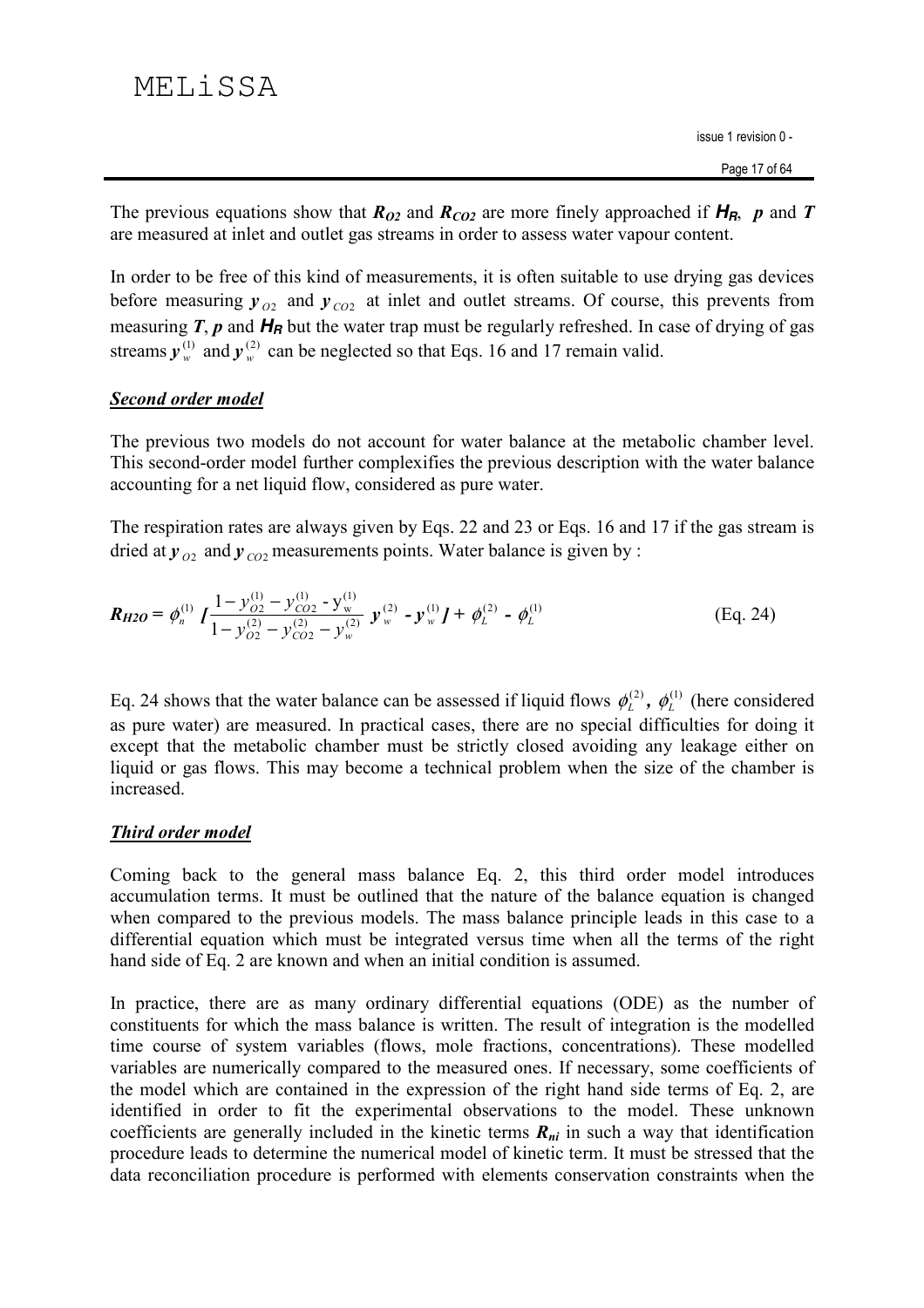# MELiSSA

issue 1 revision 0 -

kinetic rates models use the elements conservation principles as given in Tables 2a, 2b. Obviously, this is mandatory and strongly constraints the identification procedure.

Additionally to the previous relations obtained for other models, the accumulation terms must be expressed.

Considering that the gas phase in the chamber is characterised by the volume  $V_G$ , the pressure p and the temperature  $\vec{T}$  and the liquid phase (pure water) volume is  $V_L$ , the accumulation terms (in moles) are as follows :

### $O_2$ ,  $CO_2$ ,  $N_2$  balance

**Accumulation** = 
$$
\frac{d}{dt}
$$
 [y<sub>i</sub>  $\frac{pV_G}{RT}$ ] (Eq. 25a)

 $H<sub>2</sub>O$  balance

$$
Accumulation = \frac{d}{dt} \int y_w \frac{pV_G}{RT} + \frac{\rho_{H2O}^{(L)} V_L}{M_{H2O}} J
$$
 (Eq. 26a)

If the volumes and total pressure can be considered as constant in time, the integration leads to obtain the mole fraction versus time. The accumulation terms become:

$$
O_2
$$
,  $CO_2$ ,  $N_2$  balance

$$
Accumulation = \frac{pV_G}{RT} \frac{dy_i}{dt}
$$
 (Eq. 25b)

 $H<sub>2</sub>O$  balance

$$
Accumulation = \frac{pV_G}{RT} \frac{dy_i}{dt} + \frac{\rho_{H2O}^{(L)}}{M_{H2O}} \frac{dV_L}{dt}
$$
 (Eq. 26b)

Also, there exist situations where some constituents can be considered at steady state and other not. This is referred as pseudo-steady state assumptions for the constituents that are not accumulated. The model therefore contains both lower order equations (Eqs. 16 to 24) and accumulation terms (Eqs. 25 and 26) for the constituents that are in transient state. In this case, the main difficulty is to suitably classify the variables choosing the permanent variables and the transient ones.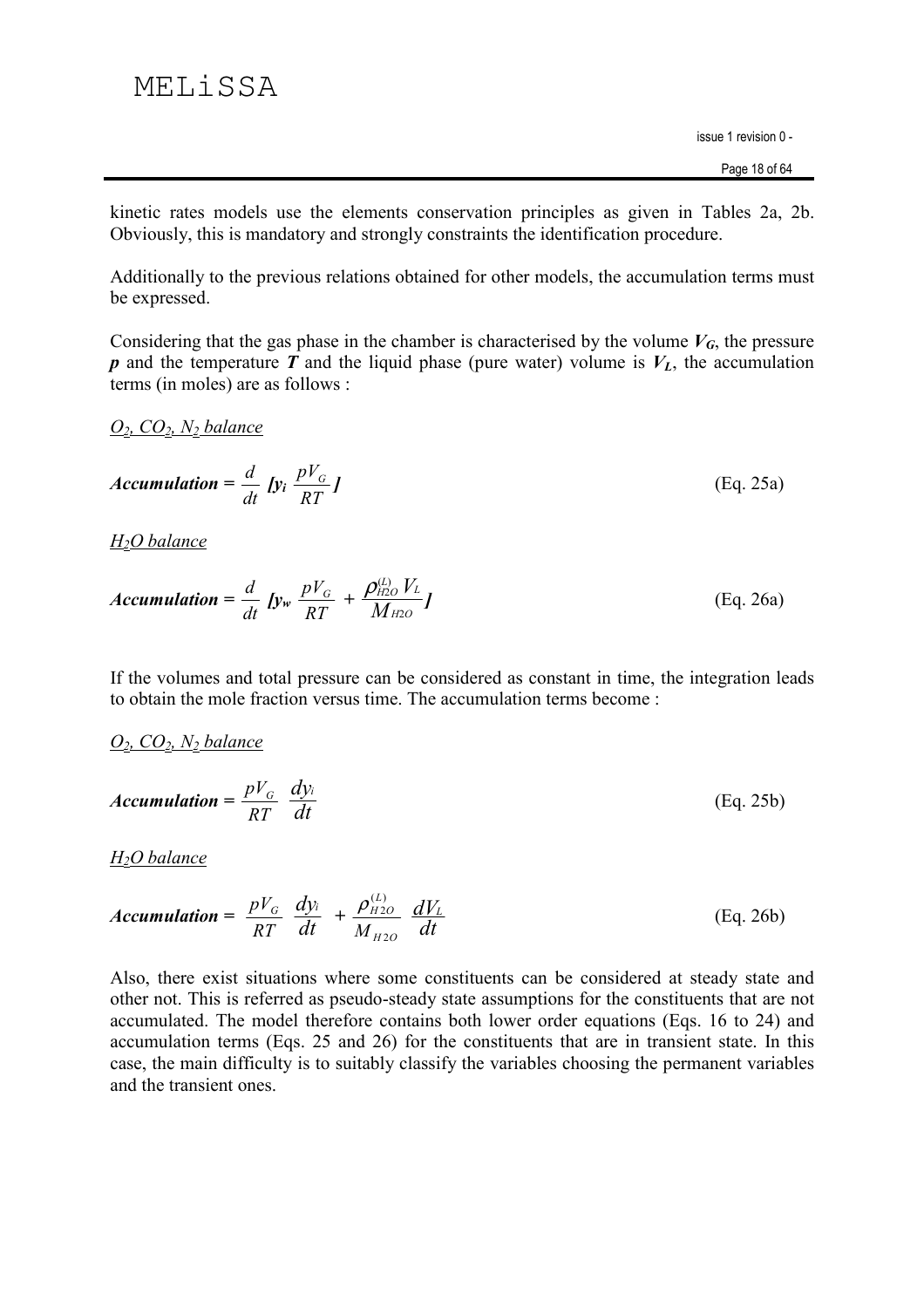### **Fourth order model**

This class of model (back to steady state models) introduces partition coefficients for all constituents between gas and liquid phases. This entails that permanent gas compounds  $(O_2, Q_3)$  $CO_2$ , N<sub>2</sub>,  $C_2H_4$  ...) are actually partially solubilised in liquid phase and that dissolved compounds (such as volatile fatty acids : VFA) may be present in gas phase.

Compared to second-order model, there is a further degree of complexity due to the fact that the composition of the gas is defined for a larger number of compounds. In order to manage with this approach, the G/L partition coefficients must be defined as follows:

$$
K_i = \frac{p_i}{c_i} = \frac{y_i}{c_i} p \qquad \text{(unit Pa.m}^3 \text{.} \text{mole}^{-1}\text{)} \tag{Eq. 27}
$$

Normally  $K_i$  is independent of pressure.  $K_i$  generally depends on temperature. The determination of  $K_i$  must account for liquid phase non ideality (which is the general rule for aqueous solutions) and liquid phase chemical or pseudo-chemical equilibria. By example, in the important case of  $CO<sub>2</sub>$ , the partition coefficient must account for bicarbonate and carbonate equilibria which in terms depend on pH. The mass balance equation is generalised from Eq. 24 as follows :

$$
\boldsymbol{R}_{ni} = \phi_n^{(1)} \int \frac{\mathcal{Y}_{inert}^{(1)}}{\mathcal{Y}_{inert}^{(2)}} \ \mathcal{Y}_i^{(2)} \ - \mathcal{Y}_i^{(1)} \int \ + \ \phi_L^{(2)} \ \mathcal{C}_i^{(2)} \ - \ \phi_L^{(1)} \ \mathcal{C}_i^{(1)} \tag{Eq. 28}
$$

*Vinert* represents the mole fraction of an inert gas compound which is supposed to be not converted in the chamber and not dissolved in liquid phase. By example inert gas can be Argon or Nitrogen.

### **Fifth order model**

This model presents two further improvements compared to the previous ones :

- physical transfer rate description between gas and liquid phases : this leads to consider that gas and liquid phases are no longer at equilibrium.

- transient state for all or some of the compounds. The G/L transfer rate equation is given using a classical volumetric gas transfer coefficient  $K_{Li}$  a,  $K_{Li}$  being the transfer coefficient (depending on the compound normally via the diffusion coefficient) and  $\boldsymbol{a}$  being the interfacial area per unit of liquid volume.

$$
R_{G/Li} = K_{Li} a (c_i - c_i^*) V_L \qquad \text{(unit mole.s}^{-1}\text{)}
$$
 (Eq. 29a)

 $c_i^*$  is the concentration at equilibrium and is given as previously by Eq.27.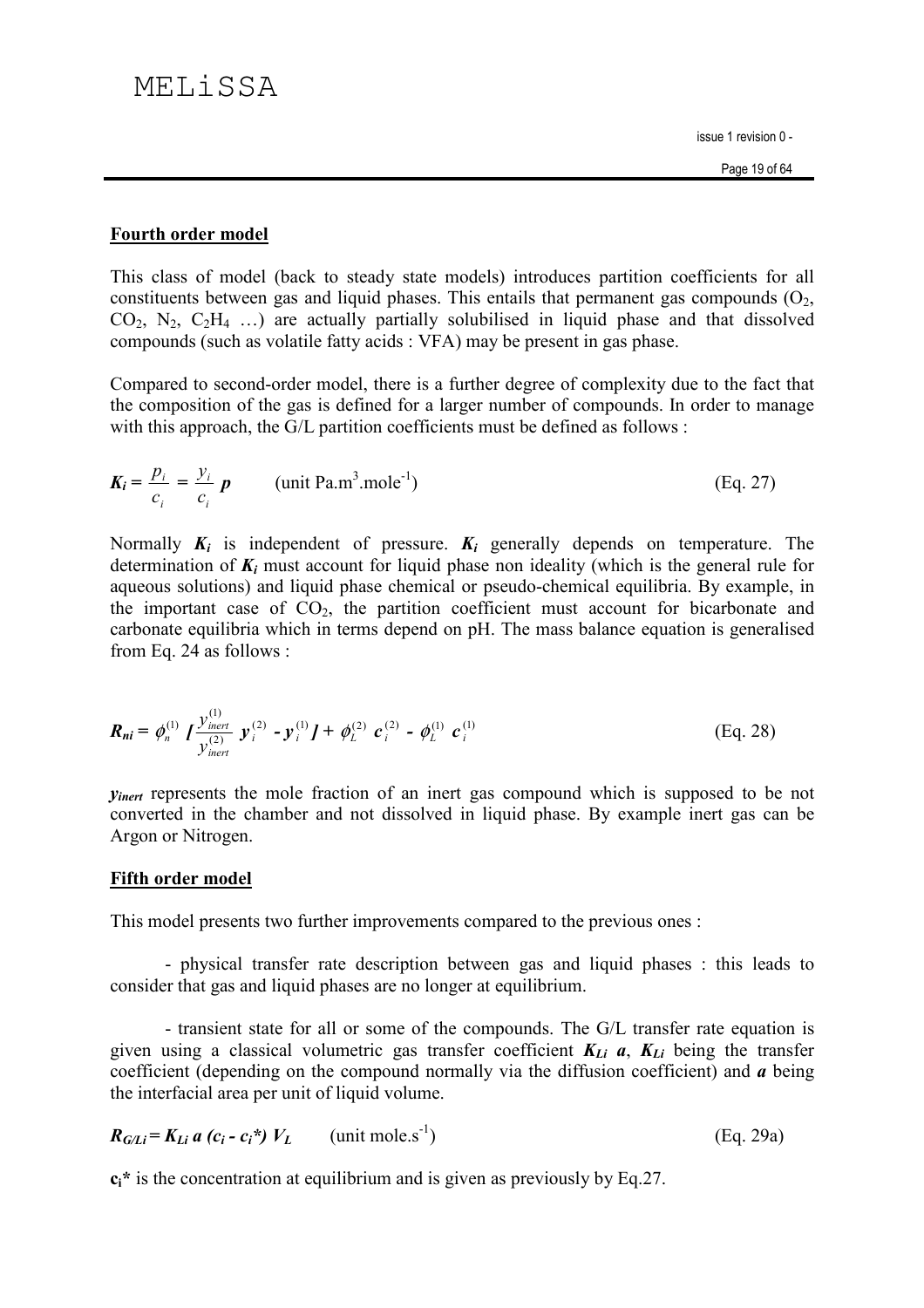# MEL<sub>j</sub> SSA

issue 1 revision 0 -

$$
c_i^* = \frac{y_i p}{K_i} \tag{Eq. 30}
$$

Also, Eq. 29 is written using the sign convention that  $R_{G/L} > 0$  if compound *i* enters the gas phase, namely if the transfer is from liquid to gas phase. This is the case when  $c_i > c_i^*$ . Conversely, if  $c_i^* > c_i$ , the transfer of compound *i* occurs from gas phase to liquid phase and  $R_{G/I,i} < 0$ .

It must be outlined that Eq. 29 enables to completely separate gas balance and liquid (or solid) balances so that the general mass balance Eq. 2 is splitted into two independent equations. Assuming that no conversion occurs in gas phase and that all reactions are in the liquid (or solid) phases, Eq. 2 becomes :

Gas phase

$$
\frac{d}{dt} \left( y_i \frac{pV_G}{RT} \right) = \phi_n^{(1)} y_i^{(1)} - \phi_n^{(2)} y_i^{(2)} + K_{Li} a \left( c_i - c_i \right) V_L
$$
\n(Eq. 31)

Liquid phase

$$
\frac{d}{dt} \left( V_L c_i \right) = \phi_L^{(1)} \left( c_i^{(1)} - \phi_L^{(2)} \right) c_i^{(2)} + K_{Li} a \left( c_i^* - c_i \right) V_L + R_{ni} \tag{Eq. 32}
$$

It must be emphasized that Eq. 32 may be in fact further splitted into several equations for the same component i in the case several liquid or solid phase are present in the metabolic chamber. This is the case when higher plants are growing leading to separate actual liquid phase which circulates around the roots and the vegetal biomass (leaves, stems, roots....) which accumulates into chamber.

It must also be emphasized that the sum of Eq. 31 and 32 leads back to Eq. 2. This is normal. The main interest of splitting Eq. 2 into Eqs. 31 and 32 is that it is the only way to include in the kinetic terms a physical mass transfer rate limiting process. This is an important point because a kinetic limitation (or control) by mass transfer can only be described in the model by a volumetric mass transfer coefficient  $K_{Li}$  and a specific exchange area per unit liquid volume  $a$ . This is (probably) the case (at least) for water exchanges during the growth of higher plants. This must be taken into account properly for having a chance to develop a knowledge model of the effect of water exchange limitations on higher plant growth.

In principle, there may also exist some cases where gas exchanges with aerial part of plants are rate limiting factors. In order to account for that in a correct way, it is necessary to introduce a gas boundary layer with a mass transfer resistance characterized by a volumetric mass transfer coefficient  $K_{Gi}$  and a specific gas exchange area  $a_G$ . In that case, instead of Eq. 29a, the exchange rate is expressed as follows :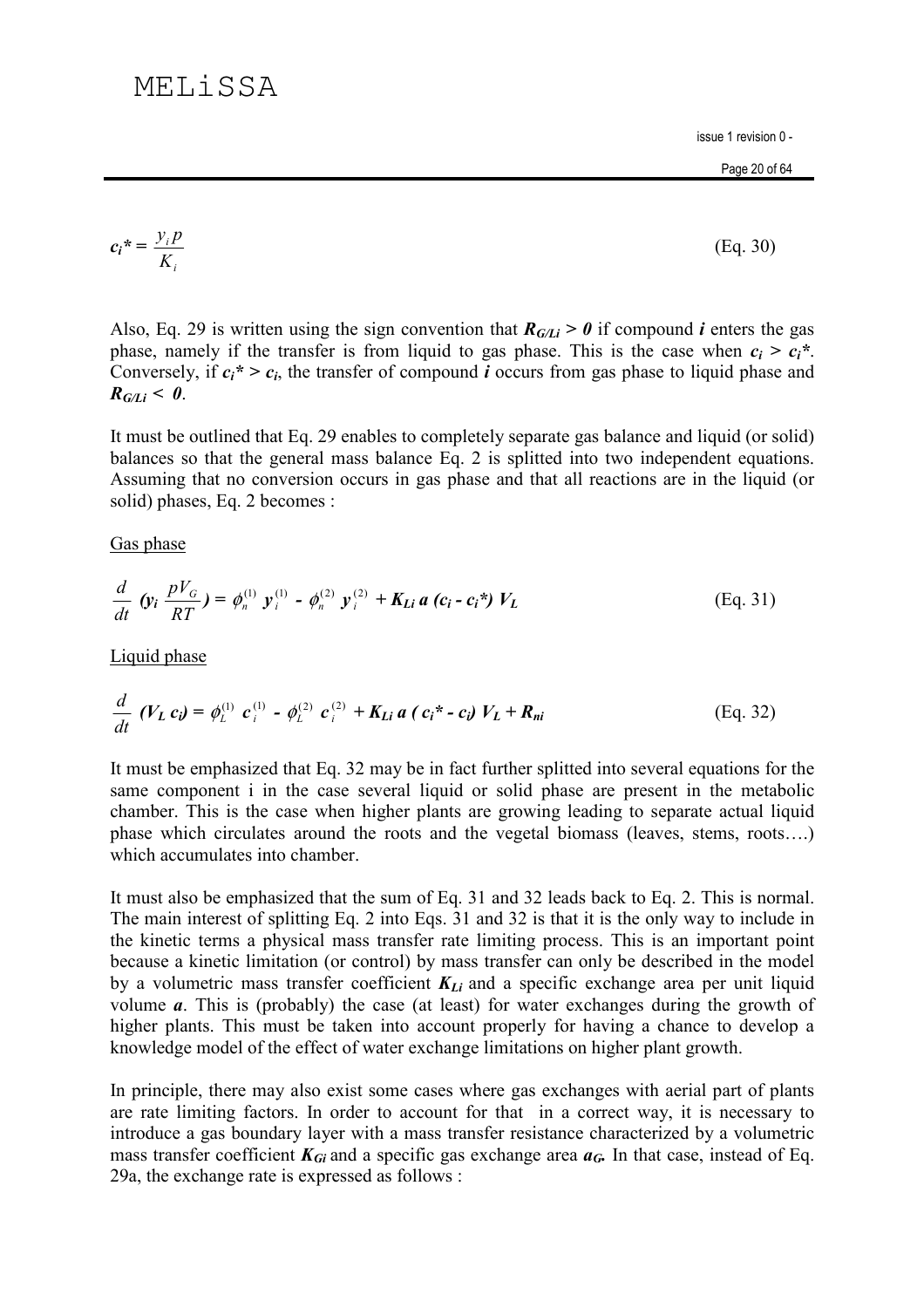Page 21 of 64

 $R_{G/Si} = K_{Gi} a_G (p_i - p_i^*) \frac{V_G}{RT}$ 

(unit mole.s<sup>-1</sup>)

 $(Eq. 29b)$ 

 $p_i^*$  is the gas partial pressure of compound *i* at gas/solid interface.  $p_i$  is the bulk partial pressure.  $K_{Gi}$  generally depends on total hydrostatic pressure p so that the exchange rate depends on total pressure. This kind of analysis may give a clue for analysing the effect of total pressure on plant growth. This is of interest for considering by example the growth of higher plants in hypobaric chambers.

### Sixth order and higher order models

Compared to the previous model, the gas phase in the chamber is no longer considered as homogeneous. The general mass balances are described for each zone with the same type of equations as previously. The main problem consists in the definition of relevant zones for describing the gas phase knowing that the greatest the number of zones, the highest the complexity of the mathematical system and the number of independent variables.

The clue for fixing the number of homogeneous zones is certainly today to use Computer Fluid Dynamics (CFD).

A major contribution is also to finely describe solid/gas/liquid interfaces in order to correctly account for physical rate transfer limited processes. In other words, S/G or S/L interfaces constitute independent interfacial zones which obey special mass and heat transfer description enabling to calculate interface variables such as temperature, partial pressures (and therefore humidity), hydrostatic pressure...etc.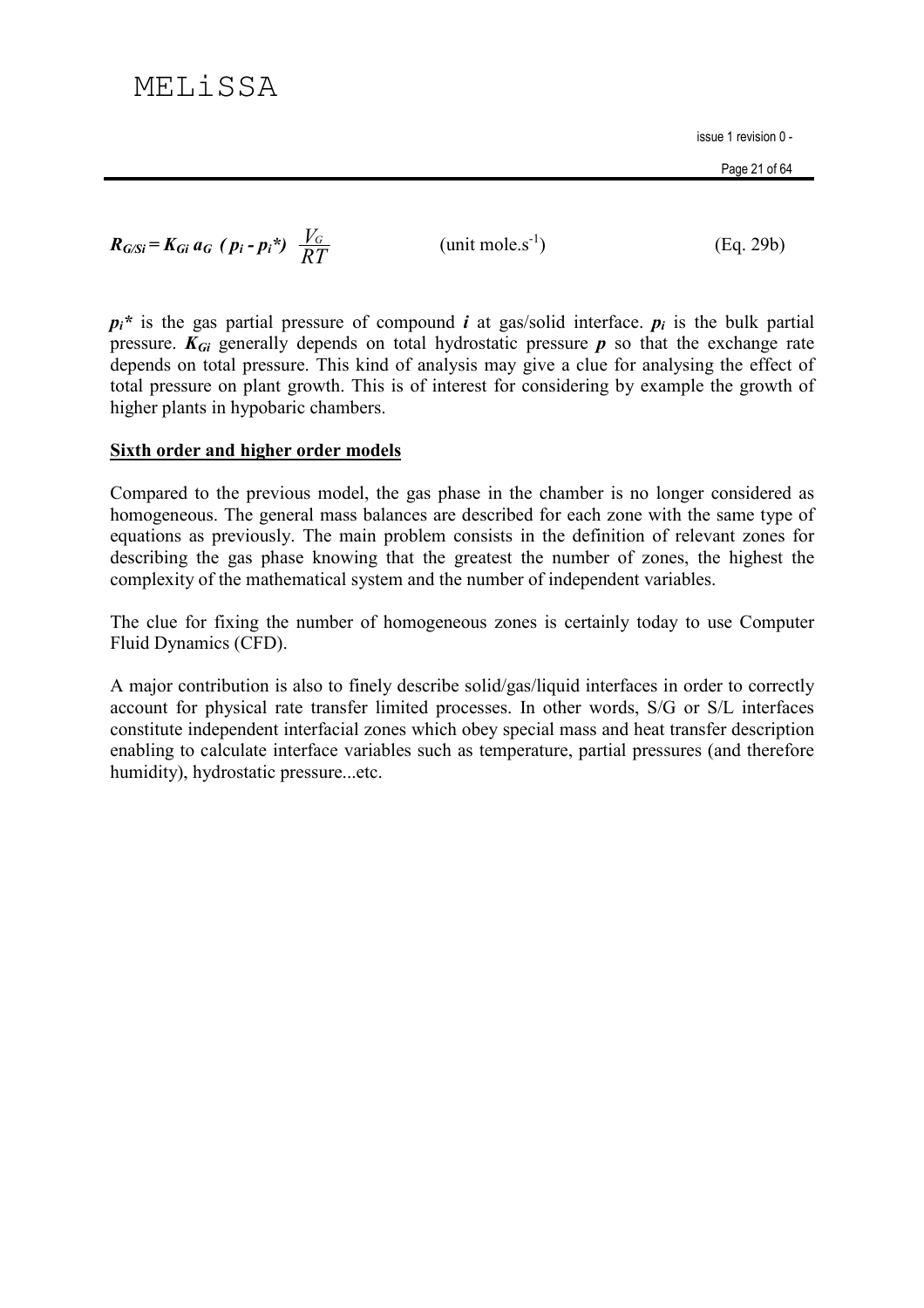#### 3 **TECHNOLOGY DEVELOPMENTS**

#### Control of system pressure : outlet gas circuit  $3.1$

The basic way to control the system pressure is to act on the outlet gas circuit, as generally done to control the pressure in bioreactors. The basic scheme is shown in Figure 2.



Figure 2 : General scheme of outlet gas circuit

- $\mathbb{O}$ : Inlet gas circuit
- 2: Compressor
- **3** : Downpressure regulator
- 4 : Back pressure regulator

Bold part of the circuit is the high pressure part; it is controlled by  $\Phi$ 

Assuming that the ratio of recirculated flow  $F_r$  is at least 3 times the net gas flow  $F_r$ ,  $(F_r / F =$ 3), the pressure at the intrance of the compressor is controlled by the downpressure regulator by **3**. Therefore the pressure in the chamber is controlled provided the pressure drop between chamber and compressor is not too high. Consequently, if gas outlet needs by example to be filtered, it must be done after the backpressure regulator by  $\Phi$ .

It must also be kept in mind that compressing a non-water saturated gas may even lead to water condensation. This may be avoided if the gas is dried before entering the gas outlet circuit or just by limiting the pressure and increasing the temperature in the high pressure part of the circuit.

Water condensation can be easily predicted by calculating the temperature at the output of the compressor 2 (isentropic compression) which enables to calculate the saturated vapor pressure  $\mathbf{P}_{w}^{\theta}$  which must be compared to water partial pressure after compression. This supposes to know the water partial pressure before the compressor and therefore the relative humidity into chamber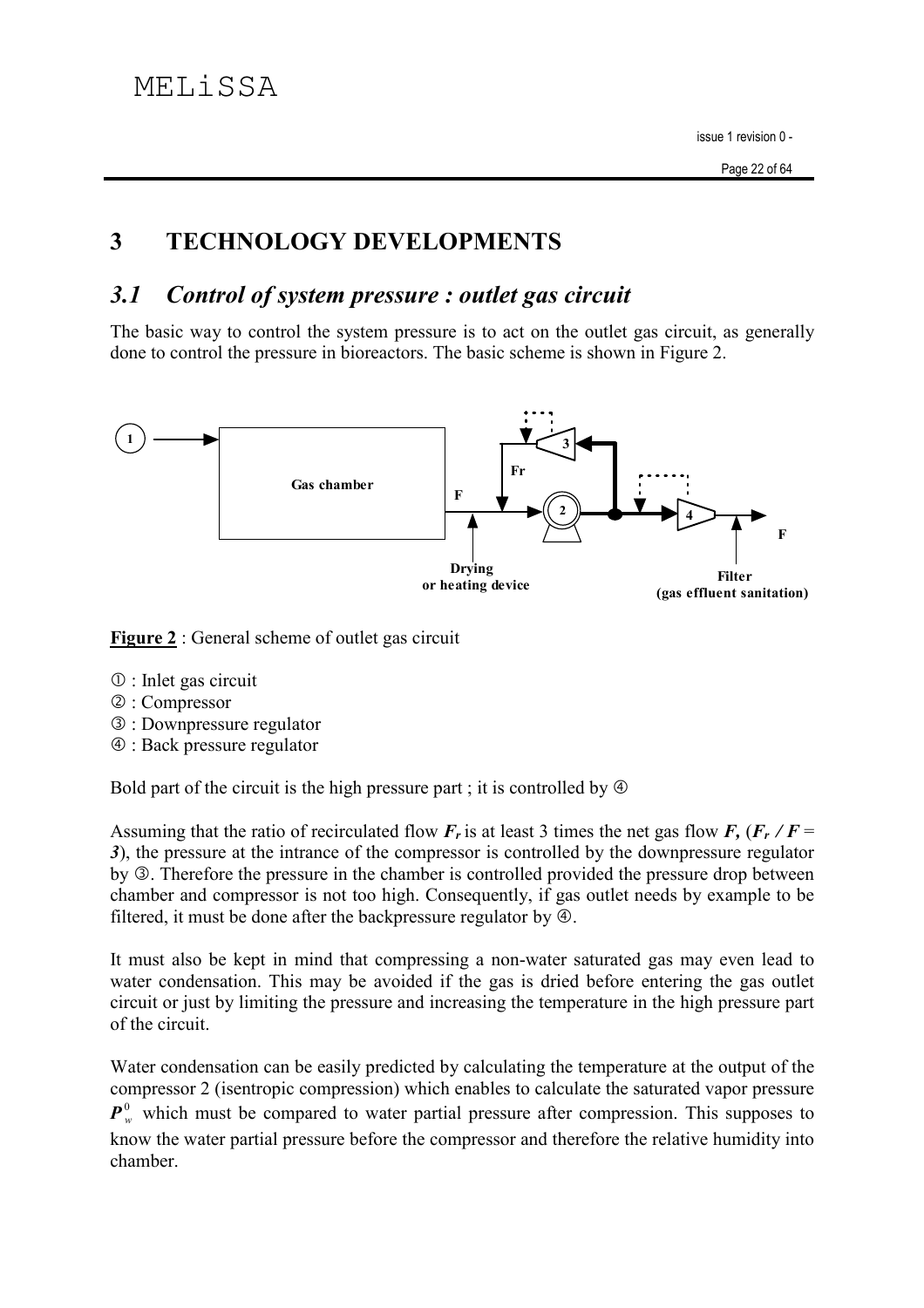From the above, it is clearly shown that the choice of compressor  $\oslash$  and pressure regulators 3 and 4 must be done considering at engineering level the question of flow rate. temperature, condensation and control of humidity.

#### Control of flow rate : inlet gas circuit  $3.2$

In order to have a proper assessment of chamber variables, it is important to measure and control the gas flow rate into chamber. The most accurate way is to use mass flow controller. However it must be stressed that this kind of device generally works using gas properties (generally heat capacity) as internal variables in such a way that the output value of the apparatus is based on nitrogen (or air). In case the gas composition deviates significantly from air composition, corrections must be added. Whatever the gas composition, the mass flow controllers have the main advantage to display a gas flow value independent of pressure and temperature.

The general scheme of the inlet gas circuit is given in Figure 3.



**Figure 3** : General scheme of inlet gas circuit.

- $\mathbb{O}$ : Mass flow controller
- 2: Down pressure regulator (optional)

The down pressure regulator is optional in normal use if chamber pressure is finely controlled by outlet gas circuit. However, it is useful for starting procedure or in pneumatic transient state.

Whatever the final flowchart chosen, the set of tubes and regulators composed of schemes reported in Figures 2 and 3 must be validated by a simulation of pneumatic behavior of the entire system, especially in transient regime in order to establish a control strategy for pressure, temperature and humidity.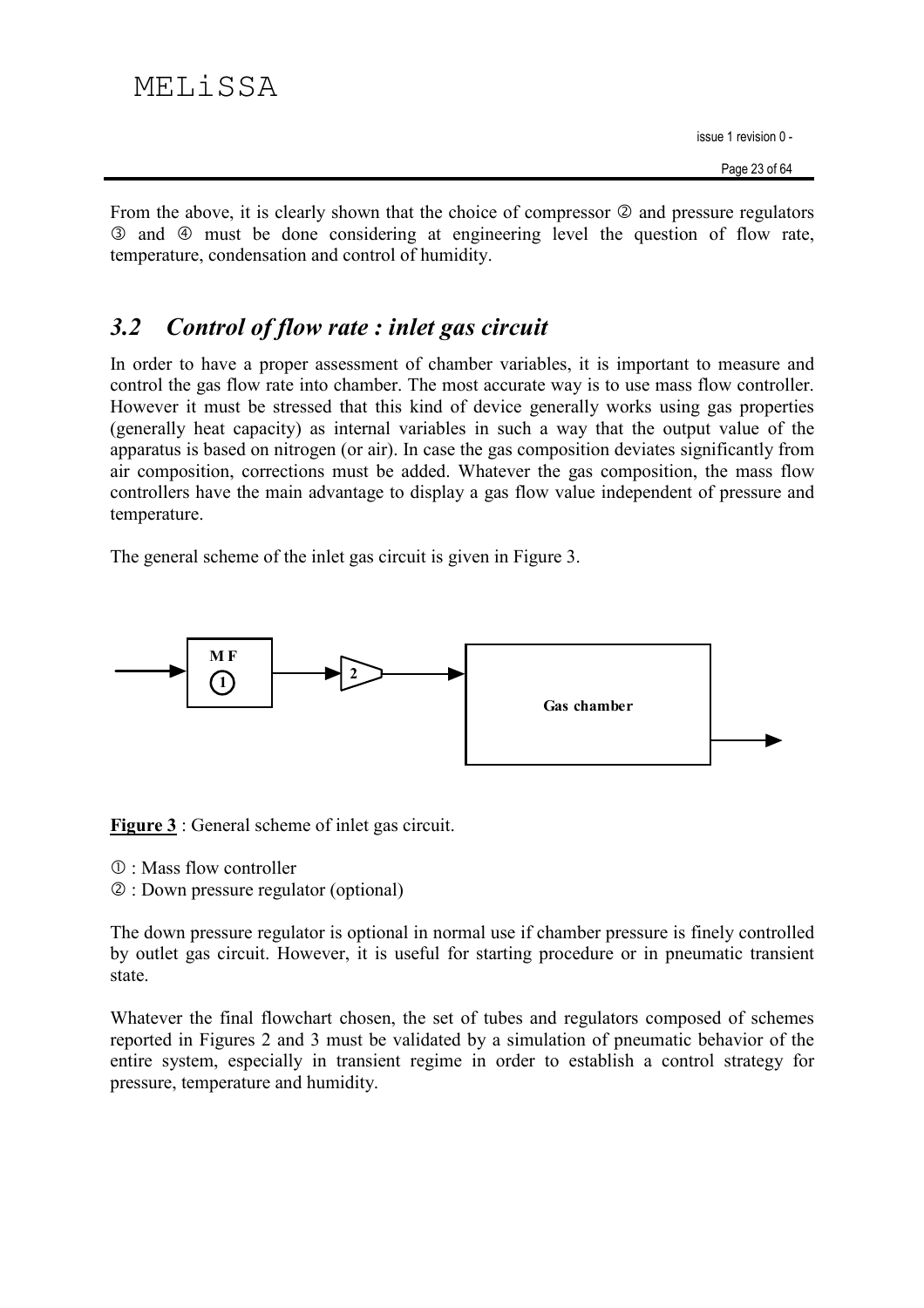#### **Control of humidity**  $3.3$

The control of gas humidity can be performed only at a fixed pressure and temperature (see Eqs. 18 - 20), knowing that any variation (in space or in time) changes the relative humidity. There are two parts to examine :

- On-line measurement of  $H_B$
- $\overline{a}$ Regulation and control of humidity

## On-line measurement of  $H<sub>B</sub>$

Humidity sensors are currently available. It must be outlined that humidity measurement would normally be performed with temperature and pressure to keep a significance of the measurement of  $H_R$ .

Choice of a humidity sensor will depend on its accuracy, range of functioning and stability. As temperature affects humidity measure, it would be better to use humidity sensor with integrated temperature sensor for compensation. Honeywell ® would be a possible supplier. The principle and the characteristics of this kind of sensor are described in Figure 4 and Table  $\overline{4}$ .

> SENSOR CONSTRUCTION: Relative humidity sensors use an industrially proven thermoset polymer, three layer capacitance construction, platinum electrodes and except for high temperature versions (shown bottom), on-chip silicon integrated voltage output signal conditioning. (RHIC Sensor).

> In operation, water vapor in the active capacitor's dielectric layer equilibrates with the surrounding gas. The porous platinum layer shields the dielectric response from external influences while the protective polymer over layer provides mechanical protection for the platinum layer from contaminants such as dirt, dust and oils. A heavy contaminant layer of dirt will slow down the sensor's response time because it will take longer for water vapor to equilibrate in the sensor.



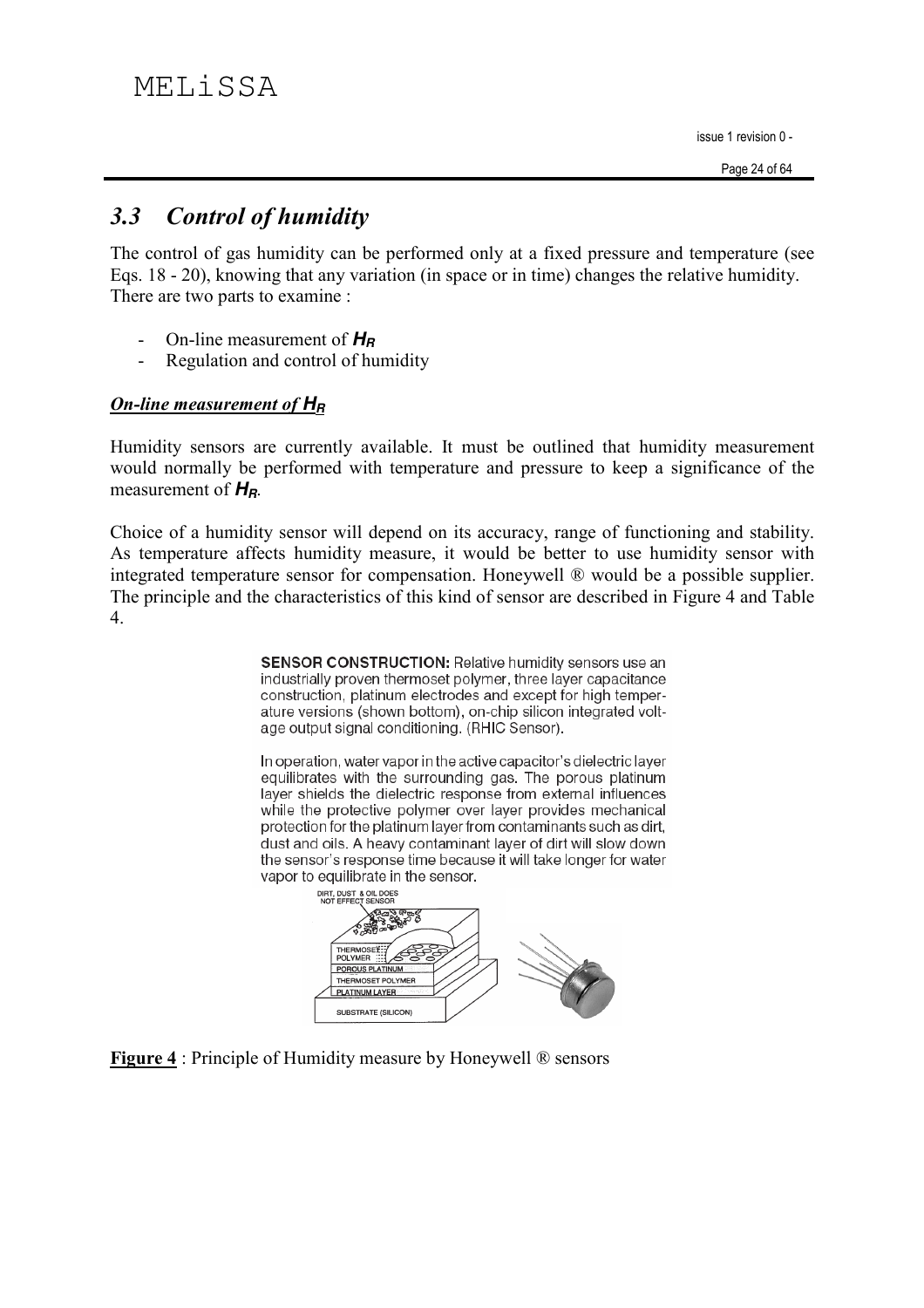| <b>PERFORMANCE SPECIFICATIONS</b>                                     |                                                                                                                                                                                                                                                                                                                   |  |  |  |
|-----------------------------------------------------------------------|-------------------------------------------------------------------------------------------------------------------------------------------------------------------------------------------------------------------------------------------------------------------------------------------------------------------|--|--|--|
| Parameter                                                             | Conditions                                                                                                                                                                                                                                                                                                        |  |  |  |
| RH Accuracy <sup>(1)</sup>                                            | $\pm$ 2% RH, 0-100% RH non-condensing, 25°C, V <sub>supply</sub> = 5 VDC                                                                                                                                                                                                                                          |  |  |  |
| RH Interchangeability                                                 | $\pm 5\%$ RH, 0-60% RH; $\pm 8\%$ @ 90% RH typical                                                                                                                                                                                                                                                                |  |  |  |
| <b>RH Linearity</b>                                                   | $\pm 0.5\%$ RH typical                                                                                                                                                                                                                                                                                            |  |  |  |
| <b>RH Hysteresis</b>                                                  | $\pm$ 1.2% of RH span maximum                                                                                                                                                                                                                                                                                     |  |  |  |
| <b>RH Repeatability</b>                                               | $\pm$ 0.5% RH                                                                                                                                                                                                                                                                                                     |  |  |  |
| RH Response Time, 1/e                                                 | 30 seconds in slowly moving air at 25°C                                                                                                                                                                                                                                                                           |  |  |  |
| <b>RH Stability</b>                                                   | $\pm$ 1% RH typical at 50% RH in 5 years                                                                                                                                                                                                                                                                          |  |  |  |
| Power Requirements<br><b>Voltage Supply</b><br><b>Current Supply</b>  | 4 to 5.8 VDC, sensor calibrated at 5 VDC<br>$200 \mu A$ at 5 VDC                                                                                                                                                                                                                                                  |  |  |  |
| Voltage Output<br>$V_{\text{suppiv}} = 5 \text{ VDC}$<br>Drive Limits | $V_{\text{out}} = V_{\text{smooth}}$ (0.0062 (Sensor RH) +0.16), typical @ 25°C<br>(Data printout provides a similar, but sensor specific, equation at 25°C.)<br>0.8 to 3.9 VDC output @ 25 $\degree$ C typical<br>Push/pull symmetric; 50 μA typical, 20 μA minimum, 100 μA maximum<br>Turn-on $\leq$ 0.1 second |  |  |  |
| Temp. Compensation<br>Effect @ $0\%$ RH<br>Effect @ $100\%$ RH        | True RH = $(Sensor RH)/(1.093-0012T)$ , T in $\mathcal{F}$<br>True RH = $(Sensor RH)/(1.0546-0.00216T)$ . T in °C<br>±0.007% RH/°C (negligible)<br>$-0.22\%$ RH/°C (<1% RH effect typical in occupied space systems above 15°C (59°F))                                                                            |  |  |  |
| Humidity Range<br>Operating<br>Storage                                | 0 to 100% RH, non-condensing<br>0 to 90% RH, non-condensing <sup>(1)</sup>                                                                                                                                                                                                                                        |  |  |  |
| Temperature Range<br>Operating<br>Storage                             | $-40^{\circ}$ C to 85 $^{\circ}$ C ( $-40^{\circ}$ F to 185 $^{\circ}$ F)<br>$-40^{\circ}$ C to 125 $^{\circ}$ C ( $-40^{\circ}$ F to 257 $^{\circ}$ F)                                                                                                                                                           |  |  |  |
| Package                                                               | Six pin TO-39 with slotted nickel cap <sup>®</sup>                                                                                                                                                                                                                                                                |  |  |  |
| Handling                                                              | Static sensitive, diode protected to 15 kV maximum                                                                                                                                                                                                                                                                |  |  |  |

Notes:

1. Extended exposure to ≥90% RH causes a reversible shift of 3% RH.

2. This sensor is light sensitive. For best results, shield the sensor from bright light.

### Table 4 : Characteristics of some Honeywell ® humidity sensors

### **Regulation and control of HR**

The basic way to control humidity at inlet of a gas system is in fact to control water partial pressure in the system. In turns, this also leads to control temperature in system.

### First, assume that there is no water condensation or evaporation into chamber.

Let  $T_{\theta}$ ,  $p_{w\theta}$ ,  $p_{\theta}$  the set point values of temperature, water partial pressure and total pressure in the system. This corresponds to a humidity set point value  $H_{R0}$ :

$$
H_{R0} = \frac{p_{w0}}{P_w^0(T_0)}
$$

The control of humidity into chamber  $H_{R0}$  means to control both  $p_{w0}$  and temperature  $T_0$ . Let's suppose that the temperature  $T_{\theta}$  into chamber is controlled by independent device, the control of  $H_{R0}$  leads to control the internal water vapour pressure  $p_{w0}$ .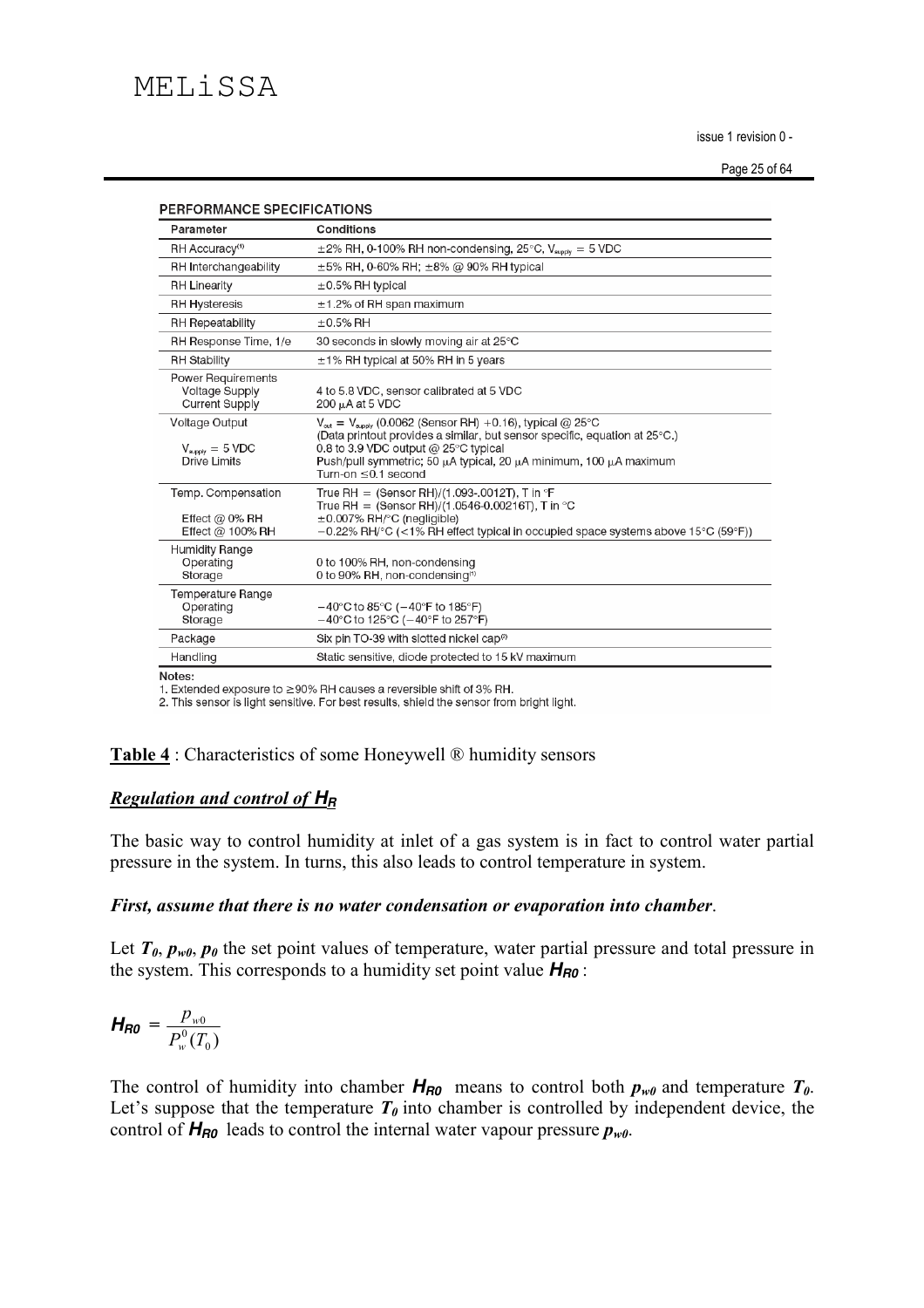Let  $p$  and  $T$  the total pressure and the temperature before the chamber. If water condensation in the circuit between the mass flow controller and the chamber is avoided, the water mole fraction remains identical whatever the total pressure, so that :

$$
y_w = y_{w0} = \frac{p_w}{p} = \frac{p_{w0}}{p_0}
$$

In order to obtain the set point value  $p_{w0}$ , the water partial pressure in the entrance circuit must be :

$$
p_w = p_{w0} \frac{p}{p_0}
$$

Therefore control of  $p_{w0}$  leads in fact to control  $p_w$ . This can easily be performed by controlling the temperature  $T$  of a water bath at the entrance gas circuit, such as the gas is water saturated :  $H_B = 1$ . This leads to :

$$
p_w = P_w^0(T)
$$

Finally, the control of humidity  $H_{R0}$  into chamber is obtained by controlling, firstly the temperature into chamber and secondly the temperature of a water bath before the entrance in the chamber so that:

$$
H_{R0} = \frac{P_w^0(T)}{P_w^0(T_0)} \frac{p_0}{p}
$$

This means that the following chain of controlled variables must be installed :



This means that the four variables  $T_{\theta}$ ,  $p_{\theta}$ , T and p must be fixed and controlled for controlling  $H_{R0}$  which is always a difficult task. Generally  $T_{\theta}$  and  $p_{\theta}$  are fixed, considering other constraints than humidity. Therefore  $T$  and  $p$ , the temperature and pressure of the water bath prior the entry of gas into chamber, are the only manipulated variables responsible of control of the variable  $H_{R0}$ .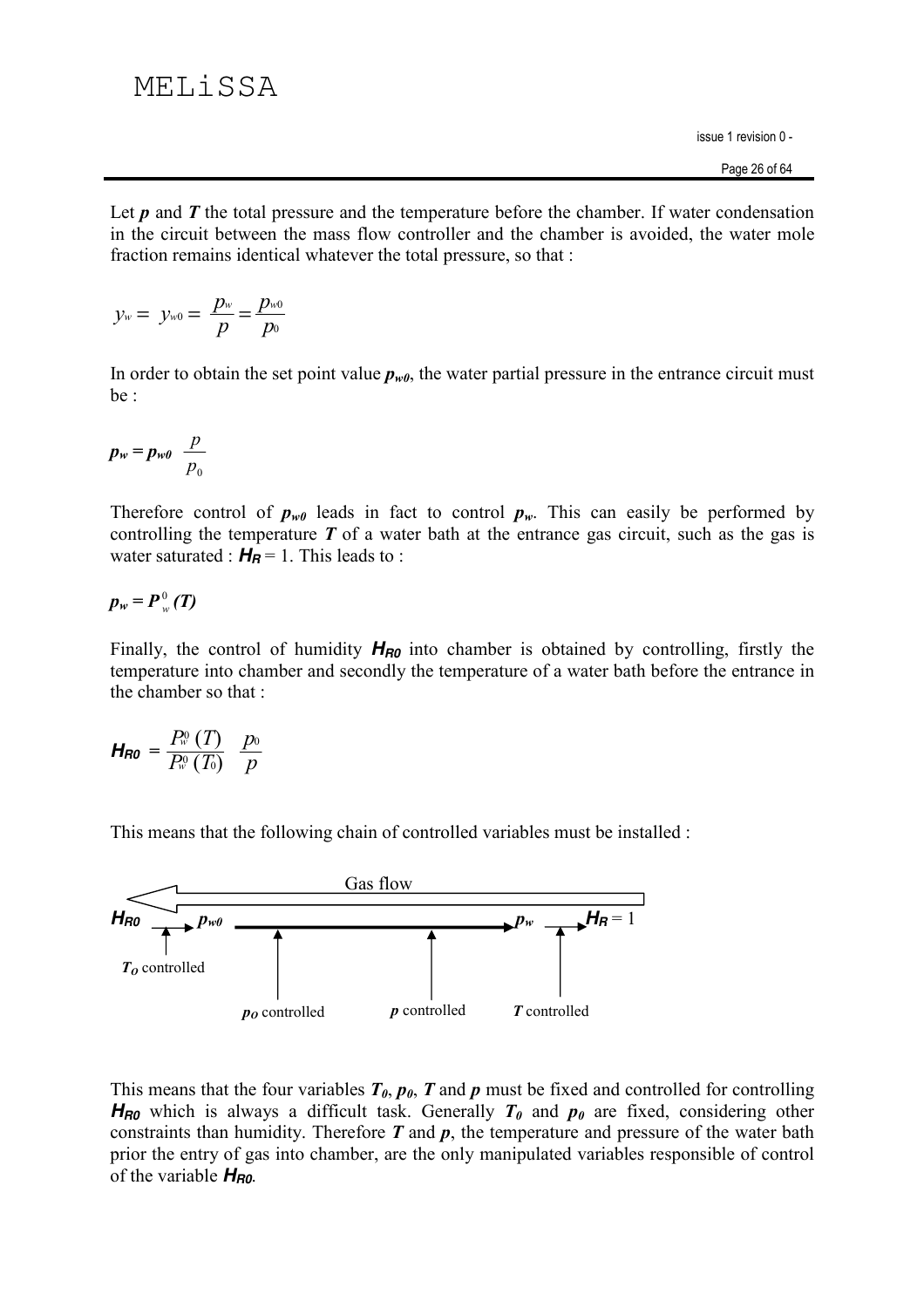# MELiSSA

issue 1 revision 0 -

## Secondly, assume that there is water condensation or evaporation into chamber.

This is the more common case. The former analysis remains valid but  $H_{R0}$  must be considered as the water humidity of the incoming gas stream. The final water humidity into chamber depends on water exchange rate between gas and liquid into chamber. Formally the control strategy remains the same as previously (by controlling  $T$  and  $p$ ) but the analytical relation relative humidity into chamber and  $\overrightarrow{T}$ ,  $\overrightarrow{p}$ ,  $\overrightarrow{T}_{0}$ ,  $p_{0}$  is no longer valid and must include a net exchange rate term  $R_{H2O}$ .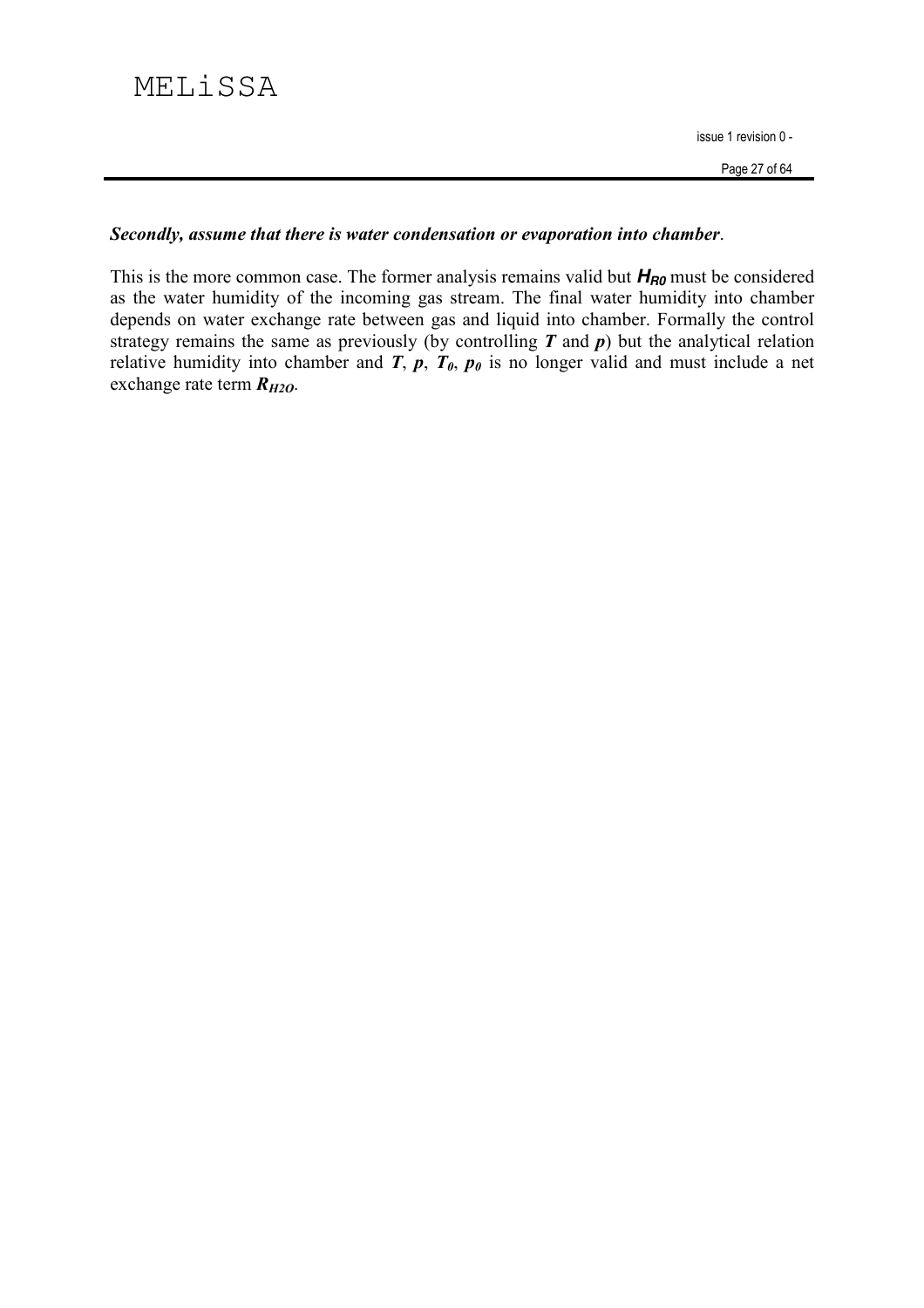### $\boldsymbol{\Lambda}$ **ASSESSMENT OF GAS COMPOSITIONS: SELECTION** OF INSTRUMENTATION

#### $4.1$ **Composition variables**

By definition all composition variables are intensive properties. They are often reported as volumic percentages (% v or ppmy). Considering the ideal gas law applies (with high content of  $CO<sub>2</sub>$  this is not completely true and may introduce 1 to 3 % error in the conversion depending on temperature and pressure), the volumic percentages are equal to molar fractions. In any case, it seems preferable to work with gas partial pressures which are directly useful for understanding physical and gas liquid equilibria. The components partial pressures to assess are :

- $-CO<sub>2</sub>$
- $-CH<sub>4</sub>$
- $-C<sub>2</sub>H<sub>4</sub>$
- $-H<sub>2</sub>O$
- $-H<sub>2</sub>$
- $-NH<sub>3</sub>$
- $-H<sub>2</sub>S$
- $**VFA**$

- Trace gases : organic volatiles,  $N_2$ ,  $NO_x$  ...etc.

Among these components, only the water content in the gas phase can be modified between the chamber and gas analysis device, due to mandatory condensation unit or the outlet circuit. Condensing the water of the gas phase may have a slight impact on the composition of the gas phase. Indeed, part of the water-soluble compounds is dissolved together with water.

These different variables are linked by classical thermodynamic laws. At a first approximation, ideal gas law and Dalton law (total pressure equals the sum of the partial pressures) are considered valid. More sophisticated thermodynamic models (equations of state such as Van der Waals, Redlich Kwong...etc. and non ideal gas mixing rules) can be used for further studies. These models are classically handled by commercial process simulation softwares. Presently, it can be considered that such sophistication will bring corrective terms  $(ca 1 to 3 %$ ) but will not explain the major variations which are under investigation.

#### Outlet gas circuit  $4.2$

In addition to pressure regulation purposes as schemed in Figure 2, the outlet gas circuit has the following functions :

gas pressure regulation inside the chamber (zero order control of chamber pressure);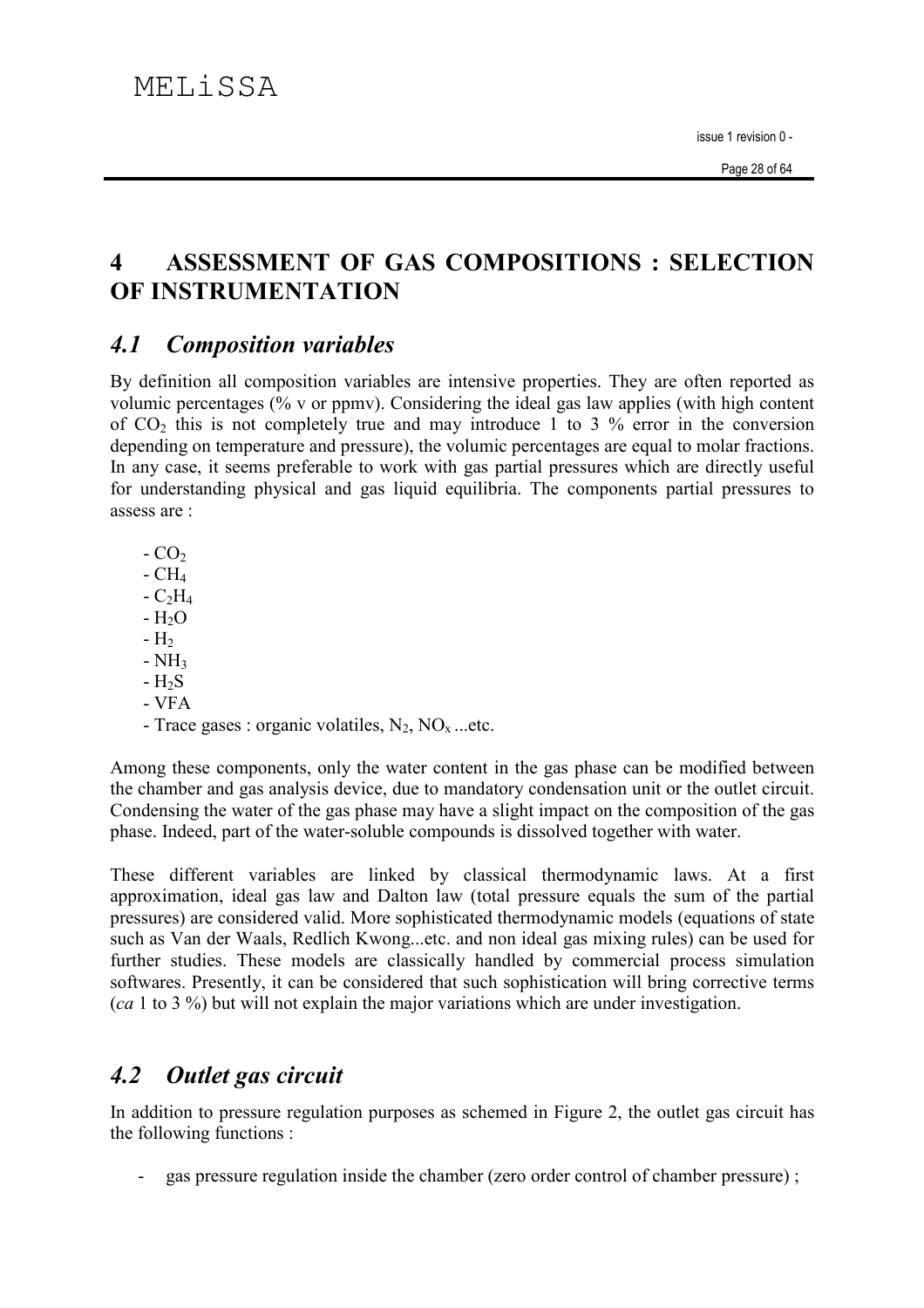- interface with gas composition measurement units (control of pressure, temperature, humidity before analysers):
- reduction (or control of humidity) of water partial pressure between chamber and other gas circuits ;
- sanitation of gas stream before other compartments.  $\omega_{\rm{eff}}$

There are several possibilities for adding to the scheme reported in Figure 2 a filtering unit, a dehumidifier and a gas sampling tube. The final best assembly depends on specifications regarding net gas flow, humidity in chamber and sanitation constraints, knowing that drying of gas before analysis and preventing any condensation in the gas circuit is probably the most constraining thing.

An example of engineering of outlet gas circuit for compartment 1 of MELISSA is given in TN 74.3. This kind of study must be done in each specific case.

#### **Gas-specific techniques for assessment of gas composition**  $4.3$

There are reliable specific techniques for assessment of  $CO<sub>2</sub>$  and  $O<sub>2</sub>$  partial pressures (or volumic percentages). This has been reviewed many times. For  $CO<sub>2</sub>$ , the basic technique uses infrared (IR) analysis. For  $O_2$ , several techniques exist. Most apparatus for oxygen analysis are based on paramagnetic measurement, electrochemical analysis or zirconium technology.

## 4.3.1 GAS-SPECIFIC TECHNIQUES FOR ASSESSMENT OF CO<sub>2</sub>

## Photometric  $CO<sub>2</sub>$  gas analyzer

Carbon dioxide absorbs infrared light. This property is used in photometric gas analyzers where gas is flowing through a photometric cell where the amount of absorption is measured. This kind of apparatus is robust. Accuracy of this kind of apparatus is generally 1 % of full scale. It is possible to find analyzers able to measure carbon dioxide in several range  $(0 - 1\%$ ,  $0 - 5\%, 0 - 10\%...$ ).

## $CO<sub>2</sub>$  measurements with semiconductors

For measuring carbon dioxide, various sensor principles are being investigated on the basis of solid state electrolysis and semi-conductors as is shown in Figure 5. Nano-sized titanate- or stanate-ceramics or ion conductors such as NASICON (Natrium Super Ionic Conductor) could be used. While NASICON allows for a three dimensional conductivity of sodium through its complex lattice, titanate or stanate changes its resistance as the  $CO<sub>2</sub>$  concentrations change.

Semiconductors react directly to changes in the  $CO<sub>2</sub>$  portion. The conductivity of the semiconductor material is influenced through an accumulation of molecules in the lattice. The simple determination of the resistance makes it possible to measure the gas portion. Sensors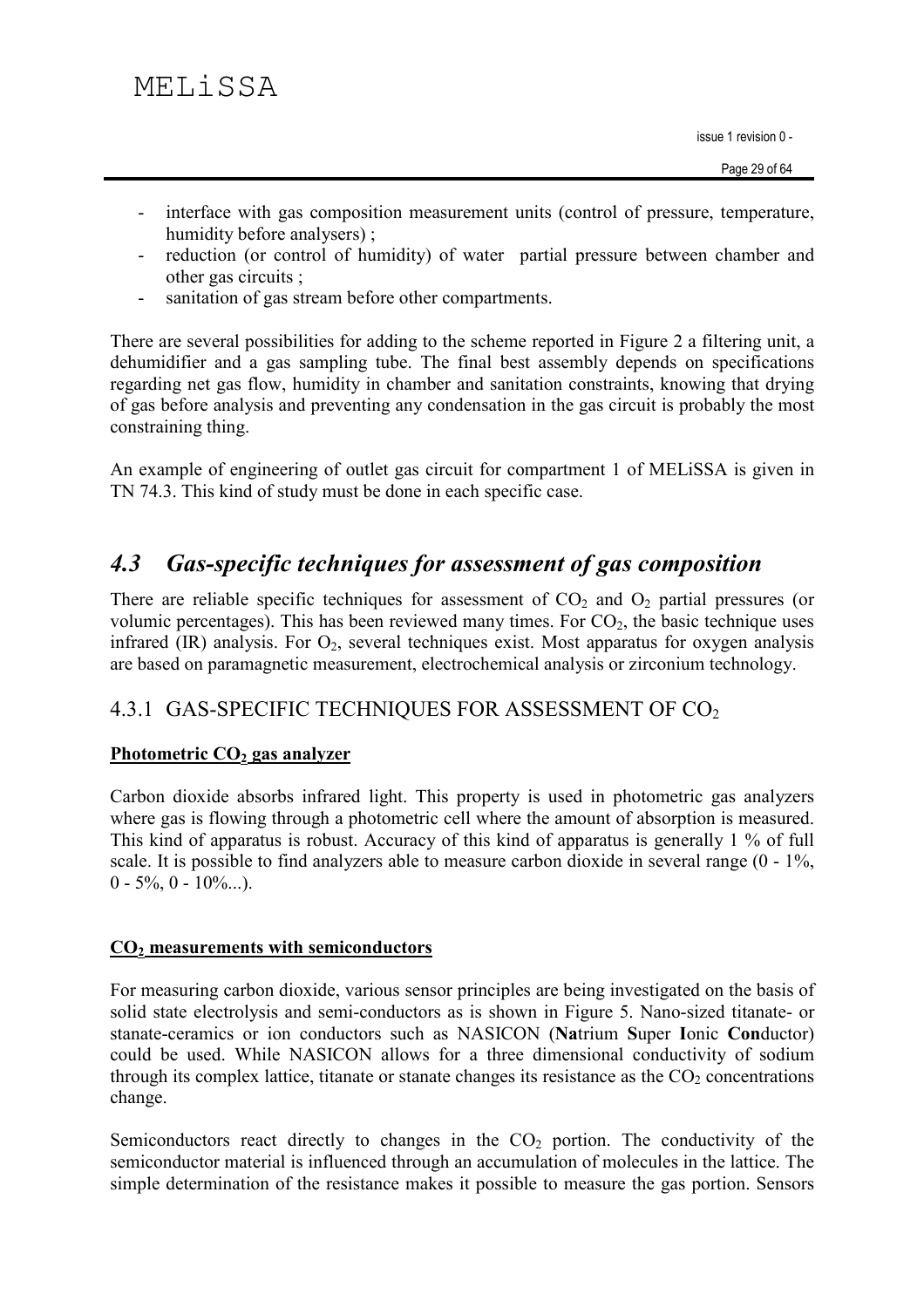based on solid state electrolysis generally make it possible to achieve a faster response time. The functional principles in use here is the varying reaction mechanisms on the diagnostic and reference electrode.



Figure 5 : Semiconductor carbon dioxide sensor

## 4.3.2 GAS-SPECIFIC TECHNIQUES FOR ASSESSMENT OF O2

## Paramagnetic oxygen analysis

The paramagnetic measurement is based on the attraction of oxygen towards a magnetic field. The principle of the apparatus is shown in Figure 6.



**Figure 6** : Principle of the paramagnetic measurement system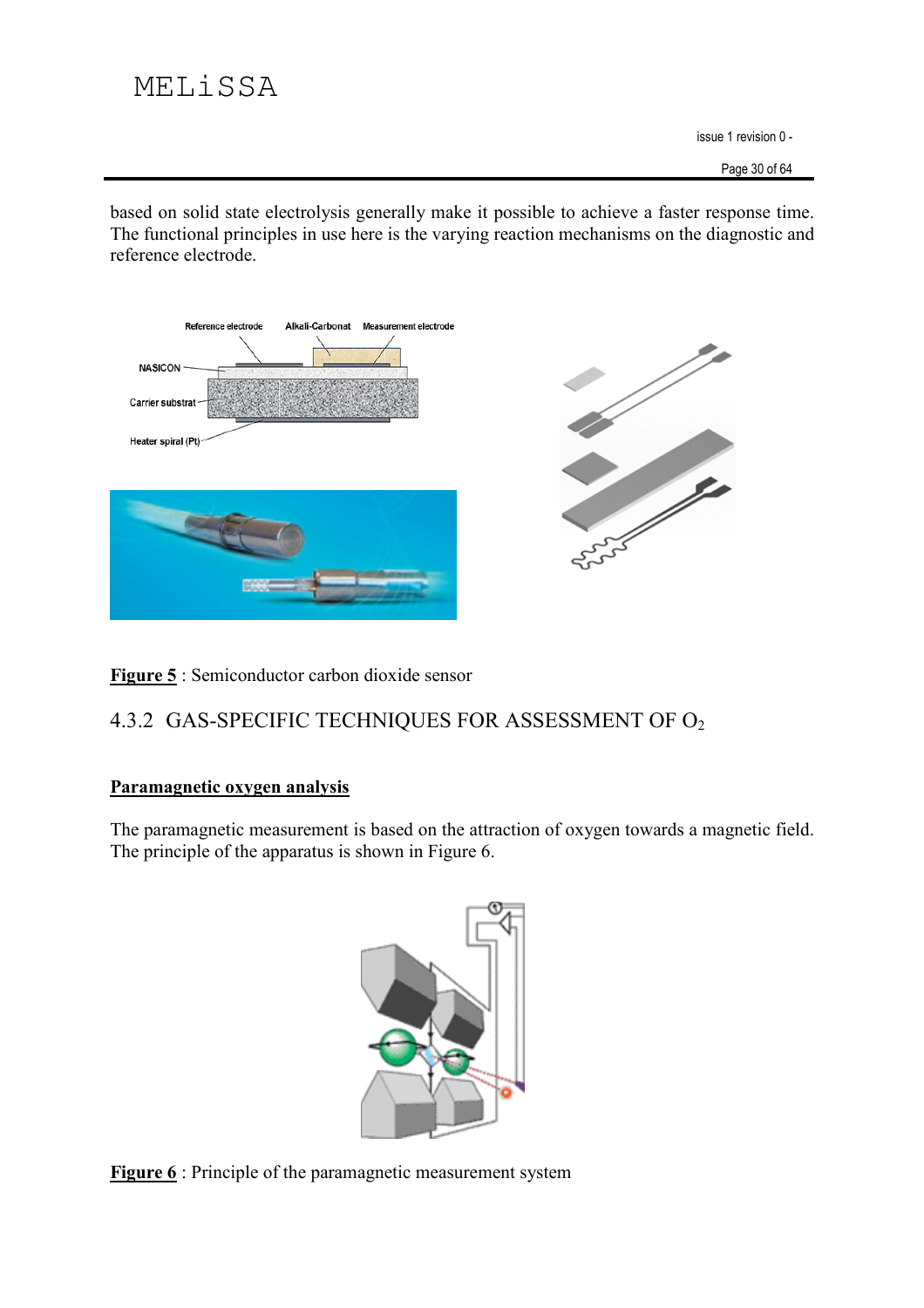Page 31 of 64

The oxygen is attracted toward a magnetic field and influences the positioning system of a mirror that is located in the field. The change in the mirror position is detected by photocells and correlated to the oxygen gas concentration. Notice that the positioning system of this kind of apparatus is fragile and susceptible to mechanical disturbance. The measurement range is between 0 and 100 vol % of oxygen with an accuracy of 0.01 %. The principle in an industrial design is not shock proof. Custom made modifications will be necessary for a space version of this kind of apparatus especially a "stabilizing" device to prevent failure due to shocks during launch.

## **Electrochemical analysis**

The electrochemical sensor contains an electrolyte. A PTFE membrane is provided to let  $O<sub>2</sub>$ molecules into the sensor. At a metal electrode, the O<sub>2</sub> molecules are chemically transformed. This chemical reaction produces an electrical current that is measured. This sensor can measure in a range of  $0 - 100$  % with an accuracy of 0.05 to 0.1 %. The disadvantage is the fact that the sensor is filled with fluid electrolyte. Some types use a solid electrolyte, but the accuracy is about 1 %, which is too high for the application in the BioRat project.

### Zirconia oxygen analysis

Zirconia is a ceramic that conducts electricity at high temperature by the movement of oxygen ions. This property is used in oxygen measuring cell for applications such as combustion gas analysis or gas purity measurement. Figure 7 shows the concept of the sensor. Due to the difference in oxygen concentration between the two sides of a zirconia disk, a voltage is generated and detected by the electrodes. Zirconia sensor needs a high operation temperature (300 $^{\circ}$ C) and the optimal range for measurement is between 0 - 21 vol % of oxygen, with an accuracy of 0.01 %.



**Figure 7**: Principle of Zirconia oxygen analyzer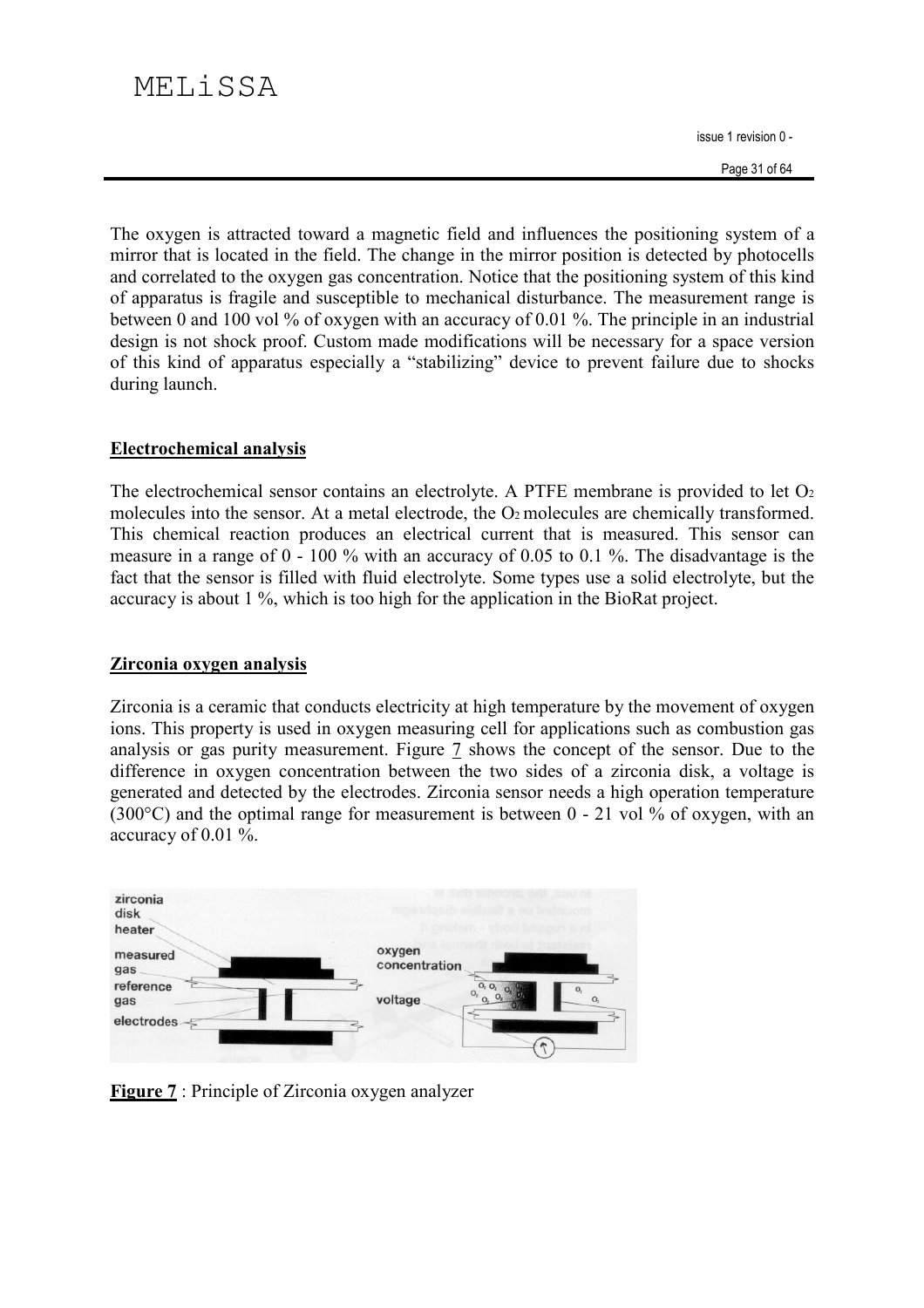## Fluorescence

Other possibility is a fluorescence based sensor. The principle of fluorescence sensors uses the emission characteristics of specifically sensitive dyes as it is presented in Figure 8. The dyes' fluorescence behaviour depends on the concentration of the analyte towards which they react sensitively. Oxygen is a typical fluorescence quencher. Nowadays, measuring oxygen concentrations is one of the key applications in fluorescence sensor technology.

Short pulses of blue LED light are transmitted along an optic fiber probe to excite a platinumbased fluorophore situated at the probe tip. The fluorophore is permanently immobilised and enclosed within a silicone matrix. The resulting emission of fluorescent light, quenched by the presence of oxygen molecules, travels back up the fibre and is detected by the instrument. The lifetime of fluorescence is inversely proportional to the concentration of oxygen.



Principle of fluorescence quenching

**Figure 8** : Principle of fluorescence quenching

Fluorescence lifetime is longest at low  $pO_2$ , making probes more sensitive in the physiological range 0 - 60 mmHg. Also, as the measurement is based on fluorescence lifetime rather than fluorescent intensity it is much less prone to artefacts (e.g. due to variation in the intensity of the light source, ambient lighting, or photo-bleaching etc.).

Compensation for the effects of temperature is required since fluorescent lifetimes are affected by changes in temperature. Temperature is measured by a fully integrated thermocouple, allowing simultaneous monitoring of  $pO<sub>2</sub>$  and temperature as well as automatic temperature correction.

This kind of sensor has the advantage of having a low drift calibration ( $>$  3 months) and a good response time (around 10 seconds for a gaseous media).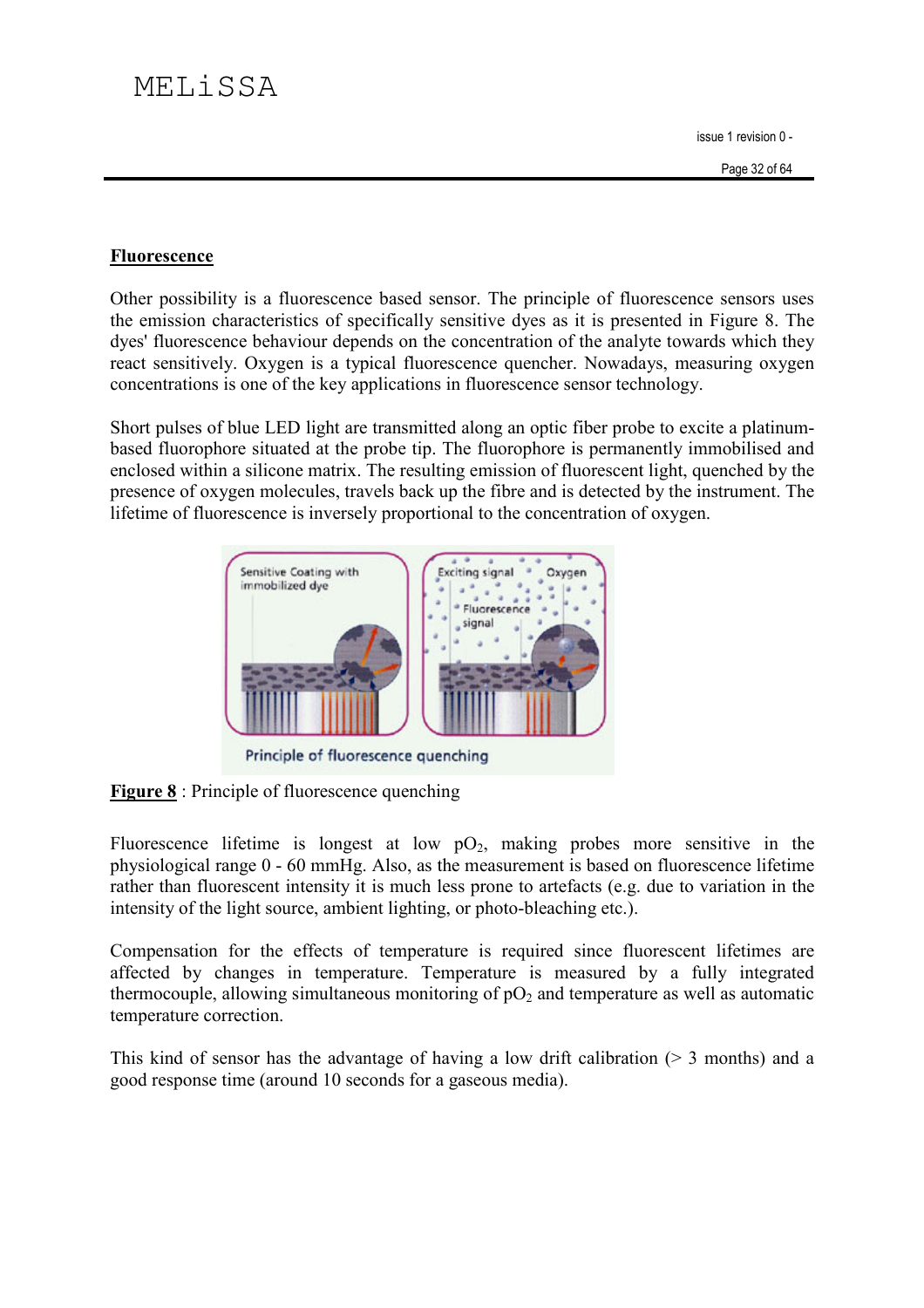## **Drift**

Oxygen sensors have the tendency of drifting. For a paramagnetic based apparatus, the drift is about 0.01 % to 0.1 % of oxygen per week. This means that an auto calibration unit may be needed including reference gasses, valve for gas routing and a controller unit. Oxygen apparatus need accurate control of the flow, pressure and humidity of the sample that is passing through the analyzer.

In general, CO<sub>2</sub> sensors are more robust. The sensor can easily be combined with the peripheral equipment already needed for the O<sub>2</sub> sensor. The measurement cell is relatively small

### Non gas-specific technique for assessment of gas composition:  $4.4$  $GCMS$

A complete review of non specific techniques for assessing gas compositions has been done in TN 74.3 which concerns the characterisation of gas effluent from compartment I.

The presentation will not be given here but all the results obtained can easily be applied for characterization of gas effluent from metabolic chambers. In this case, the basic composition is not far from air composition, knowing that trace gas (which are often important to be characterised) are VFA,  $NH_3$ ,  $H_2S$  and ethylene for higher plant chamber.

The main outputs of the previous study are summarized as follows.

## 4.4.1 GAS COMPOSITION ASSESSMENT : GAS CHROMATOGRAPHY

Gas chromatography is used to separate volatile organic and inorganic gas mixtures. A gas chromatographic analysis is based on the sample components being partitioned between the gas (mobile phase) and a liquid or solid adsorbent (stationary phase) by passing through a separative column. Partition of the sample components depends on column operating parameters, including carrier gas flow rate, temperature, vapor pressure and on properties of the liquid or solid adsorbent. A sample is introduced through the injection device. It is carried through the column by an inert gas flowing at a controlled rate. Due to different retention (or adsorption properties into the column) of the gas components in the mixture, the components of the gas flow exit the column separately.

The carrier gas must be sufficiently pure (minimum 99.995%) and inert with respect to the stationary phase. Helium is currently used. Traces of unwanted contaminants in the carrier gas must be removed by means of molecular sieves scrubbers, filters and filter-dyers. These devices must be inserted in the supply line as close as possible to the gas chromatographic column as practical.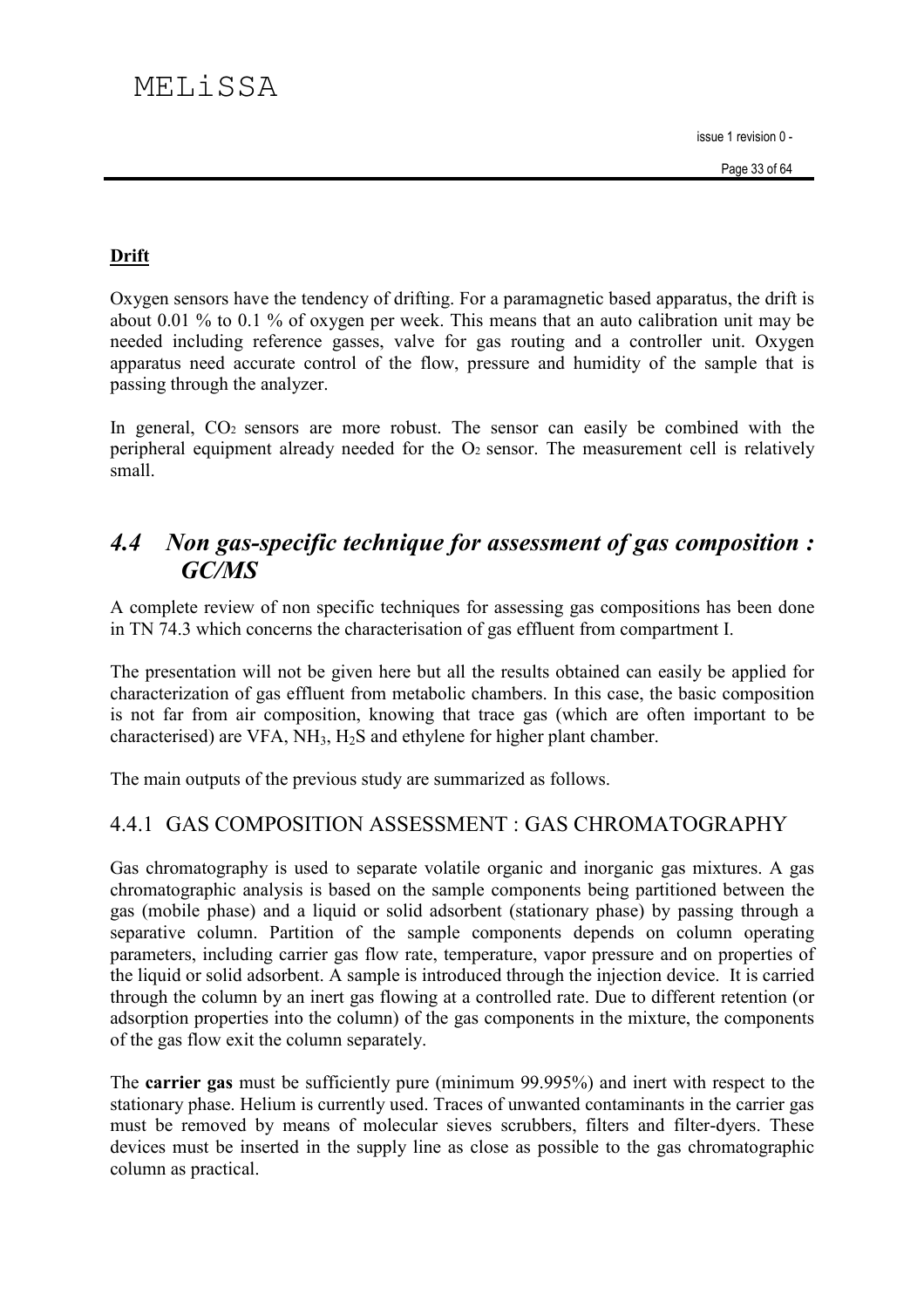There exist different types of **injection device**. In the case of the gas effluent of a metabolic chamber, it can be clearly shown that the major components  $(CO_2, N_2$  and  $O_2)$  will be assessed with a split injection with an inert gas (He or Ar) as carrier. The minor compounds will be assessed with a splitless device provided that the column will be able to separate  $H_2$ , NH<sub>3</sub> and VFA and that the major gas compounds will not poisoned the detection. The trace compounds can be assessed with an enrichment system, provided that the other major compounds will not compete too much to fixation onto the solid adsorbent with the target components (aroma, VFA...).

There exists two types of **columns**: packed columns and capillary (open tubular) columns. The packed columns are used to separate permanent gas like  $CO_2 - H_2 - N_2 - O_2 - CH_4$ ...etc.. The capillary columns (open tubular) are used to separate polar or non polar compounds in function of the stationary phase. The system is adapted to Volatile Fatty Acids. The detector can be respectively thermal conductibility detector and flame ionisation detector according to the column is a packed or capillary column. These detectors are economic and universal but they don't give any information about the nature of detected substances. Calibration of detector and column assembly re necessary, knowing that significant deviations may occur during long (several days) operations.

## 4.4.2 MASS SPECTROMETRY (MS)

Basically the mass spectrometer is a partial pressure analyzer of compounds carried in a gas phase. It is conceived to determine the residual gases in the secondary vacuum apparatus. It can detect the component of a gas mixture :

- qualitatively with the mass numbers;
- quantitatively with a disconvolution procedure.

A mass spectrometer is composed by three parts : the ions source, the ion separator and the ion detector.

Several kinds of **ions sources** are used. The electronic bombardment source (electron impact) ionization) is currently used because it can give stable operation over long period time. The others (surface ionization source, sparks source, photo-ionization or laser source and field emission source) are eliminated because they cannot ionize all the gas or they are less sensitive

The **ion separation** is the characteristic element of a gas analyzer and its performances determine the performances of the apparatus. The system separates in time or in space the ions in function of the ratio mass / charge of each ion (m/z ratio). There exist four types of ions separators :

- Time of flight separator (TOF separator).
- Magnetic field
- Fourier transform mass separator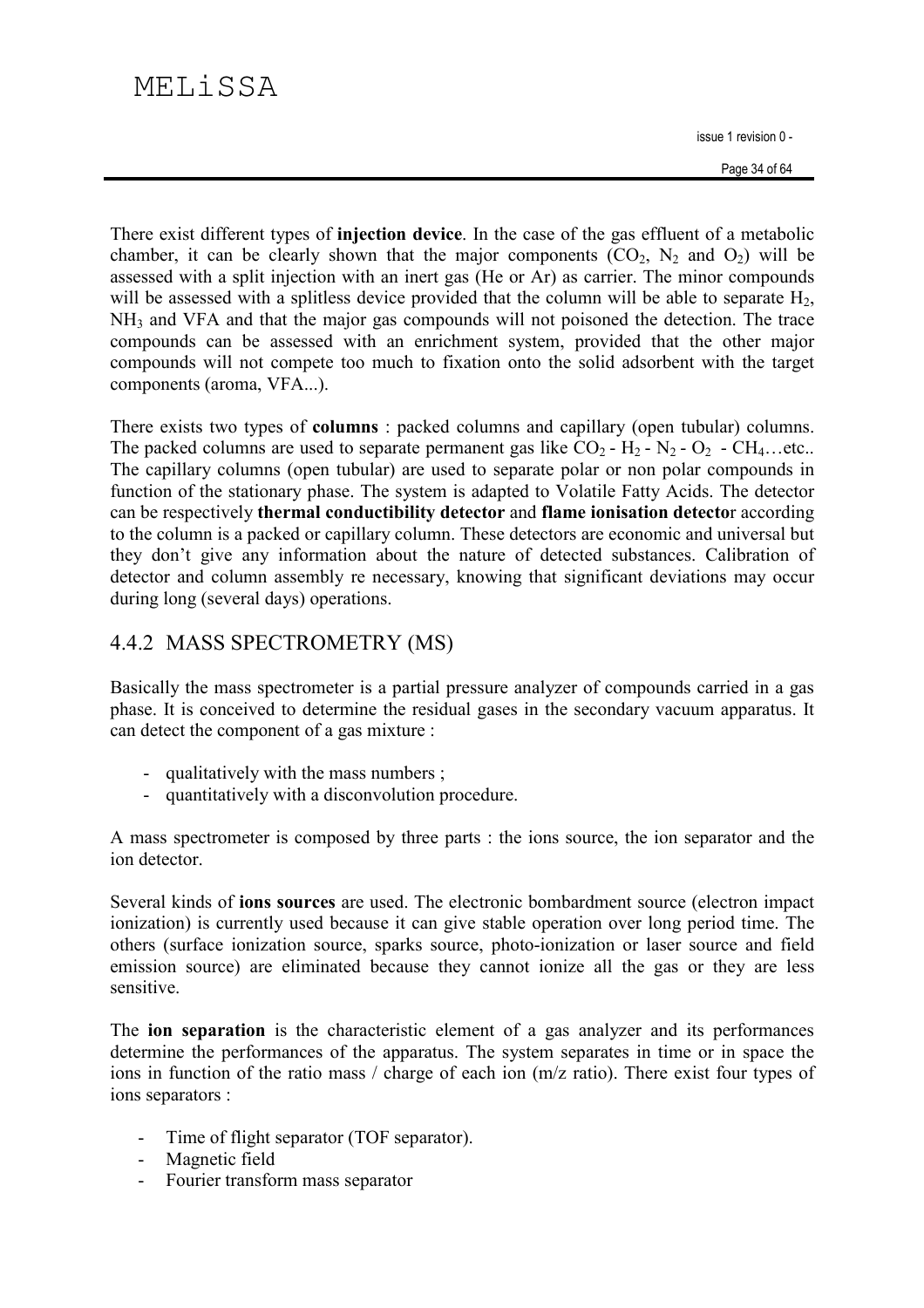Quadripole mass separator  $\blacksquare$ 

Quadripole instruments can be made very compact (which is of interest for space applications) and sensitive. This is already used for spacecraft atmosphere characterisation. These instruments are ideally suited for very fast selected ion monitoring and multiple ion detection

For the analysis of gases, a capillary inlet must be chosen method in order to reduce the gas pressure form the sample pressure to ion chamber pressure. The pressure is firstly reduced from 300 kPa to approximately 100 Pa using a capillary. The necessary pressure drop is created by a rotary pump. Under this condition flow in the capillary will be laminar. Flow in the connection line to the rotary pump also has to be in the laminar flow region. This avoids enrichment of compounds according to their masses, which only occurs in the molecular flow region where the mean free path of molecules is larger than the inner diameter of the tube. At temperature below the boiling point of the volatile compounds, condensation may occur if the vapor pressure is sufficiently low. It is necessary to heat the capillary and to use inert materials

## 4.4.3 QUALITATIVE AND QUANTITATIVE ANALYSIS

The qualitative analysis consists in identifying the peaks (intensity in function of the  $m/z$ ratio). Every chemical compound being decomposed with a defined stoichiometry into a series of ions, a MS spectrum can be interpreted as a fingerprint, specific of each chemical compound. This leads to use MS to determine the chemical composition of a gas in the mass spectrometer chamber. The intensity of a peak is directly proportional to the ionic concentration in the ionization chamber for all ions having the same m/z ratio. The ionic concentration is also directly proportional to the partial pressure of the incoming gas in the source. If several ions have the same ration m/z but if they have a different nature, only one peak is observed, but the intensity of this peak is proportional to the sum of the partial pressure. The total pressure is taken from the total pressure plate mounted in the ion source of the sensor. A more accurate total pressure measurement can be made with an ion gauge.

The peak height is representative of the partial pressure of a component and depends on the parameters such as the ionization probability, the fragmentation factor, a transmission factor and the sensitivity of the detector. An algorithm is used to determine the partial pressure specific to each gas. The formula for determining the partial pressure of gas A is based upon peak at mass B and is given by multilinear regression analysis.

## 4.4.4 GC/MS ANALYSIS

From the above, it clearly appears that neither GC nor MS alone can solve the problem of online analysis of the gas phase effluent of any metabolic chamber. The best solution is to use. from one hand the separation capacities of a chromatograph and the general capacities of MS for identifying and quantifying gas compounds, even if they are present in gas mixtures. Gas chromatography coupled to mass spectrometry is a method that combines the features of gas chromatography and mass spectrometry to identify different substances.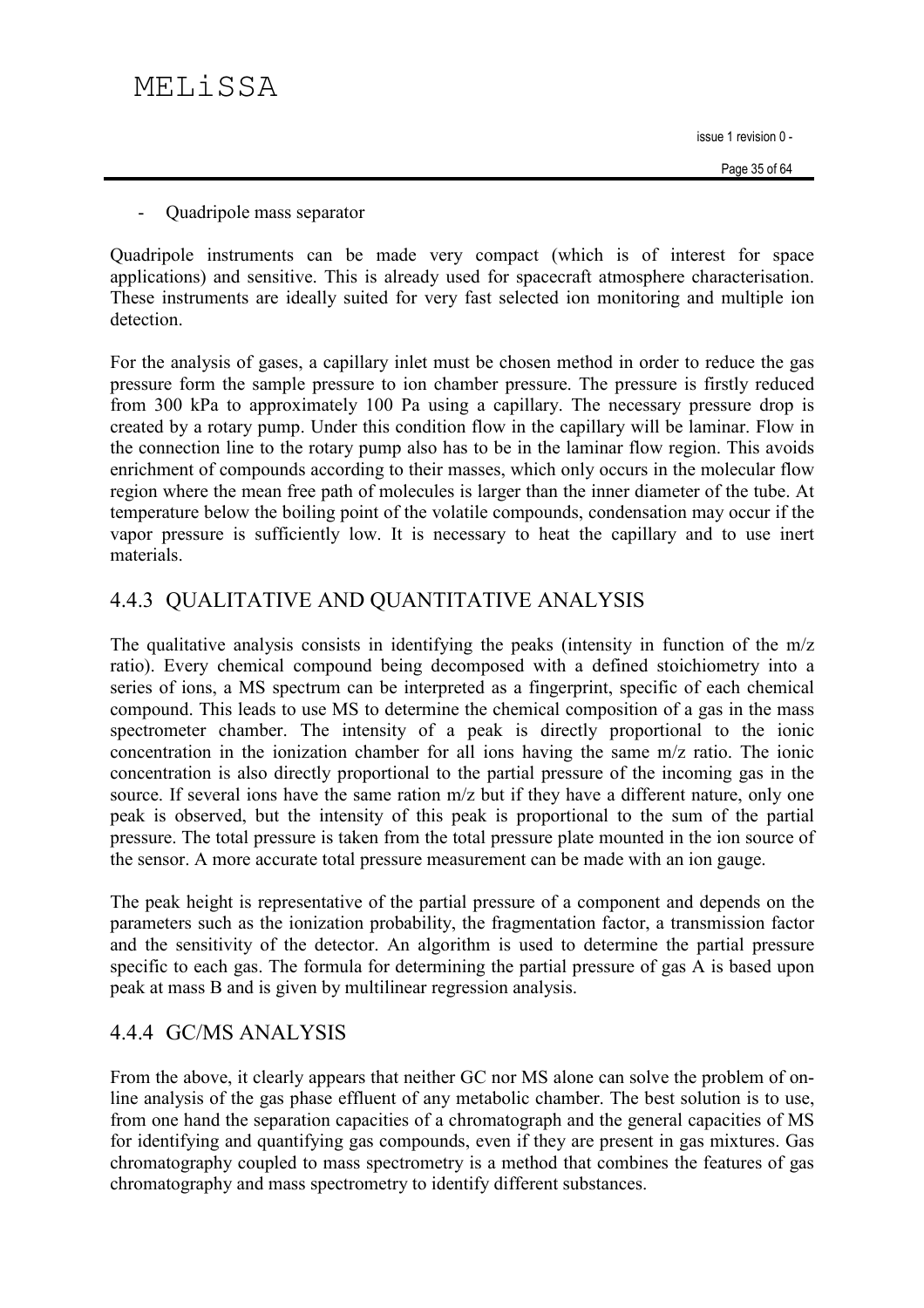For a metabolic chamber, the exhaust gas contains permanent gases  $(O_2, N_2, CO_2, H_2, C_2H_4,$  $H_2O$ , ...) and Volatile Fatty Acids. Considering that the simultaneous quantification of VFA and permanent gas will be hardly achievable simultaneously because of the difference in concentrations, the analyzer has to be composed of two gas chromatographic columns: one with a packed column for permanent gases separation and one with a capillary column for VFA. This is schemed in Figure 9.



Figure 9: Two ways gas chromatograph circuit

The gas is alternatively distributed in the packed column and the capillary column with the V3 valve. It is important not to inject carrier gas (He or  $N_2$ ) in the outlet gas circuit so design the two ways gas chromatograph circuit with two events. Analysis is performed in 3 steps to avoid pollution with vector gas. The three steps are: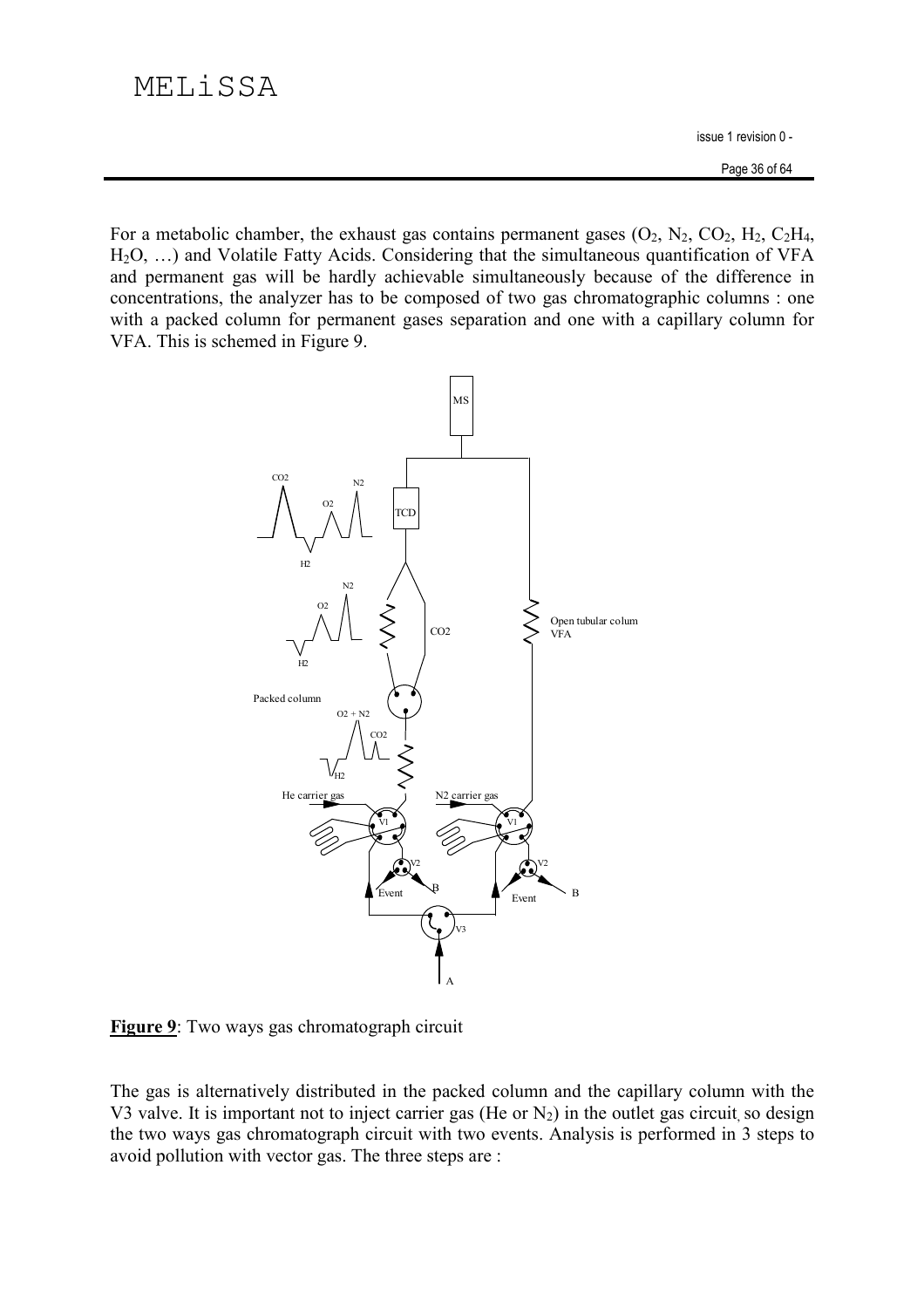# MELiSSA

issue 1 revision 0 -

- Step 1 : Gas sample is introduced in the loop to rinse the loop. Gas return in the outlet  $\omega_{\rm{max}}$ gas circuit in B.
- Step 2 : Carrier gas is introduced during 12 s. the vector gas pushes the compartment I gas present in the loop toward the separation column. Analyze can be possible
- Step  $3:$  Gas sample is introduced in the loop to purge vector gas. To prevent pollution  $\omega_{\rm{eff}}$ of the gas circuit, this gas is ejected by event. The purge time is estimated at time necessary to pass 5 loop volumes.

The interface between the gas chromatograph and the mass spectrometer is a separator that preferentially removes the gas chromatograph carrier and permits a flow of enriched gas sample to enter the spectrometer. For the permanent gas, a TCD detector detects the peaks in order to switch the gas sample (after column separation) for entering the spectrometer. Generally, there is a molecular jet separator between GC and MS. Direct coupling to the mass spectrometer is usually used for capillary columns. As the outlet gas flow of the fermentor, the circuit to the Mass Spectrometer analyzer must be heated to at least 40 - 65<sup>o</sup>C for avoiding any condensation. Water remains a problem either for the detection system or for the chromatographic columns. The choice of water trap depends of the gaseous phase. For example, silica gel adsorbs  $CO<sub>2</sub>$  and others can adsorb VFA. But to protect the analyzer, it is necessary to have a dew-point of - 40°C at the entrance of the gas analysis system.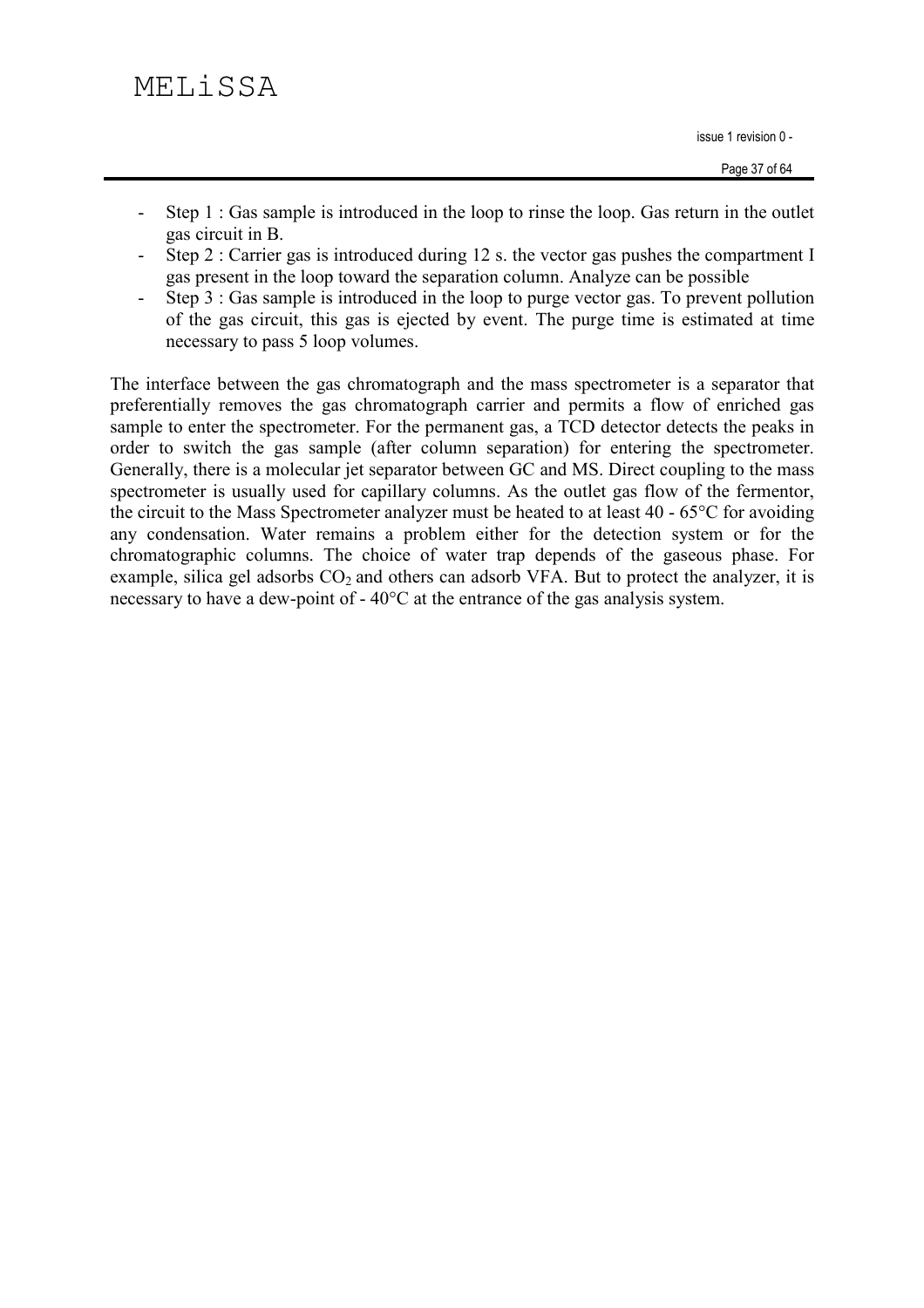#### $\overline{\mathbf{5}}$ **SENSITIVITY ANALYSIS FOR RATES ESTIMATION**

#### **Steady state**  $5.1$

The objective of this section is to focus on numerical sensitivity analysis for rates estimation; firstly, this is done for steady state assumptions, *i.e.* 0,  $1<sup>st</sup>$ ,  $2<sup>nd</sup>$  order models as defined in Table 3.

The departure equations are Eqs. 16 and 17 leading to calculate  $R_{O2}$  and  $R_{CO2}$  in the simplest model:

$$
\boldsymbol{R}_{02} = \phi_n^{(1)} \; [\boldsymbol{a} \; \boldsymbol{y}_{02}^{(2)} - \boldsymbol{y}_{02}^{(1)}] \tag{Eq. 16}
$$

$$
\mathbf{R}_{CO2} = \phi_n^{(1)} \left[ \mathbf{a} \, \mathbf{y}_{CO2}^{(2)} - \mathbf{y}_{CO2}^{(1)} \right] \tag{Eq. 17}
$$

where  $\alpha$  represents the ratio  $\phi_n^{(2)}/\phi_n^{(1)}$  of molar flows at outlet and inlet of chamber.

$$
\boldsymbol{\alpha} = \frac{\phi_n^{(2)}}{\phi_n^{(1)}} = \frac{y_{\text{inert}}^{(1)}}{y_{\text{inert}}^{(2)}} \tag{Eq. 33}
$$

The last equation is obtained by writing the mass conservation of inert between input and output. The inert gas should be Nitrogen or Argon and the mole fractions of inert can be either measured directly by GC/MS as described above or calculated with sum equations (Eqs. 15a, 15b) knowing the other mole fractions which change between inlet and outlet.

Whatever the measurement technique used the purpose of this section is to give an insight into reliability of calculated variables in the context of actual accuracy of measured variables.

From a general point, let the variable  $y$  be given as a function of several measured variables  $x_1, x_2, \ldots : y = f(x_1, x_2, \ldots)$ . The relative error  $\Delta y/y$  is obtained from the differential of Ln f, so that :

$$
d (Ln y) = \frac{dy}{y}
$$
  

$$
d (Ln f) = \frac{1}{f} | \frac{\partial f}{\partial x_1} | dx_1 + | \frac{\partial f}{\partial x_2} | dx_2 + ...
$$

 $\mathbf{r}$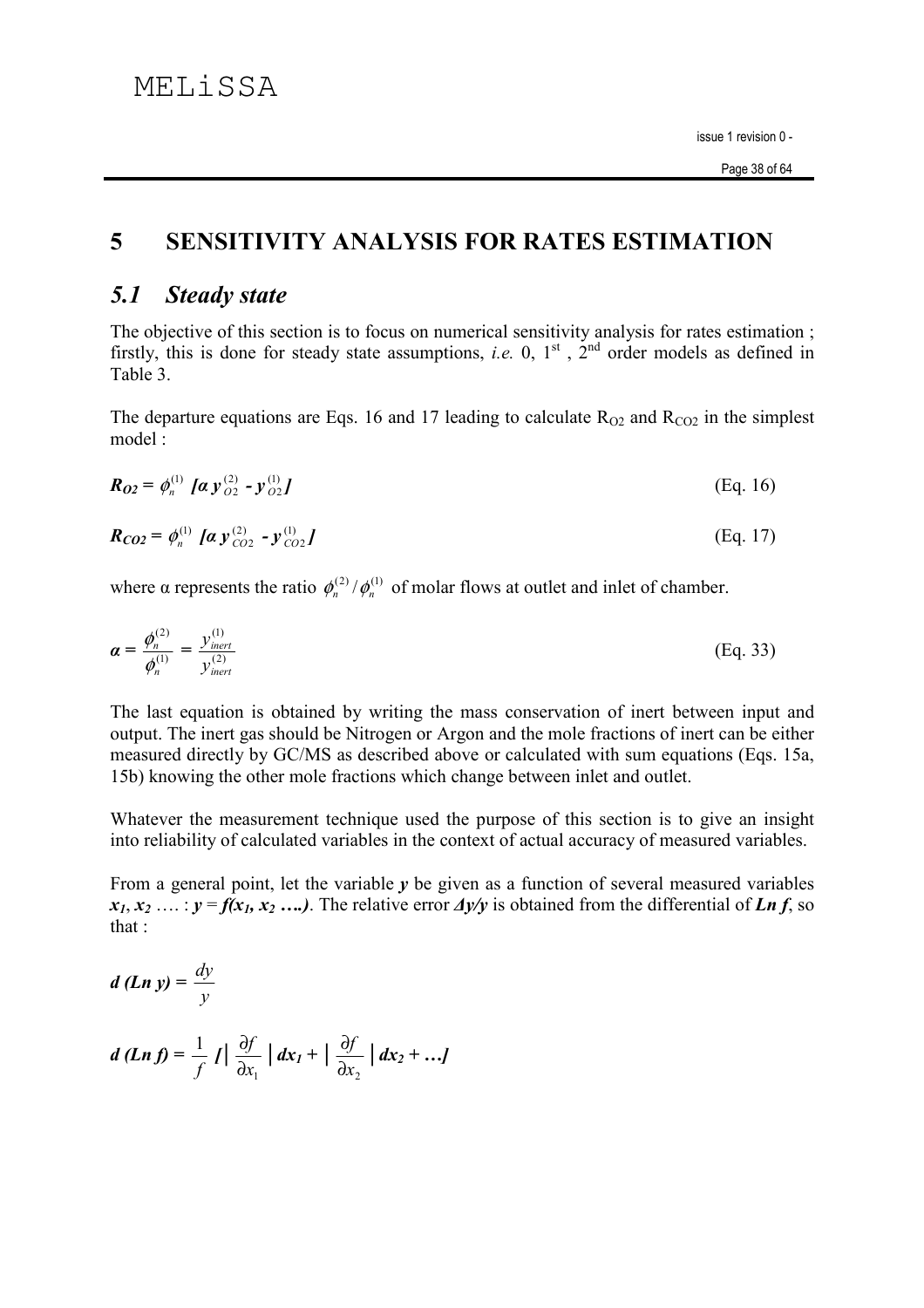# MELiSSA

issue 1 revision 0 -

So that :

$$
\frac{\Delta y}{y} = \frac{1}{f} | \int \left| \frac{\partial f}{\partial x_1} \right| dx_1 + \left| \frac{\partial f}{\partial x_2} \right| dx_2 + \ldots
$$

When applied to Eq. 16, this leads to:

$$
\frac{\Delta R_{O2}}{R_{O2}} = \frac{\Delta \phi_n^{(1)}}{\phi_n^{(1)}} + \frac{y_{O2}^{(2)} \Delta \alpha + \alpha \Delta y_{O2}^{(2)} + \Delta y_{O2}^{(1)}}{\alpha y_{O2}^{(2)} - y_{O2}^{(1)}}
$$
(Eq. 34)

and similarly for  $CO<sub>2</sub>$ :

$$
\frac{\Delta R_{CO2}}{R_{CO2}} = \frac{\Delta \phi_n^{(1)}}{\phi_n^{(1)}} + \frac{y_{OC2}^{(2)} \Delta \alpha + \alpha \Delta y_{CO2}^{(2)} + \Delta y_{CO2}^{(1)}}{\alpha y_{CO2}^{(2)} - y_{CO2}^{(1)}}
$$
(Eq. 35)

From Eq. 33, we obtain:

$$
\frac{\Delta \alpha}{\alpha} = \frac{\Delta y_{\text{inert}}^{(1)}}{y_{\text{inert}}^{(1)}} + \frac{\Delta y_{\text{inert}}^{(2)}}{y_{\text{inert}}^{(2)}}
$$
(Eq. 36)

In order to give an order of magnitude of the resulting error  $\frac{\Delta R_{O2}}{R_{O2}}$ , let us give values to the

variables :

 $\Delta y_{O2}$  = 0.1 % = 1 000 ppm =  $\pm$  500 ppm =  $\pm$  0.0005 =  $\pm$  0.05 %

 $\frac{\Delta y_{O2}^{(1)}}{y_{O2}^{(1)}} = 0.1 \%$  (value for dried air with a paramagnetic analyser)  $y_{O2}^{(1)} = 0.2093$  $\frac{\Delta y_{O2}^{(2)}}{v_{O2}^{(2)}} = 0.1 \%$  (slight increase of oxygen due to photosynthesis)  $y_{O2}^{(2)} = 0.2193$ 

$$
\alpha = 1
$$
\n
$$
\frac{\Delta \alpha}{\alpha} = 0.001
$$
\n(No significant change of incoming and outcoming gas flow).

Assuming no error in measurement of gas flow  $\phi_n^{(1)}$ , the result of calculation with previous Eq. 34 leads to:

$$
\frac{\Delta R_{O2}}{R_{O2}} = \frac{0.209 * 0.001 + 0.21 * 0.001 + 0.21 * 0.001}{0.01} = 3 * 0.2 * 0.1
$$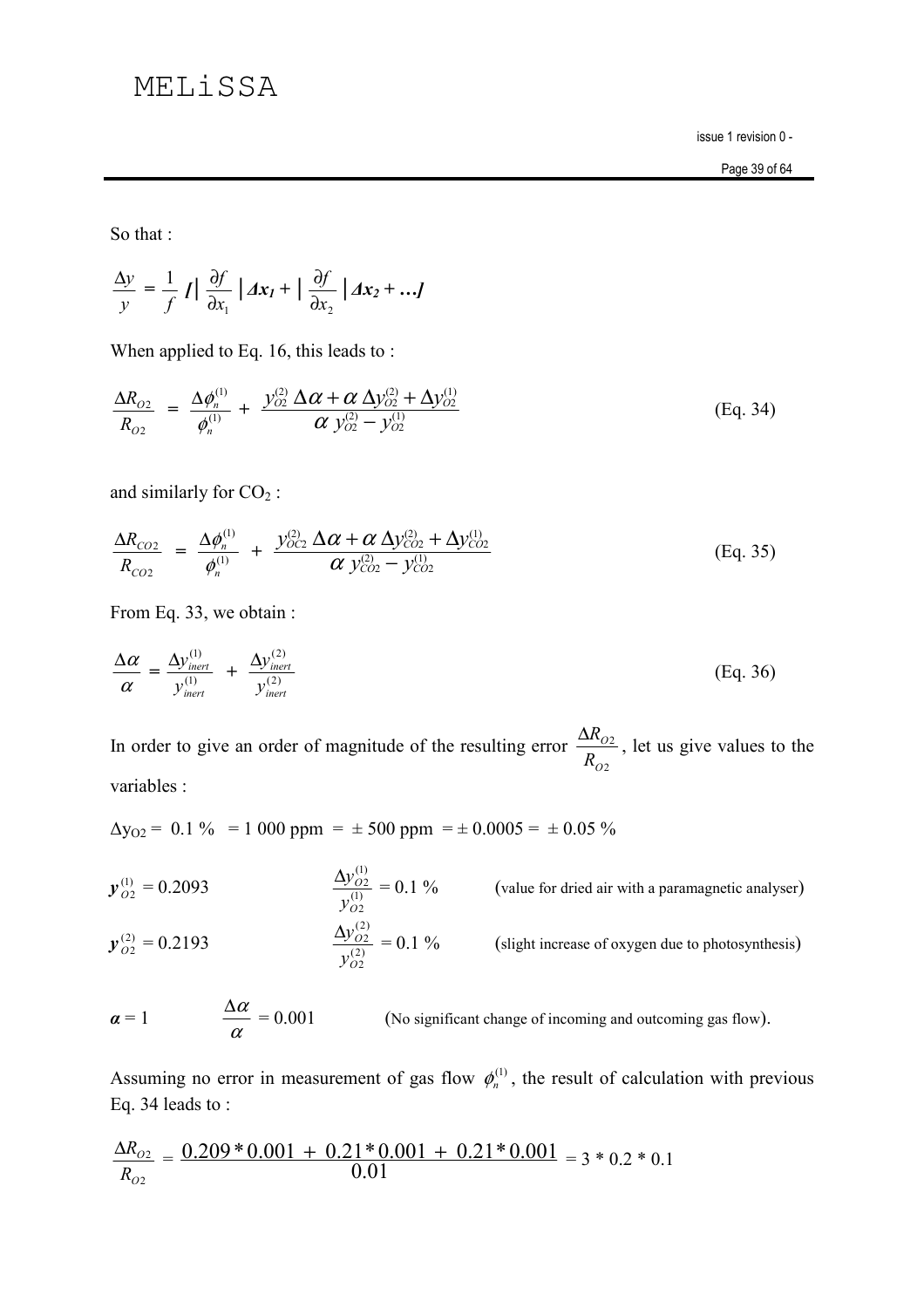$$
\frac{\Delta R_{O2}}{R_{O2}} = 0.06 = 6\%
$$

This shows that when measuring oxygen mole fraction with good accuracy at  $0.1\%$ ,  $(v_{02} = v_{02} \pm 0.0005)$  the final result for  $R_{02}$  is obtained with no more than 5 % accuracy. This requires, from one hand to have a very reliable measurement technique, and secondly to be in position that the approximations in estimating the other variables (such as  $\alpha$  or the water partial pressure at the measurement point) are satisfied. This is not a simple task and this must be carefully examined before classifying and selection of suitable instrumentation and implementation in a gas circuit.

The results for  $R_{CO2}$  error estimation (Eq. 35) are similar. Let's give the following values:

$$
Ayco_2 = 50 \text{ ppm} = 0.005 \% = \pm 25 \text{ ppm}
$$

$$
y_{CO2}^{(1)} = 0.5\% = 5000 \text{ ppm}
$$
  
\n $y_{CO2}^{(2)} = 0.05\% = 500 \text{ ppm}$   
\n $\frac{\Delta y_{CO2}^{(1)}}{y_{CO2}^{(2)}} = 1\%$   
\n $\frac{\Delta y_{CO2}^{(2)}}{y_{CO2}^{(2)}} = 10\%$ 

$$
\frac{\Delta R_{CO2}}{R_{CO2}} = \frac{1}{0.5 - 0.05} (0.05 * 0.01 + 0.05 * 0.1 + 0.01 * 0.5)
$$

$$
= 2.10^{-2} = 2\%
$$

This leads to consider as a rule of thumb that even with less accuracy for  $CO<sub>2</sub>$  mole fraction measurement (here  $\Delta y_{CO2} = 50$  ppm =  $\pm$  25 ppm), the resulting error amplification for  $R_{CO2}$ estimation is less dramatic than for oxygen, leading here to an estimated error of 2 %. It can also be sown that a slight error in flow difference (characterised here by  $\alpha$ ) will not impair dominantly the overall accuracy of the results.

Nevertheless, as previously for oxygen, it is important to correctly choose instrumentation and implementation on gas circuit for measuring  $CO<sub>2</sub>$  partial pressure (or  $CO<sub>2</sub>$  mole fraction) with the aim of calculating  $CO<sub>2</sub>$  reaction rate into a metabolic chamber.

Whatever the case, before any final choice of instrumentation, the error on the exchange rates of  $O_2$ ,  $CO_2$  and eventually other gas must be estimated using Eqs. 34 and 35 in order to get an idea of the accuracy of the results. This is even more important when these calculated variables are further used for process control purposes.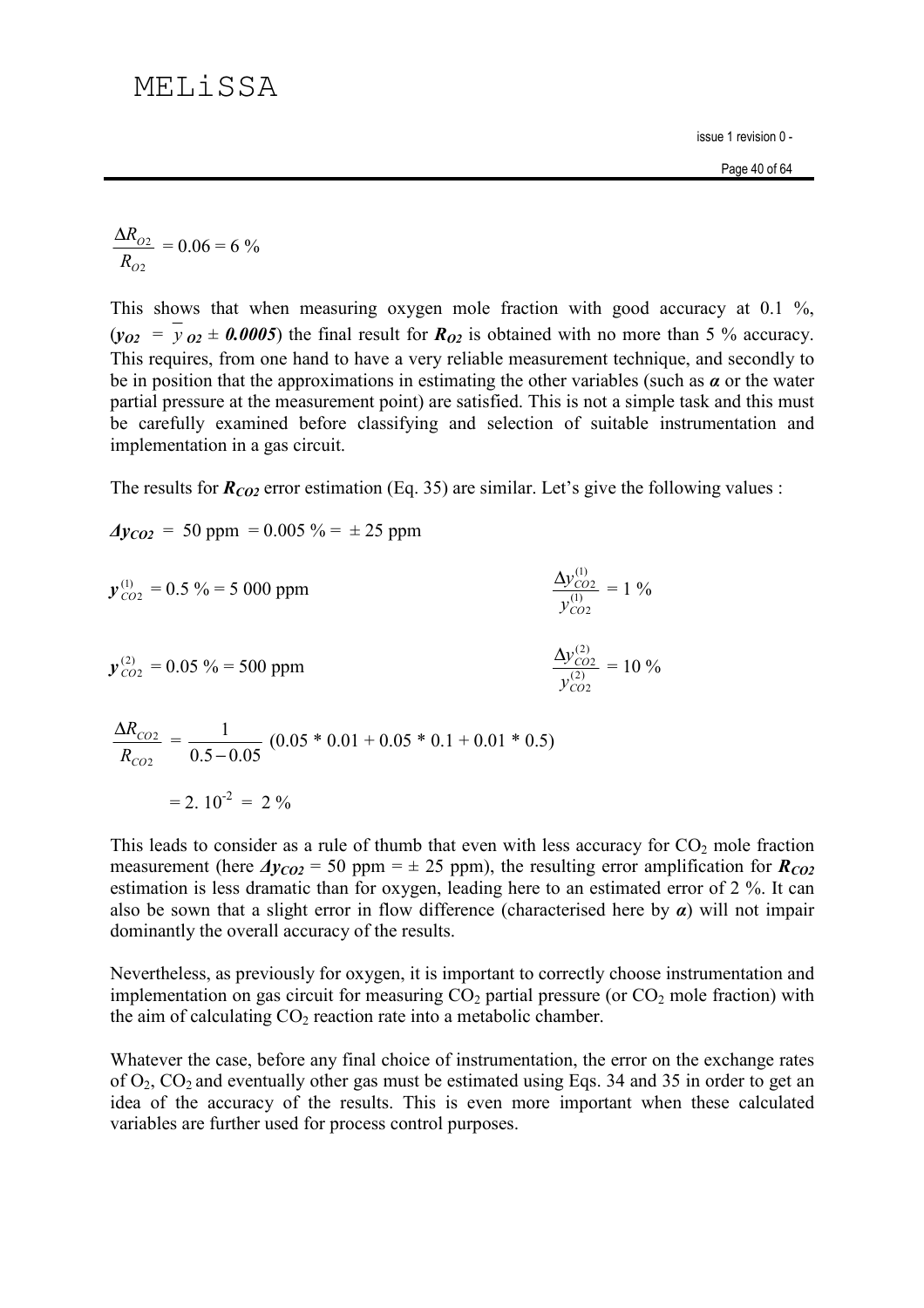# MELiSSA

issue 1 revision 0 -

#### $5.2$ **Transient state**

For the moment, the error estimation has been done with the simplest model (zero-order model) for gas phase. The previous error estimation must be done with models of higher complexity, including liquid mass balance and accumulation terms. This is described by fourth-order model at steady state (Eq. 28) and fifth-order model in transient state (Eqs. 31) and  $52$ :

$$
\boldsymbol{R}_{ni} = \phi_n^{(1)} I \frac{y_{inert}^{(1)}}{y_{inert}^{(2)}} \ \boldsymbol{y}_i^{(2)} - \boldsymbol{y}_i^{(1)} I + \phi_L^{(2)} \ \boldsymbol{c}_i^{(2)} - \phi_L^{(1)} \ \boldsymbol{c}_i^{(1)} \tag{Eq. 28}
$$

Gas phase

$$
\frac{d}{dt} \left( y_i \frac{pV_G}{RT} \right) = \phi_n^{(1)} y_i^{(1)} - \phi_n^{(2)} y_i^{(2)} + K_{Li} a \left( c_i - c_i^* \right) V_L \tag{Eq. 31}
$$

Liquid phase

$$
\frac{d}{dt} (V_L c_i) = \phi_L^{(1)} c_i^{(1)} - \phi_L^{(2)} c_i^{(2)} + K_{Li} a (c_i^* - c_i) V_L + R_{ni}
$$
\n(Eq. 32)

The error estimation analysis presented in the previous section remains valid for evaluating the error on the difference  $\phi_n^{(1)}$   $\mathbf{y}_i^{(1)}$  -  $\phi_n^{(2)}$   $\mathbf{y}_i^{(2)}$ . In order to obtain error estimation on  $\mathbf{R}_{ni}$ , it is necessary to add the error estimation related to convective flux transported by liquid flow  $\phi_L^{(1)}$   $\mathbf{c}_i^{(1)}$  -  $\phi_L^{(2)}$   $\mathbf{c}_i^{(2)}$  and the influence of gas phase and liquid phase accumulation terms  $\frac{pV_G}{RT}$   $\frac{dy_i}{dt}$  and  $V_L$   $\frac{dc_i}{dt}$  respectively.

The error estimation is not simple to perform in the general case. Assuming no time change of gas volume, the residence times of both gas and liquid phase can be calculated :

$$
\tau_G = \frac{pV_G}{RT\phi_n^{(1)}}
$$
 (Eq. 37)

$$
\tau_L = \frac{V_L}{\phi_L^{(1)}}\tag{Eq. 38}
$$

Eqs. 31 and 32 are then rewritten as follows: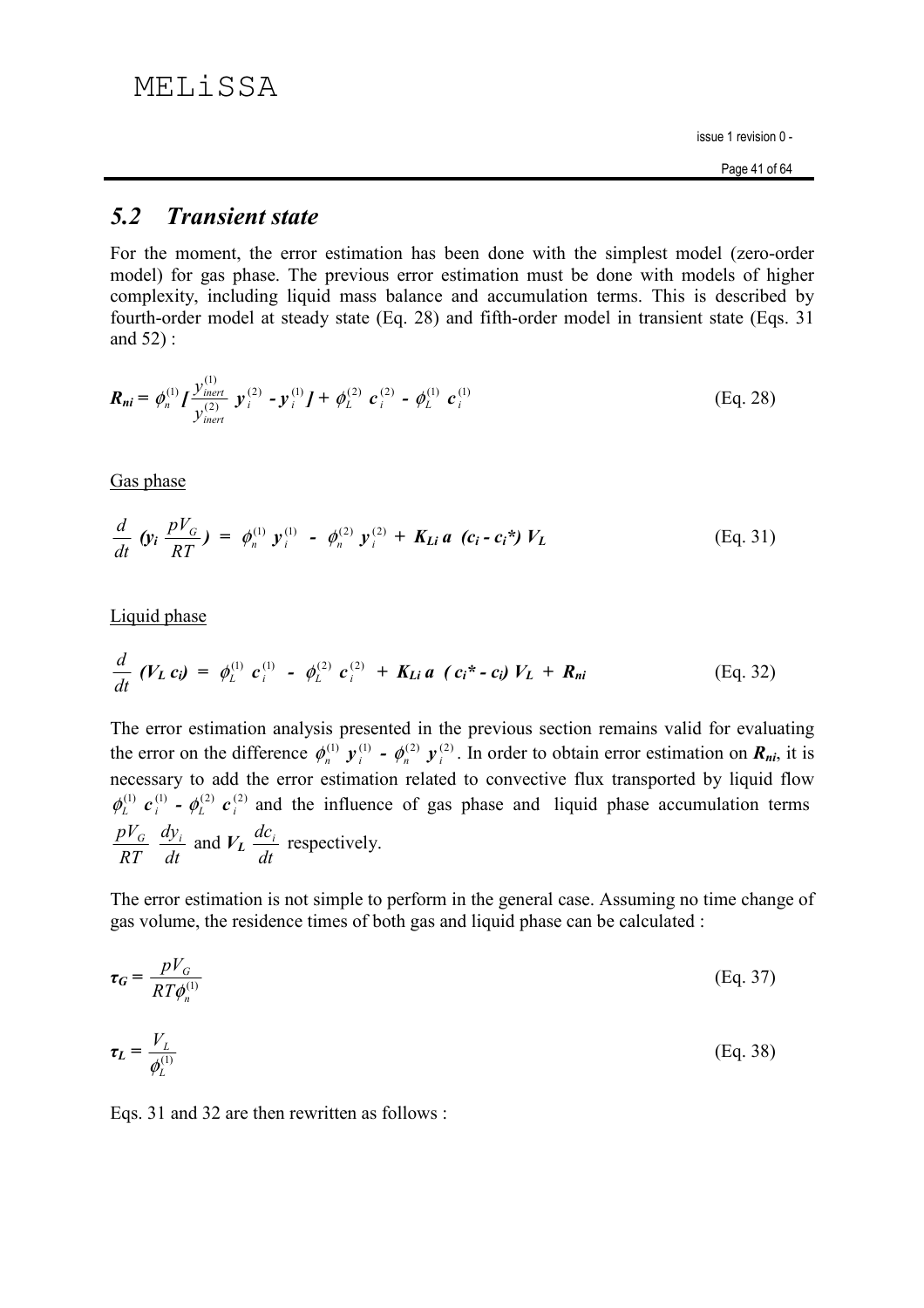Page 42 of 64

$$
\frac{K_{Li}a}{\phi_n^{(1)}} \left( c_i - c_i^* \right) V_L = \alpha \ y_i^{(2)} - y_i^{(1)} + \tau_G \ \frac{d y_i^{(2)}}{dt} \tag{Eq. 39}
$$

$$
\boldsymbol{R}_{ni} = K_{Li} a \, (\boldsymbol{c}_i - \boldsymbol{c}_i^*) \, V_L + \phi_L^{(1)} \, [\boldsymbol{\beta} \, \boldsymbol{c}_i^{(2)} - \boldsymbol{c}_i^{(1)} + \tau_L \, \frac{d c_i^{(2)}}{dt} ] \qquad (Eq. 40)
$$

Combining the previous Eqs. 39 and 40, the instantaneous reaction rate for compound  $\mathbf{i}$  (*Rni*) is written :

$$
\boldsymbol{R_{ni}} = \phi_n^{(1)} \; (\boldsymbol{\alpha} \; \mathbf{y}_i^{(2)} - \mathbf{y}_i^{(1)} + \boldsymbol{\tau_G} \; \frac{d y_i^{(2)}}{dt}) \; + \; \phi_L^{(1)} \; (\boldsymbol{\beta} \; \boldsymbol{c}_i^{(2)} - \boldsymbol{c}_i^{(1)} + \boldsymbol{\tau_L} \; \frac{d c_i^{(2)}}{dt}) \qquad \qquad \text{(Eq. 41)}
$$

with  $\alpha$  and  $\beta$  given by :

$$
\boldsymbol{\alpha} = \frac{\phi_n^{(2)}}{\phi_n^{(1)}}
$$
 (Eq. 33)

$$
\mathbf{\beta} = \frac{\phi_L^{(2)}}{\phi_L^{(1)}}
$$
 (Eq. 42)

The error on the calculation of instantaneous reaction rate for compound  $\vec{i}$ ,  $\frac{\Delta R_{ni}}{R}$  is therefore formed of the error on the term  $\phi_n^{(1)}$  ( $\alpha y_i^{(2)}$  -  $y_i^{(1)}$ ) plus the error on the term  $\phi_L^{(1)}$  ( $\beta c_i^{(2)}$  -  $c_i^{(1)}$ ) plus the error on the accumulation terms  $\tau_G \frac{dy_i^{(2)}}{dt}$  and  $\tau_L \frac{dc_i^{(2)}}{dt}$ .

1 - The estimation of error on the term  $\phi_n^{(1)}$  ( $\alpha y_i^{(2)}$  -  $y_i^{(1)}$ ) has been presented in the previous section. The conclusions completely apply with the new set of assumptions of the more evolved models.

2 - Generally, the error on the liquid phase convective term  $\phi_L^{(1)}$  ( $\beta$   $c_i^{(2)}$  -  $c_i^{(1)}$ ) can be neglected because the liquid phase concentrations remains low. This is true for permanent gas such as oxygen, nitrogen,  $C_2H_4$ ...etc. This must be more deeply studied for other gas such as VFA and  $CO<sub>2</sub>$ , the value of liquid phase concentrations strongly depending on pH. In some cases, when pH values are high, the transported amounts are much higher in liquid phase than in gas phase. In such cases, error calculation must be carefully performed from a priori estimations in order to evaluate eventual error amplification by taking a difference between inlet and outlet concentrations in liquid phase. The conclusions for liquid phase are similar to the developments for the gas phase (previous section), the main result being that the calculations must be done in each specific case.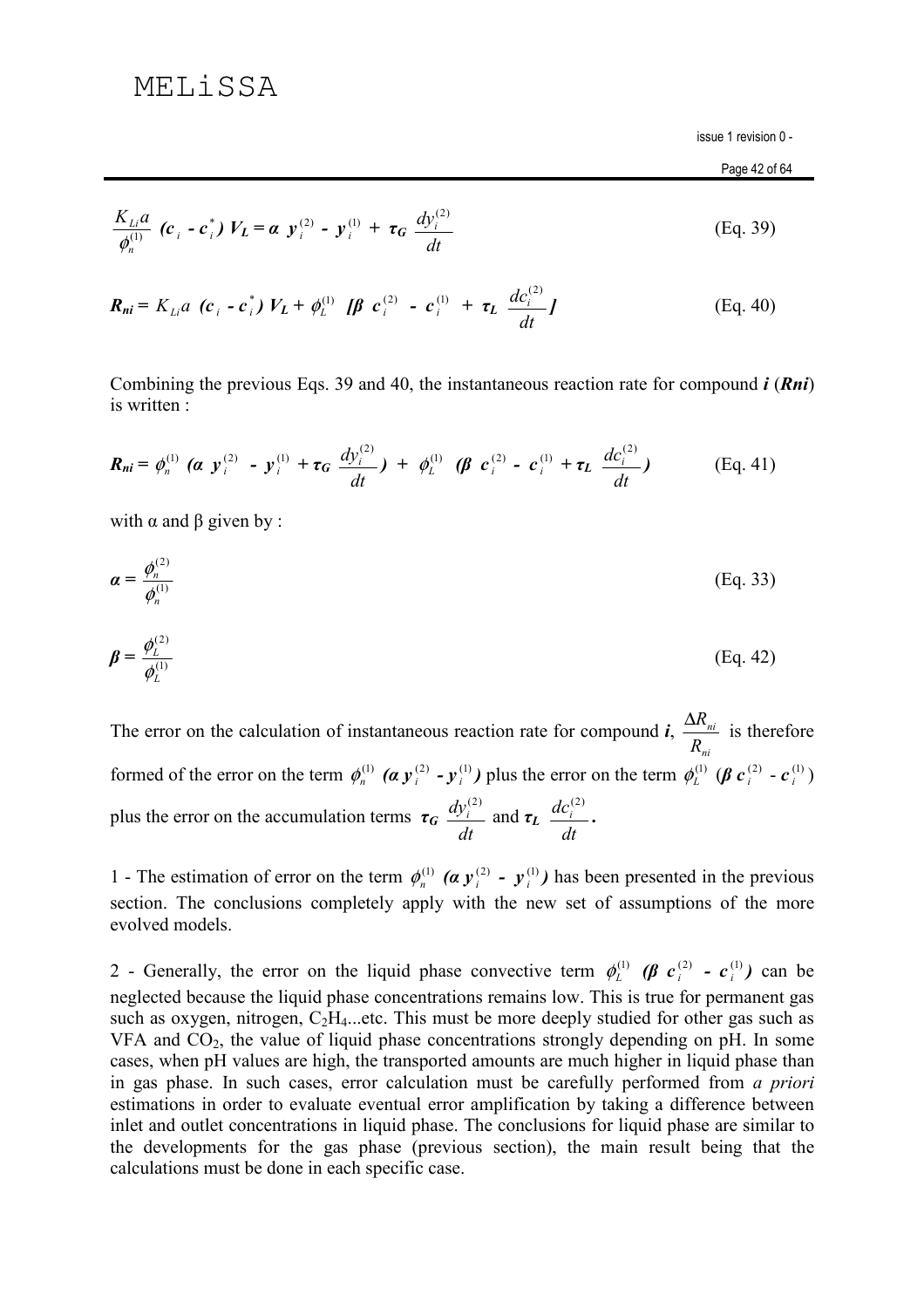3 - The error on accumulation terms  $\tau_G \frac{dy_i^{(2)}}{dt}$  and  $\tau_L \frac{dc_i^{(2)}}{dt}$  is easily estimated knowing the residence times. We present the calculation for the gas phase. By example, coming back to the case of oxygen with the values considered in previous section and with a gas residence time of 10 min and mole fraction variation of 0.05  $\frac{6}{9}$  min<sup>-1</sup>, we have:

$$
\tau_G \frac{dy_{O2}^{(2)}}{dt} = 0.5\% = 5.10^{-3}
$$

If this term is neglected in  $R_{02}$  calculation, the error on  $R_{02}$  is then:

$$
\frac{\Delta R_{O2}}{R_{O2}} = 0.06 + \frac{5.10^{-3}}{0.01} = 0.56
$$

In other words, this means that the error on  $R_{02}$  is more than 50 % if the gas accumulation term is neglected. Therefore for zero to third order models, it is easily calculated that the approximation on rates estimation linked to neglecting accumulation terms may lead to very serious errors

It must be understood that the situation is completely different in the case of a bioreactors where the gas residence time is generally no more than few seconds. This means that for a metabolic chamber, the gas accumulation cannot be neglected or at least must be averaged over "long" periods of time.

This means that if the accumulation cannot be properly estimated, it is necessary :  $(i)$  to record values of gas mole fractions during 3 to 5 times the gas residence time, *(ii)* to take the mean and the variance and *(iii)* to perform a statistical analysis to verify if there is or not a systematic drift characteristic of a time-course evolution. If such an evolution of gas mole fraction is detected, the gas accumulation term must be calculated and taken into account for reaction rates evaluation. The result in terms of  $R_{ni}$  is therefore an averaged value over 3 - 5 times the gas residence time.

An other technique is a numerical estimation of time-course change of  $y_i^{(2)}$ , *i.e.* of the

derivative  $\frac{dy_i^{(2)}}{dt}$ , and a calculation of instantaneous reaction rate  $R_{ni}$ , the results being eventually averaged over time.

Whatever the technique used, it clearly appears that careful data treatment must be done from gas balance measurements in order to assess the reaction rates. It also must be reminded that gas balance techniques for metabolic chambers are powerful tools but that the extrapolation from gas balances performed in bioreactors is not straightforward and must be studied in details. The main reasons are that errors amplification for rates evolutions may be even more dramatic in the case of metabolic chambers than in the case of reactors.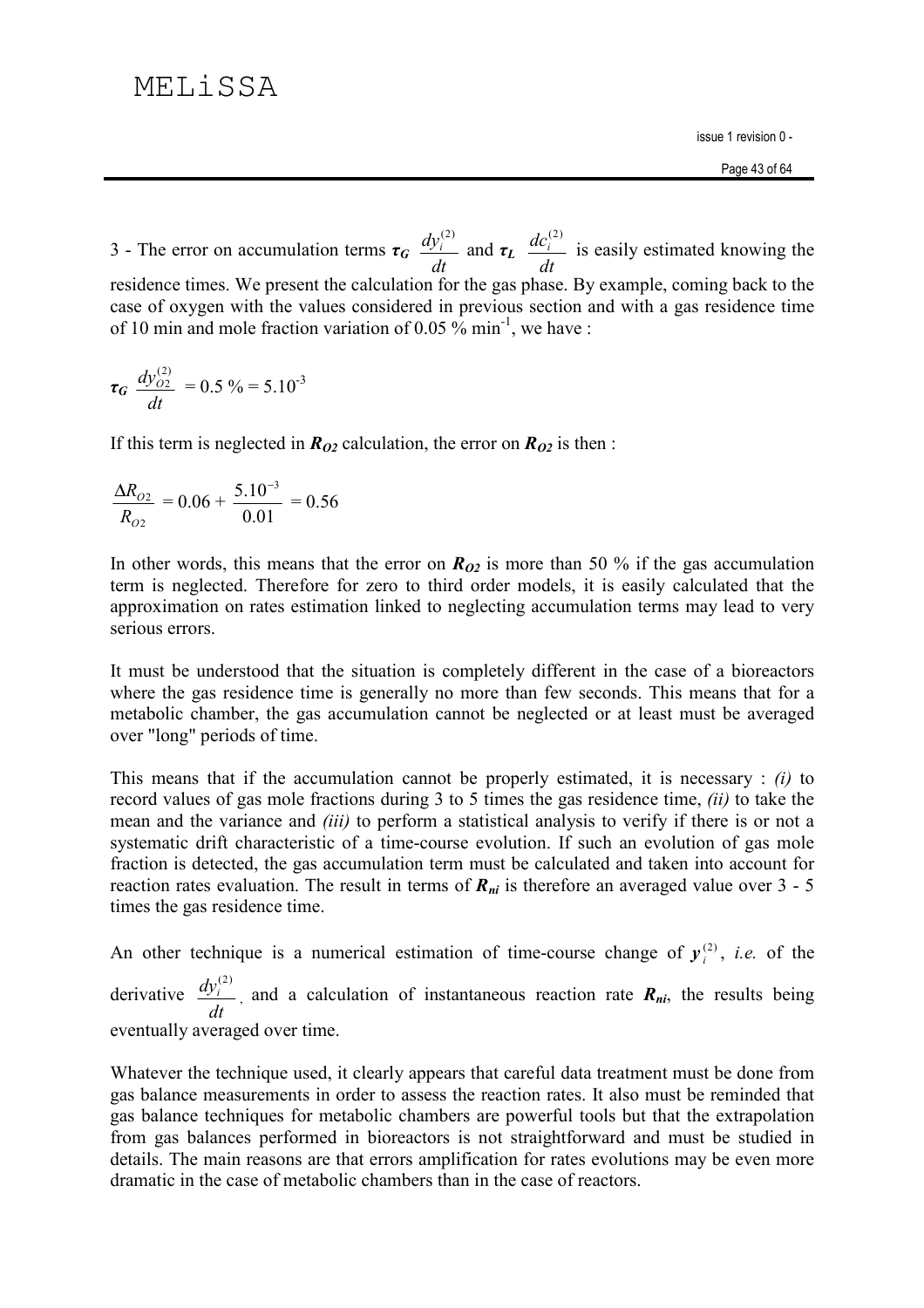Page 44 of 64

Nevertheless with an assumption of homogeneity of the gas phase, the general model as sketched by Eq. 41 (fifth-order model) is not formally more complex than a steady-state model, except that the data must be correctly treated and interpreted.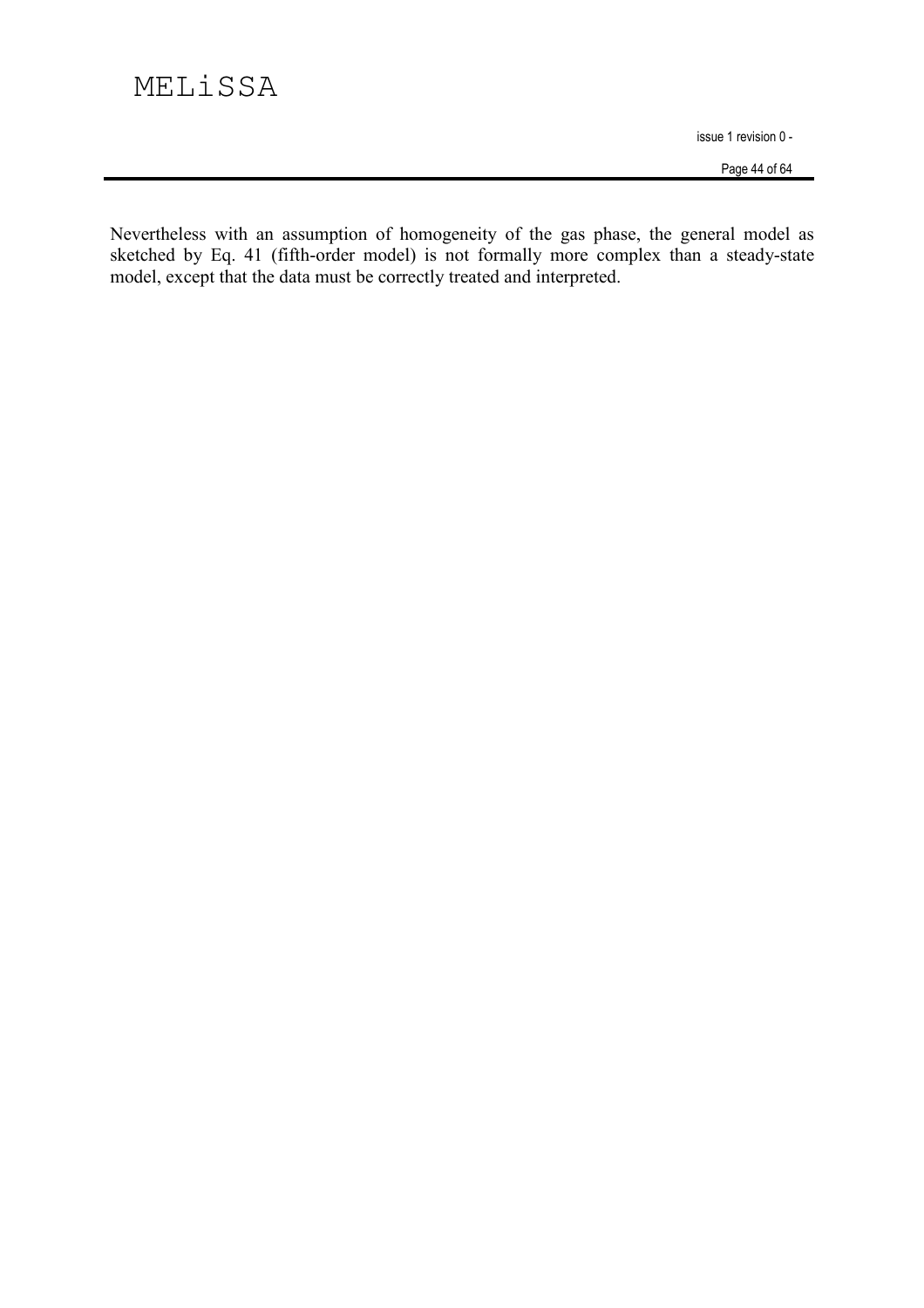#### 6 **INFLUENCE OF GAS PHASE HETEROGENEITY**

The previous calculations and error estimation have been performed considering homogeneously mixed gas phase with no pressure, temperature or mole fractions gradients.

It is obvious that such an assumption is far to be exact when metabolic chambers are several hundreds liters in volume. As a matter of proof, it is well known that the temperature gradients may reach  $2 - 5$  °C within a 3 m high chamber; in the same way, mole fractions differences between floor and ceiling may reach several percents for heavy gas  $(CO_2, VFA)$ .

It must be outlined however that the general form of mass balance equations still applied when the gas phase is not homogeneous. However, the measured variables in the outlet stream are no longer representative of mean values throughout the chamber.

Therefore, the general equation for calculating the reaction rate  $R_{ni}$  (Eq. 41) still applies but the gas accumulation term must be replaced as follows :

$$
\tau_G \frac{dy_i^{(2)}}{dt} \qquad \qquad \Sigma_j \tau_{Gj} \frac{dy_{ij}}{dt}
$$

where  $\tau_{Gj}$  is the gas residence time in cell j, the total gas volume having been divided into a series of cells. In each cell, the mole fraction of compound is  $y_{ii}$ .

Of course, even not impossible, such a description gives much more complex modelling of the entire gas volume, introducing a multiplicity of state variables  $(p_i, T_i, V_{Gi}, y_{ii})$  for all cells.

In order to solve this kind of model, it is necessary to write mass and energy balances between each cell and to add assumptions regarding convective terms between each cell. This kind of thing must be done using CFD softwares in order to properly define the cells and characterize state variables heterogeneity inside the chamber.

Although there is not a general gridding technique, some basic rules apply :

- Solid-gas interfaces must be properly considered as a special "boundary layer" cell  $\mathcal{L}^{\text{max}}$ where almost all reaction terms are generated; that is also the cell where mass transfer rate controlling process may occur;
- Bottom and top spaces of the chamber must be considered ;
- Mechanical and thermal balances between the cells must be written in order to decrease the global uncertainty of the system;

Fluid mechanisms lead to compute the gas flow rate between the cells and the pressure gradients. Shear stresses field is also an output of this kind of simulation softwares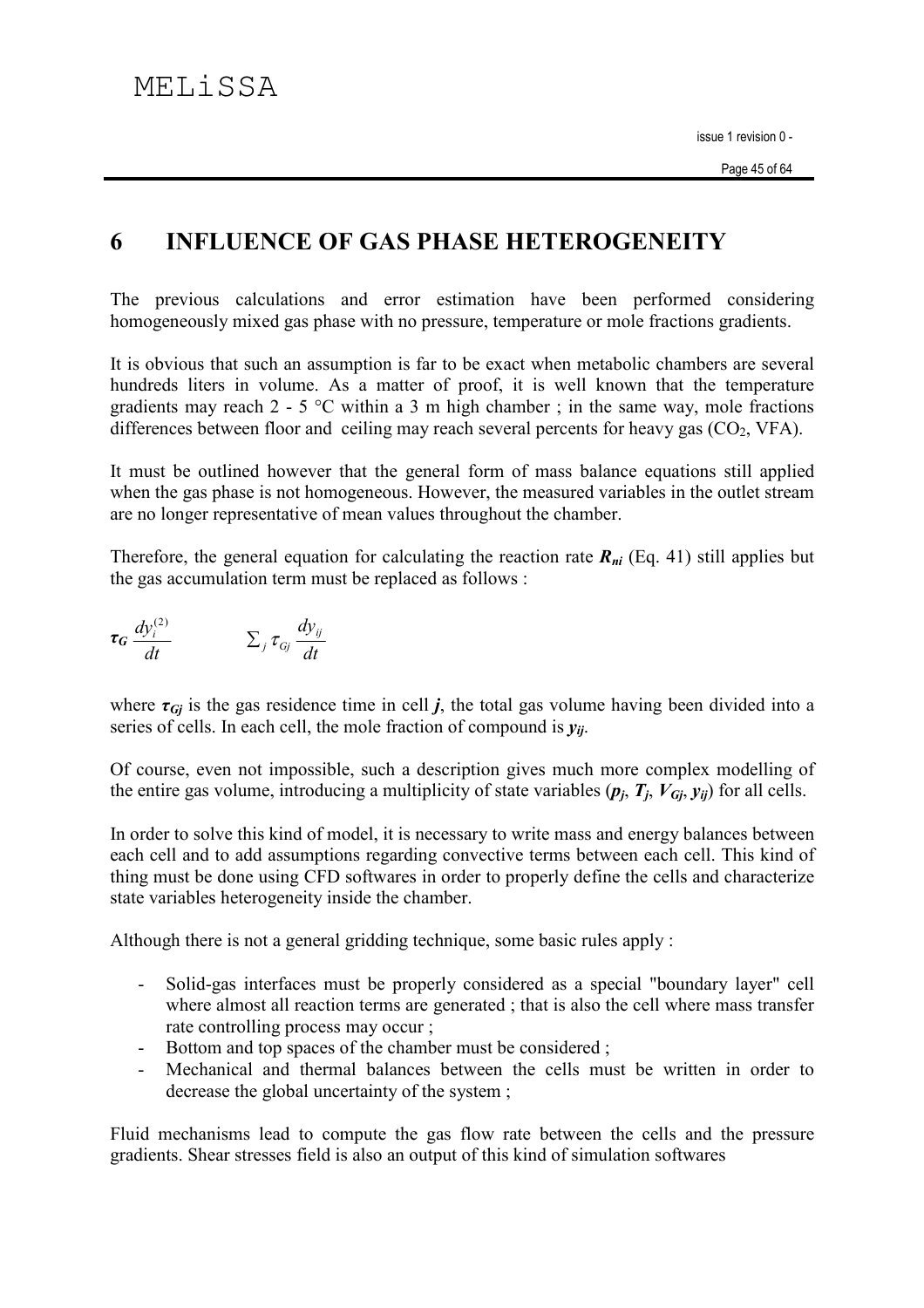### **APPICATION TO METABOLIC CHAMBERS, i.e. CREW**  $\overline{7}$ **COMPARTMENT DESIGN**

Most of the comments presented in this section are issued from a review published by one of us in 1997 in Journal of Theoretical Biology (Ortigues et al., 1997). Although, the study concerns the comparison of various methods for calculating the instantaneous respiratory gaseous exchanges from discrete measurements in respiration chambers and is illustrated for animal respiration chambers, the results are directly applicable to crew compartment design and the characterisation of its behavior.

Whole body respiration chambers are characterised by a relatively low turnover of air (see above) which is known to be a handicap for measuring the energy expenditure associated with physiological phenomena of short duration. The difficulties encountered for evaluating the energy expenditure from inlet – outlet data are in fact the same when this knowledge must be used for a control and regulation strategy of a closed system where human activities of variable intensity are consuming oxygen and releasing  $CO<sub>2</sub>$ . The study mentioned above (Ortigues et al., 1997) shows the importance of the mathematical treatment and of the measurement frequency on the interpretation of the instantaneous rates.

In farm animals, measurements of respiratory exchanges and energy expenditure are generally conducted by indirect calorimetry using whole-body respiration chambers, hoods or face masks. Large chambers are most commonly used when measurements are conducted over several consecutive days. They are characterized by a much lower turnover rate of air than hoods or face masks (dependent on the volume of the chamber and its ventilation rate) resulting in steady-state conditions which can be attained after several hours. For example, a chamber of an inner gas volume  $(V_G)$  of 4000 L in standard conditions of temperature and pressure can be ventilated by flow rates ranging from 50 to 250 L/min STP (depending on the respiratory ex-changes of the animal). The turnover rate of air expressed as  $V/F = \tau_G$ , would thus range from 15 to 73 min, implying that 95 % of the maximum response would be reached after 3 x  $V/F = 45$  to 220 min respectively (Brown *et al.*, 1984). Such a characteristic is a handicap for measuring the energy expenditure associated with physiological phenomena of shorter duration such as eating, ruminating or standing in animals, and it then becomes necessary to account for this dilution phenomenon.

When measurements are carried out at frequent time intervals, the instantaneous rate of gas exchanges can be calculated, and several computation methods have already been published (McLean, 1972; Brown et al., 1984; McLean and Tobin, 1987) that correct for the above mentioned dilution phenomenon. These methods include a differential term (accumulation term) which is based on the differences in gas concentrations in the chamber between the beginning and the end of the measurement intervals, as well as on the inner gas volume of the chamber.

The major drawback of these methods is a non-negligible variability which is introduced in the results of gas exchange rates (McLean, 1972; Brown *et al.*, 1984; McLean and Tobin,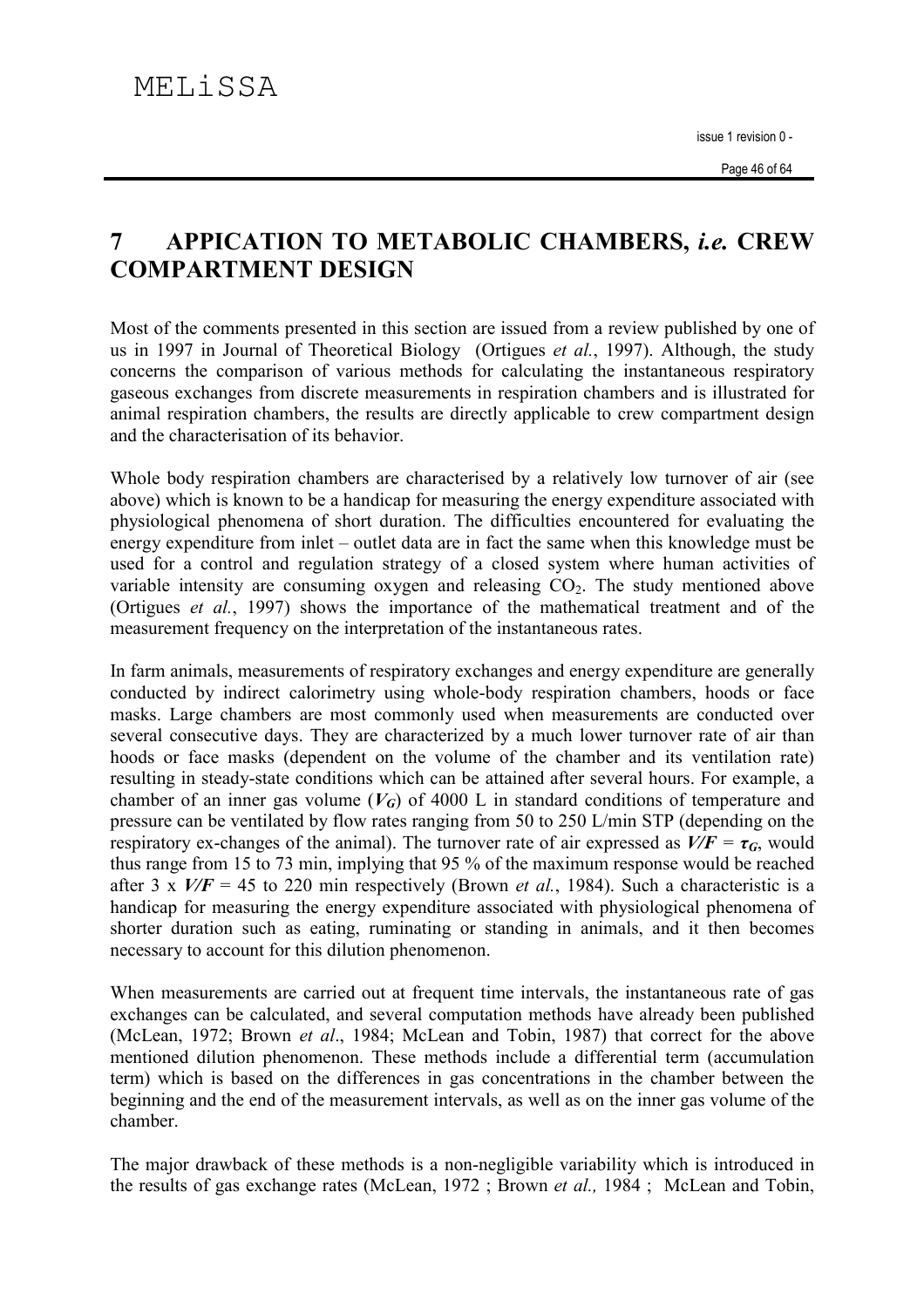Page 47 of 64

1987). The latter actually originates from an amplification of measurement noises in both the inlet-outlet gas concentration differences and the chamber ventilation rate (McLean and Watts, 1976).

Physical measures can be taken to improve the precision of measurements in particular that of gas concentration differences which is most critical (McLean and Watts, 1976; Sun et al., 1994). Additionally, the data acquisition system can be improved by largely increasing measurement frequency; this must be coupled to a mathematical treatment of the data which deals with averaged values to smooth the amplified "measurement noises" (Sun et al., 1994). When measurements are highly frequent (of the order of a second or millisecond), average values of energy expenditure over prolonged periods do not seem to be greatly influenced by the nature of the differential term which is included in the calculation (Brown et al., 1984; McLean and Tobin, 1987).

However, improvements in the data acquisition and treatment systems are not always financially feasible. Such is the case with given experimental set-ups and with data acquisition systems which allow only discrete measurements of fixed frequencies of once per minute or lower frequencies (e.g. every 2, 3, ...10 min) or when only one analytical plus acquisition system is connected to a series of respiration chambers allowing only alternative and infrequent measurements for each chamber. In those situations, it is still possible to improve the accuracy of fast-response energy expenditure results by selecting the best mode of calculation of the differential term which corrects for the dilution phenomenon (Brown et al., 1984).

In case where data acquisition can only be made at time intervals in the order of minute. different mathematical treatments are possible concerning the differential term (accumulation term) of the balance equation. The consequence on the calculated instantaneous rates (oxygen uptake rate and  $CO<sub>2</sub>$  release rate) is not negligible leading to consider that evaluation of transient changes in metabolic activities (which is always the case for human being) is simple to assess.

Therefore, the consequences in terms of control strategy of the habitability of a closed chamber is not a simple task and cannot be treated neither with a zero-order control strategy, nor without a specific data treatment procedure (Ortigues *et al.*, 1997) accounting for all balance equations as presented in previous sections.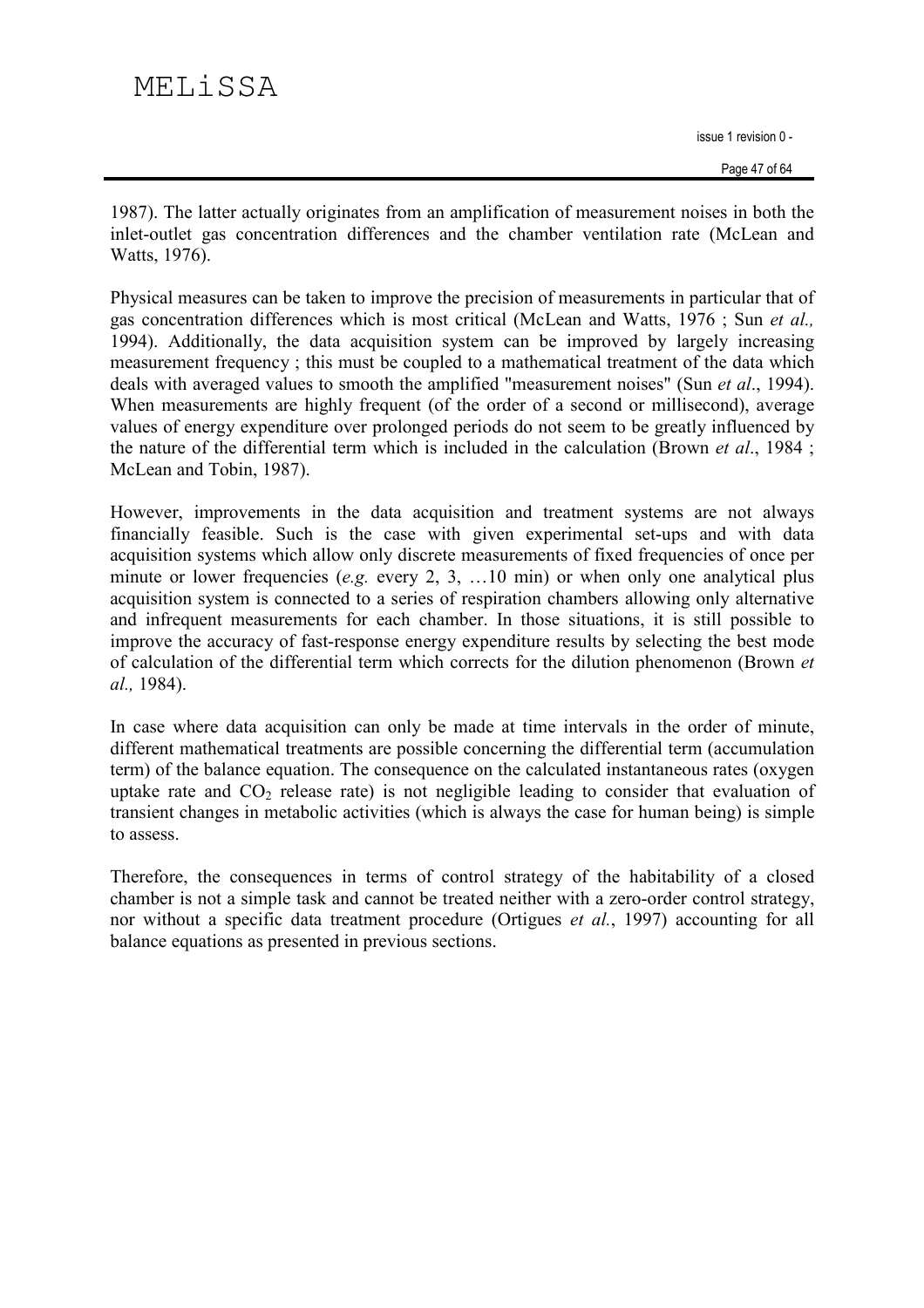#### 8 **APPLICATION TO GREENHOUSES DESIGN**

### General and present approach of greenhouse design and 8.1 modelling

Many attempts have been made to calculate the microclimate, especially the air exchange or ventilation for commercial greenhouses. Usually ventilation is used for replacing warm, humid. low-CO<sub>2</sub> greenhouse air with cooler, drier external fresh air. But the plant organs status, *i.e.* their temperatures, reactions and water stress, form the actual focus of the control system. Insufficient ventilation can lead to too high temperature, too low vapour pressure deficit or severe  $CO_2$  depletion, all of which may be harmful to the plants. On the other hand, excessive ventilation may waste energy by necessitating additional heating (or artificial cooling in hot weather). Low humidity in the greenhouse, which may result from excessive ventilation, can cause high transpiration which creates water stress in plants (Fuchs et al., 1995).

Basically, ventilation is generally adjusted to enable sufficient  $CO<sub>2</sub>$  input. But since plant transpiration plays a dominant role in the control of foliage and air temperatures in the greenhouse, the water status and transpiration of the plants must also be taken into consideration in programming the air (or gas) flow rates.

At present time, it is very difficult to predict the influence of the air flow and the air exchange rates created by either natural or forced ventilation in the commonly used greenhouses, because understanding of the physical processes that drive are not sufficiently advanced (Critten *et al.*, 2002; Bailey, 2000). There is little information on the coupling between the heat and mass exchanges between the plants and the ventilating air and their interactions with the physiological reactions of the plants makes the situation even more complicated (Critten et al., 2002).

Sophisticated techniques have recently been developed for the visualization and quantification of air flows and transpiration in greenhouses (Boulard et al., 1999; Montero et al., 2000). They include the use of thin thermocouples on static grids (Lamrani et al., 2001), sonic anemometers (Boulard et Wang, 2000). Recent advanced models for characterization and study of the fluxes have included elaborate computer software tools, such as computational fluid dynamics (CFD) programs (Bartzanas et al., 2002 : Haxaire et al., 2000 : Boulard et al., 1999; Boulard et Wang, 2002; Mistriotis et al., 1997). However, the main disadvantages of these models are their complexity and the fact that they do not necessarily take into account the retroactions between the plants and the air flow characteristics.

A simpler model that has been developed for use in a control system (Dayan et al., 2004) is capable of describing the ventilation of a greenhouse system with adequate accuracy as required by the control. This model uses simple energy and mass balances. The model is based on the division of the greenhouse space into several horizontal compartments (or layers which are supposed to be perfectly mixed) exchanging matter and energy. The energy and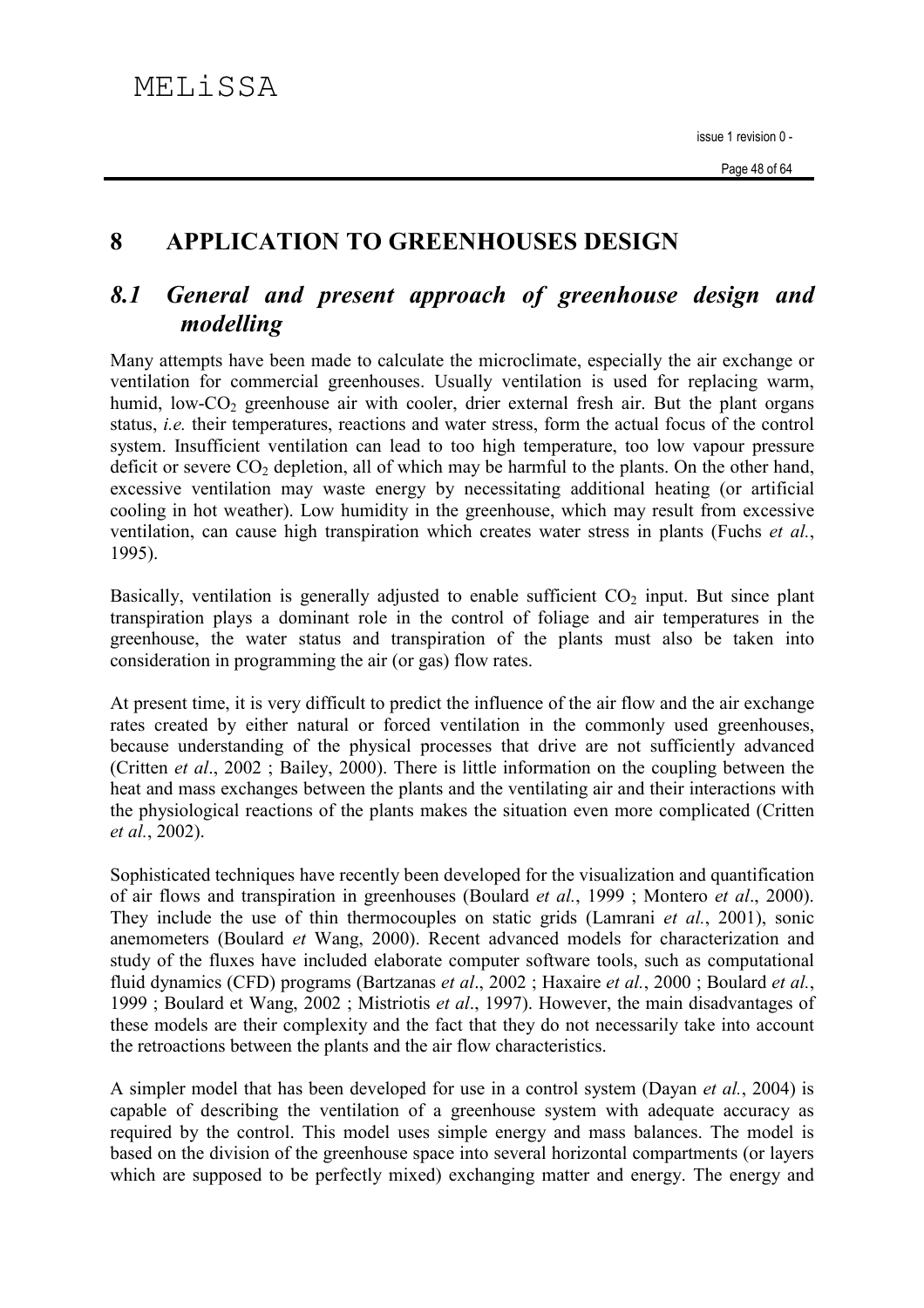vapor balances for the segments describe the micro-climate within these segments. The equations also account for the heat exchange between atmosphere and the canopy, which absorbs radiation and transpires.

This basic model is schemed in Figure 10.



**Figure 10** : Scheme of the reduced model of a gas phase in a greenhouse.

The ventilation model comprises three vertically stacked segments or layers, each assumed to be completely mixed. This partitioning is justified by the observed vertical temperature profile within the greenhouse.

- The bottom region consists of the layer of air that covers the entire canopy of the plants.
- The middle region consists of the layer of air above the plants and extending almost to the level of the roof of the greenhouse.
- The upper region accounts for the pocket layers which are the stagnant zones of air  $\mathbb{L}^{\mathbb{N}}$ trapped in the dead zones.

In its simplest form, the basic model comprises 10 equations : three for dry air mass balance, three for water vapor (humidity), three for energy balances (one enthalpic balance for each segment) and an additional energy balance equation for the plants.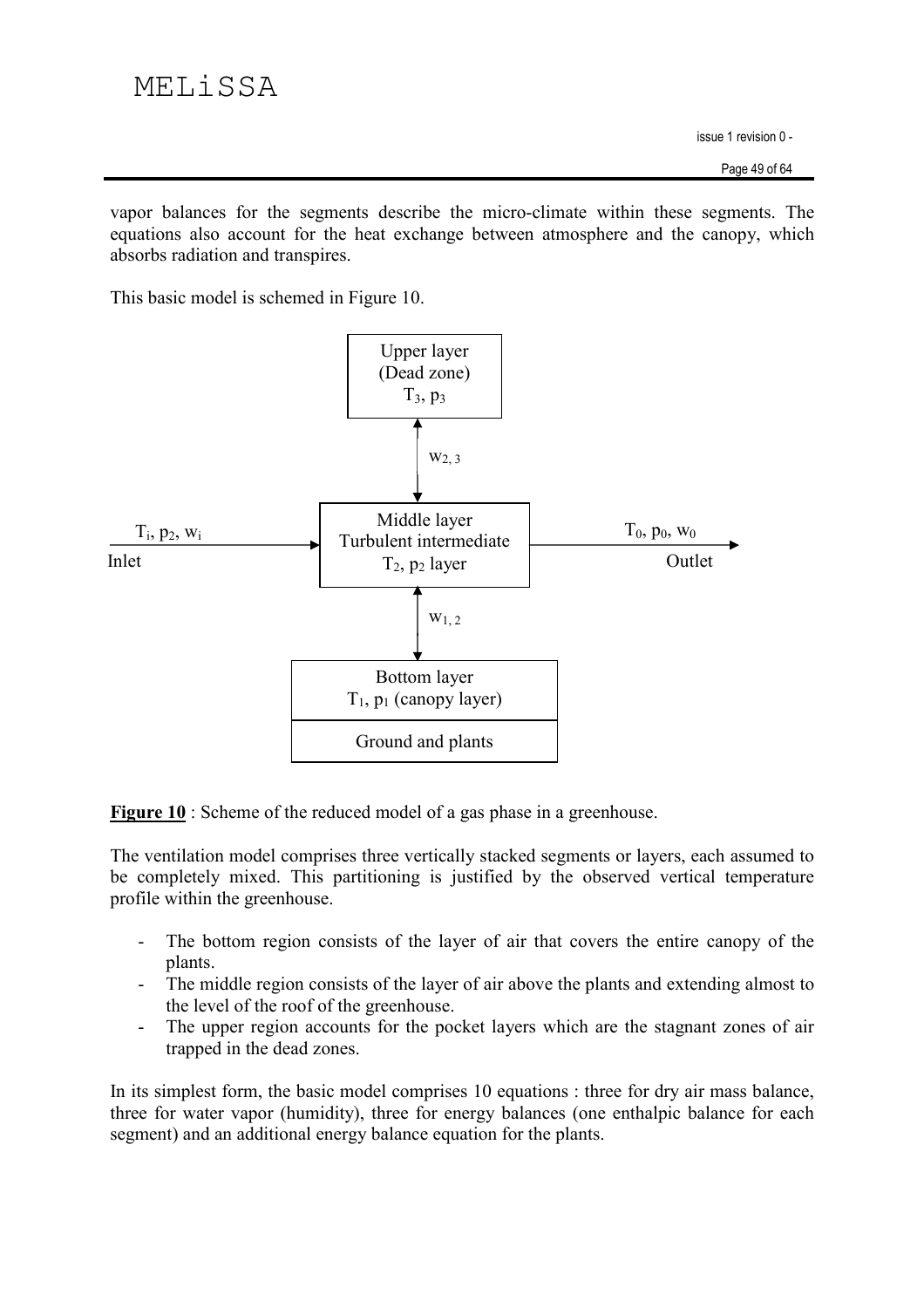# MELiSSA

issue 1 revision 0 -

Page 50 of 64

For the three segments, the balances are given in terms of ordinary differential equations. However, although airflows are assumed to be time varying, there is no air accumulation in any of the segments in such a way that total mass balance can be written with a pseudo-steady state assumption. In fact, it is sufficient to write that pseudo-steady state applies for total pressure, leaving the model the possibility to represent water accumulation that can be positive for an increase of vapor water content or negative for a decrease of vapor water content. In other words, this assumption consists in supposing that total pressure fluctuations, if they exist, are sufficiently rapid not to affect the total matter balance.

However, it must be considered that this assumption is not correct for estimating momentum transfer influence, which corresponds to the assessment of the influence of shear stresses on the development of the canopy by example. This last effect, which intuitively seems to be important for higher plants development, can only be accounted by estimation of air velocity profiles inside the greenhouse and air velocity fluctuations which are directly linked to shear stresses profiles. The only mean to assess this kind of information is, from a theoretical point of view, to use CFD simulation to be validated, from an experimental point of view, by both local rapid pressure measurements and local velocity profiles by anemometry (Bartzanas et al., 2002; Haxaire et al., 2000; Boulard et al., 1999).

The other main assumption of the model is to consider that for a sufficiently short period (typically one day), the total mass of plants and the shape of the canopy do not change. This leaves the model to be recalibrated periodically for accounting for the increase of plant mass (or for the decrease of plants mass resulting from harvesting).

The resulting model is therefore valid on a time scale that is not too short (ca greater than one minute) and not long (ca less than one day) for representing the gas and energy exchanges between the canopy and the greenhouse atmosphere. The main interest of such a model is to leave unknowns that only concern the plant canopy balances, *i.e.* radiative balance with radiation uptake rate by the plants, mass balance with transpiration balance (water balance),  $O<sub>2</sub>$  and  $CO<sub>2</sub>$  balances. The experiments result in taking sufficient information in terms of temperature profiles, partial pressures profiles (gas concentrations) and flow rates in order these unknowns to be determined or identified by comparing simulation with experiments.

This kind of proceeding has a fundamental importance for linking plant physiology parameters (kinetic and conversion yields) to process parameters that are ventilation flow, gas partial pressures, total pressure. The shear stresses influence cannot be assessed by this kind of model knowing that CFD simulation and experimental validation remains necessary.

#### $8.2$ Objective of greenhouse modelling

The general objective of greenhouses modelling is not different from the objectives of modelling for the other compartments :  $i$ ) to have an one-line representation of what happens in the subsystem, what will happen and what can be the trajectory of the subsystem in future; *ii*) to use the previous representation for defining a suitable command law of the subsystem in order to fulfil and optimise an objective function which depends on the entire system objective.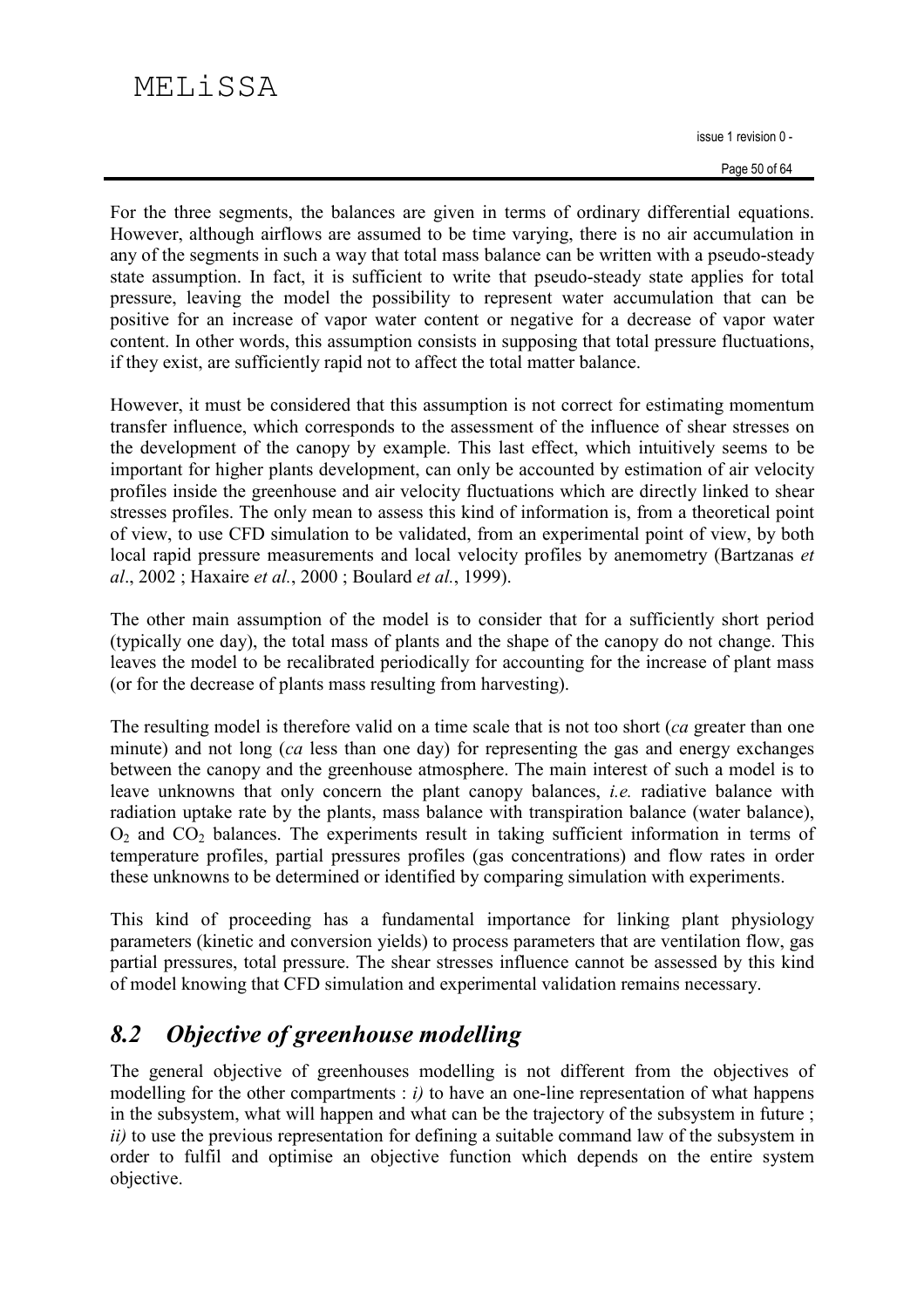Transposed to the greenhouse subsystem, the common attitude leads to consider that the previous two principles do not seem to be completely applicable. Roughly speaking, it is often considered that higher plants growth cannot be commanded, the only thing to be done being to provide the culture the suitable environment (acting on liquid and gas feeds) for having a maximum higher plants growth.

In fact, such an attitude reflects an important lack of knowledge of the rate limiting processes driving higher plants growth and metabolism.

As always, these processes must be spited into two categories :  $i$ ) physiological organisation (and metabolism) considering the higher plant as a sum of several interacting parts (roots, leaves, foliage, stem...etc.) and knowing that the results must be integrated and averaged over a series of individual plants;  $ii)$  physical rate limiting processes including radiation transfer, mass transfer (water,  $O_2$  and  $CO_2$  in the gas phase and other dissolved compounds in the liquid phase) and heat transfer, knowing that momentum transfer also has an influence on the morphology of the above ground part of the plant. As always also, the general objective of modelling is to give a representation, as thorough as possible, of the links existing between these various influences.

Coming back to the representation of the aerial part of plants which is in contact and interaction with the gas phase of the greenhouse, the model must correctly account for mass and heat exchanges between gas and above ground part of the plant, radiation transfer and temperature and composition gradients. The objective of the gas phase model is to correctly account for physically driven processes in order to be interfaced with physiology description.

In practice, this leads to consider :

- The radiative transfer between a light source and a canopy, knowing that already good  $\overline{a}$ estimations of light energy transfer at a canopy level are available but that this kind of global estimation are hardly transferred to one single plant.
- The mass tansfer kinetics between the leaves and the gas phase, including water,  $O_2$  $\Box$ and  $CO<sub>2</sub>$ : this kind of calculation is easily achievable with a rough model using a mass transfer coefficient; however this transfer coefficient strongly depends on the velocity profile, the shape of the solid surfaces (plant leaves), the type of transfer (evaporation, condensation, or not) in such a way that the mass transfer coefficient must be considered as an empirical coefficient to be estimated and never extrapolated. The consequence is that, if no more sophisticated model is used, the predictability of the model is null, forbidding (or at least strongly reducing) any command law in order to reach an objective function. Therefore a deeper understanding of solid - gas transfer is required, knowing that the influence of gas exchanges on physiology is known to be important.
- The momentum transfer model, with three sub-objectives :  $i$ ) to calculate the shear  $\overline{a}$ stresses applied to aerial parts of the plants  $(i)$  to use this description to assess a gas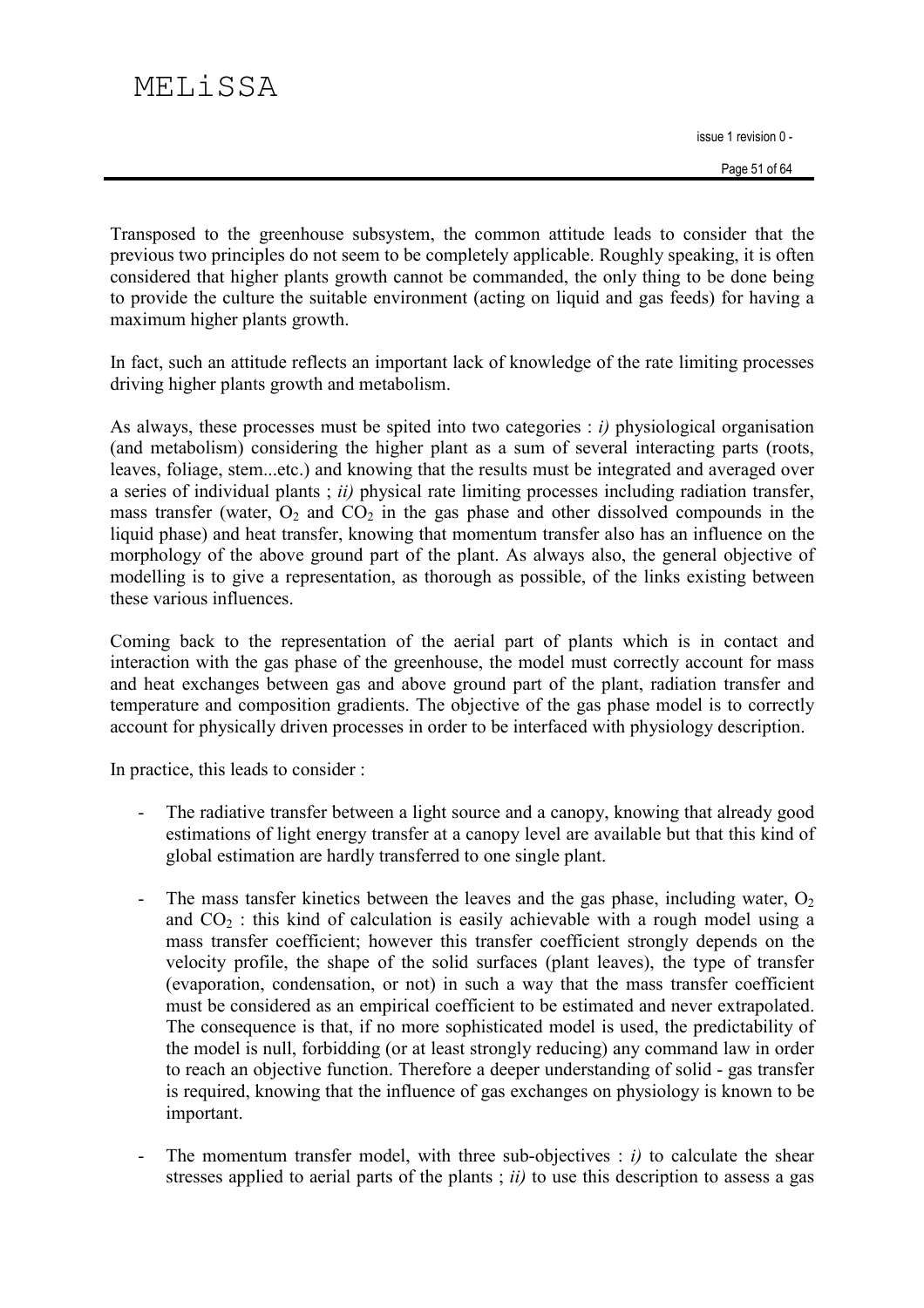flow model inside the chamber between the different layers; *iii*) to use the velocity profile at the vicinity of foliage walls for deriving predictive description of mass transfer between the leaves and the gas phase (see above).

Therefore, gas phase representation models must satisfy (progressively) the following conditions (from the simplest models to the most sophisticated models):

- Assessment of gas exchange rates : production and consumption of  $O_2$ ,  $CO_2$  and transpiration rates and if possible on-line measurements with a (on-line) stoichiometric data reconciliation at the global greenhouse level.
- Assessment of radiation transfer to the canopy : global link between light energy input with photosynthetic activity.
- Assessment of concentrations (or partial pressures) and temperature heterogeneity inside the greenhouse; division of the gas phase greenhouse in several layers (see above): first estimation of an empirical water transfer model.
- Assessment of radiative energy profile inside the canopy.  $\mathbb{L}^2$
- Assessment of local mass and heat transfer at foliage levels to derive a predictive model for  $O_2$ ,  $CO_2$  and water exchanges between plants and gas phase.
- Assessment of gas velocity profile inside the greenhouse in order to derive a  $\Box$ predictive modelling of flow exchanges between the different parts of the greenhouse : onset of a suitable compartmentalisation of the greenhouse space; approach of the non terrestrial gravity on the intensity of the convective transfer.
- Modelling of gas boundary layers around the aerial parts of plants from the velocity  $\omega$ profiles in order to derive a predictive influence of local and global gas partial pressures and therefore the influence of the total pressure; approach of the influence of non terrestrial gravity of the boundary layers behaviors and therefore on the influence on mass transfer.
- Modelling of the influence of the mechanical constraints applied the aerial parts of plants.

Of course at all levels of modelling, the gas phase models must be connected to physiology models, at least at the leaves level, accounting for a progressively fine understanding of the interactions between vegetal cells and the gas phase.

Also, these modelling efforts must be compatible with experimental validations at all levels, from a global mass balances (respiration rates measurements) to local partial pressure measurements (MS measurements by example), total hydrostatic pressure measurements including pressure fluctuations and velocity profiles by anemometry.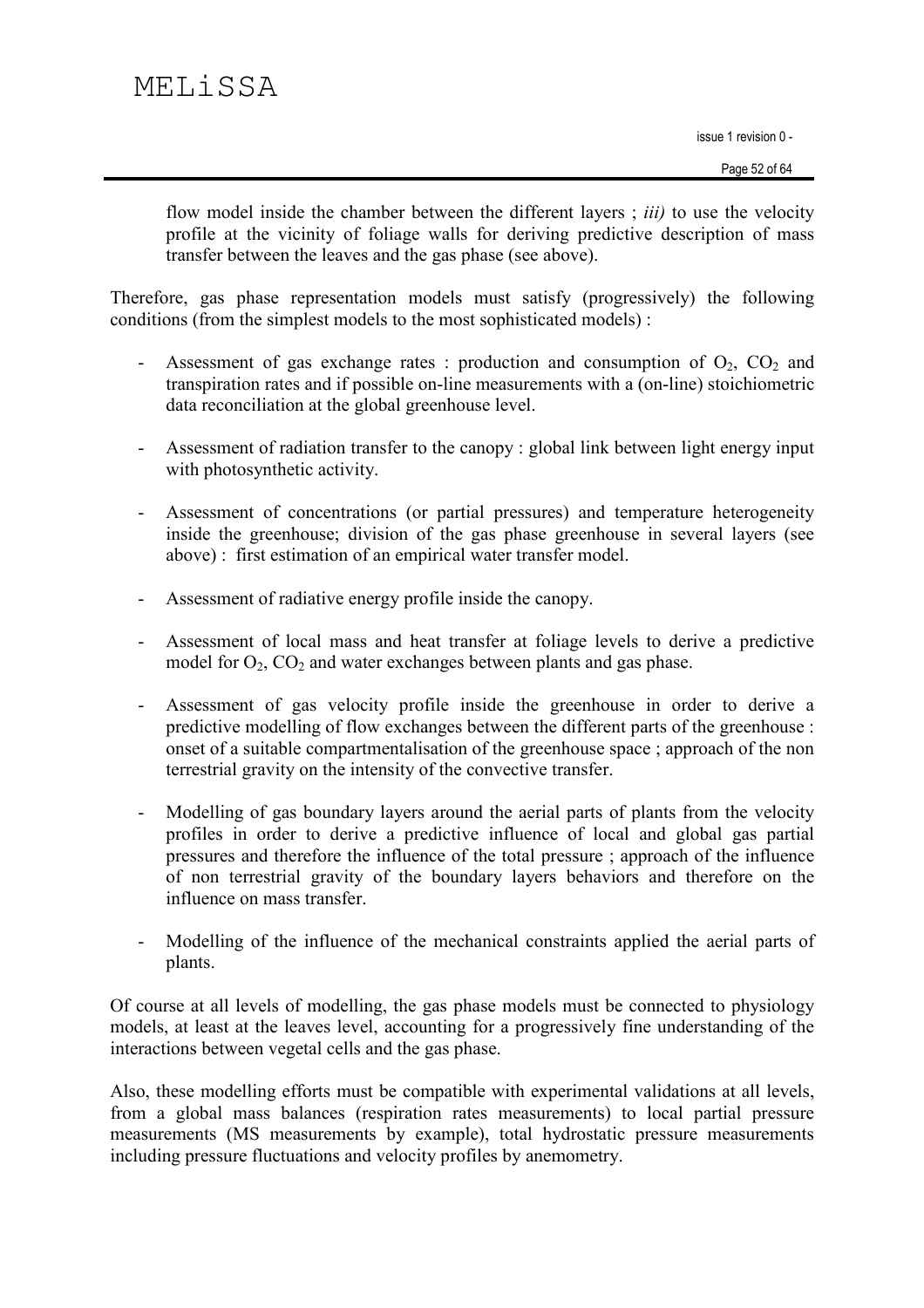Finally the global objective of gas phase modelling for a greenhouse is to derive a predictive representation of plant behavior accounting for:

- light energy effects, including canopy density;  $i)$
- $ii)$ gas partial pressure effects, including  $CO<sub>2</sub>$ ,  $O<sub>2</sub>$  and humidity;
- temperature gradient effects;  $iii)$
- mechanical constraints effects;  $iv)$
- non terrestrial gravity effects.  $\nu$

#### 8.3 **Classification of the gas phase greenhouse models**

The gradual objectives of the gas phase modelling and representation as previously defined correspond to a progressively increased complexity of the modelling. However, a model complexity cannot be increased in a so-called continuous way. It has rather to be considered as a "lego" type exercise, knowing that the degree of required complexity directly influences the general structure of the model. Contrariwise, knowledge models of various degree of depth must be kept in relation together in order to be compatible and gradually increase the predictability *i.e.* the decrease of the number of unknown empirical coefficients.

Therefore, the different models for the gas phase representation of a greenhouse can be classified in several classes. We discriminate four classes.

The first kind of model for the gas phase of a greenhouse is the one compartment model which consists in considering the gas phase as homogeneous with respect to all variables : temperature and gas partial pressures. This model must at least consider the stoichiometric constraints and the global influence of light energy input. It has to be parameterized (non predictive influence) with different variables such as total pressure, temperature, total gas flow rates...etc. From a technical point of view, input and output gas balances must be assessed  $(O_2, CO_2$  and water balances).

The second class is the three layers model previously sketched. This model must account for gas phase heterogeneity, namely temperature gradients and gas partial pressures gradients, trying to improve a gas phase residence time distribution versus hydrodynamic agitation (fans, gas flow and natural convection). The main objective is to suitably link water exchanges (and  $CO<sub>2</sub>$  exchanges) versus agitation conditions (mechanical energy input) inside the greenhouse. From a technical point of view, it is necessary to have experimental evaluation of temperature (IR remote sensors) and gas partial pressures profiles (sampling tube connected with MS analysis) inside the greenhouse.

The third class is derived from the previous one by refining the description at the boundary layer level in order to correctly account for all exchanges at the foliage level. From a technical point of view, image data acquisition techniques should be useful for validation of such information.

The fourth class must use velocity profiles to derive the exchanges between the several layers of the previous model and at the boundary layer level. From a technical point of view, the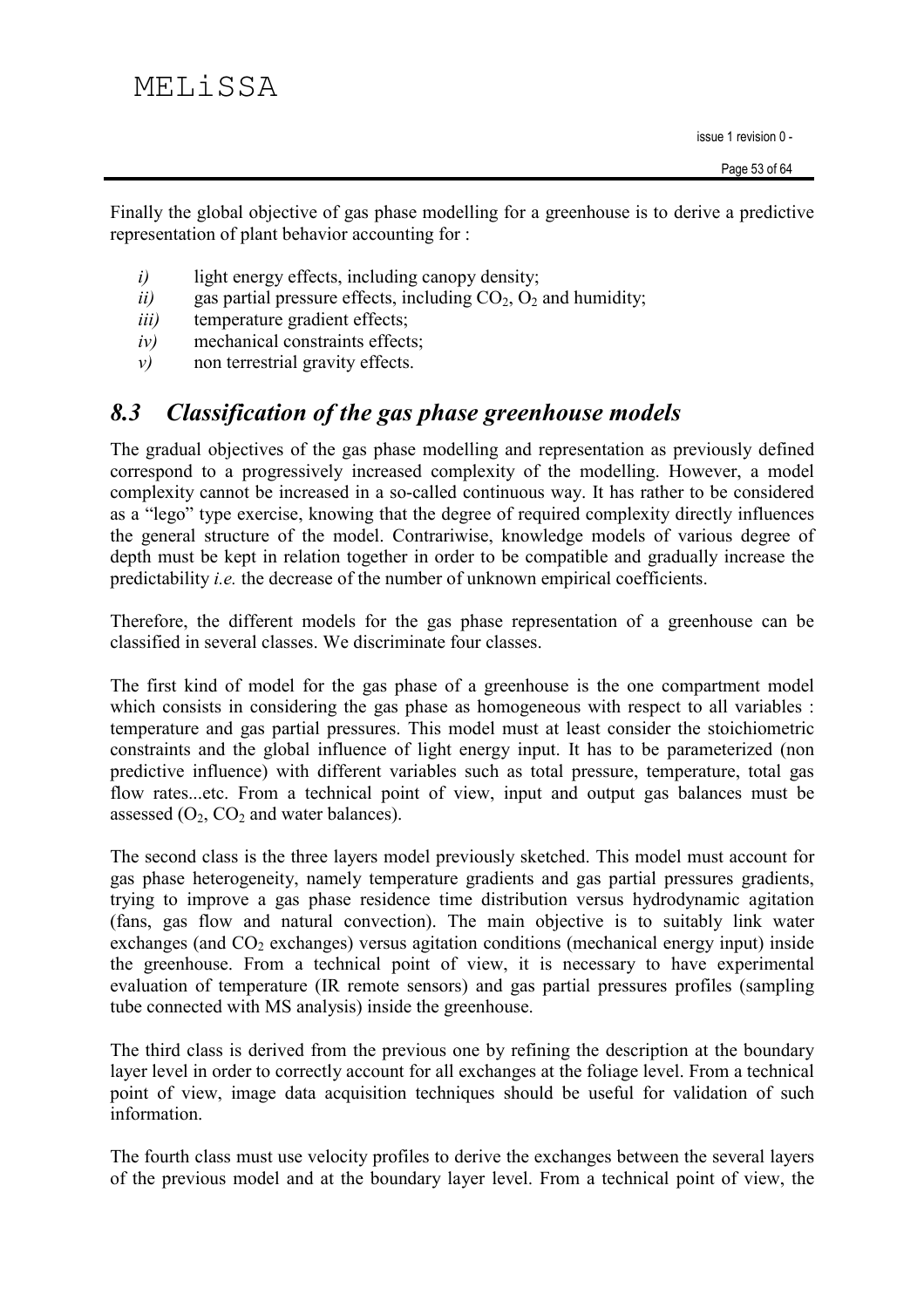Page 54 of 64

experimental validation of such a description must be done with velocity profiles measurements (anemometry) and hydrostatic pressure measurements.

The general classification of the possible models of the gas phase of a greenhouse are summarized in Table 5.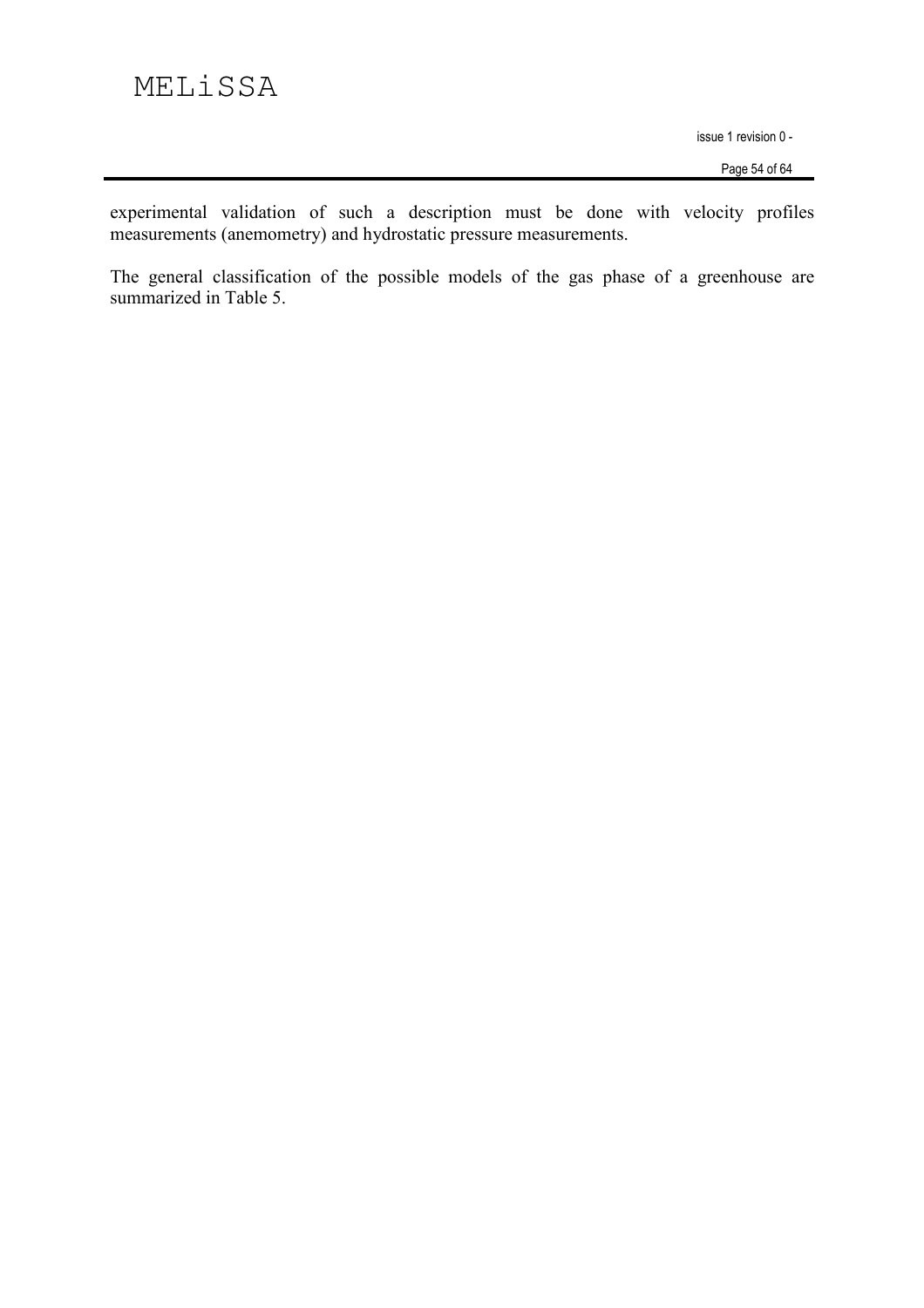Page 55 of 64

| <b>Type of model</b>                                                                                   | <b>Assumption</b>                                                                                                                                                                                            | <b>Experimental</b><br>validation                                                                                                                                                                                                                                                             | Objective                                                                                                                                                                                                                                                        |
|--------------------------------------------------------------------------------------------------------|--------------------------------------------------------------------------------------------------------------------------------------------------------------------------------------------------------------|-----------------------------------------------------------------------------------------------------------------------------------------------------------------------------------------------------------------------------------------------------------------------------------------------|------------------------------------------------------------------------------------------------------------------------------------------------------------------------------------------------------------------------------------------------------------------|
| One compartment<br>model                                                                               | - Perfectly mixed gas phase<br>- Homogeneous T and<br>partial pressure in gas<br>phase and equal to output<br>stream values<br>- Transfer of light energy<br>to the surface of the canopy                    | - Measurement of<br>input and output<br>volumetric flow rates<br>-Measurement of input<br>and output gas partial<br>pressures : $p_{O2}$ , $p_{CO2}$ ,<br>humidity<br>- Measurement of total<br>pressure in the<br>greenhouse and<br>average T<br>- Measurement of light<br>energy production | - Global mass balance<br>analysis<br>- Stoichiometric<br>reconciliation<br>- Total energy balance                                                                                                                                                                |
| 3-layers model:<br>■ Canopy layer<br>$\blacksquare$ Turbulent<br>intermediate layer<br>Dead zone layer | - Each layer perfectly<br>mixed<br>- Exchange gas flow<br>between the 3 layers                                                                                                                               | - Local T measurement<br>- Local partial pressure<br>measurement by gas<br>sampling and MS<br>analysis for $p_{O2}$ , $p_{CO2}$ ,<br>P <sub>H2O</sub> and other gas                                                                                                                           | - Characterisation of<br>local (at foliage level)<br>influence of T and partial<br>pressures<br>- Characterisation of gas<br>RTD versus agitation<br>devices (fans)<br>- Characterisation of the<br>in-depth penetration of<br>light energy inside the<br>canopy |
| Boundary layer<br>model                                                                                | - Stagnant gas boundary<br>layer at leaves surface<br>- Exchange of heat and<br>mass with bulk canopy<br>layer (see previous model)<br>by diffusive transfer                                                 | - Image analysis of<br>aerial part of plants                                                                                                                                                                                                                                                  | - Predictive transfer<br>model mass and heat<br>exchanges between<br>leaves and surroundings                                                                                                                                                                     |
| Complete<br>hydrodynamic<br>model                                                                      | - Classical assumptions for<br>gas turbulence models<br>- Stagnant boundary layers<br>and solid surfaces<br>- Caricatural representation<br>of solid shapes (plants,<br>lamps, fans) into the green<br>house | - Gas velocity profiles<br>- Total hydrostatic<br>pressures                                                                                                                                                                                                                                   | - To link the previous<br>models with CFD<br>simulation<br>- To take into account a<br>predictive approach of<br>convective terms<br>- To attempt to obtain a<br>predictive approach of<br>non-terrestrial gravity                                               |

Table 5 : Classification of gas phase model for a greenhouse ; the models must be kept in connection knowing that a more elaborated model must at least keep the results of the previous ones.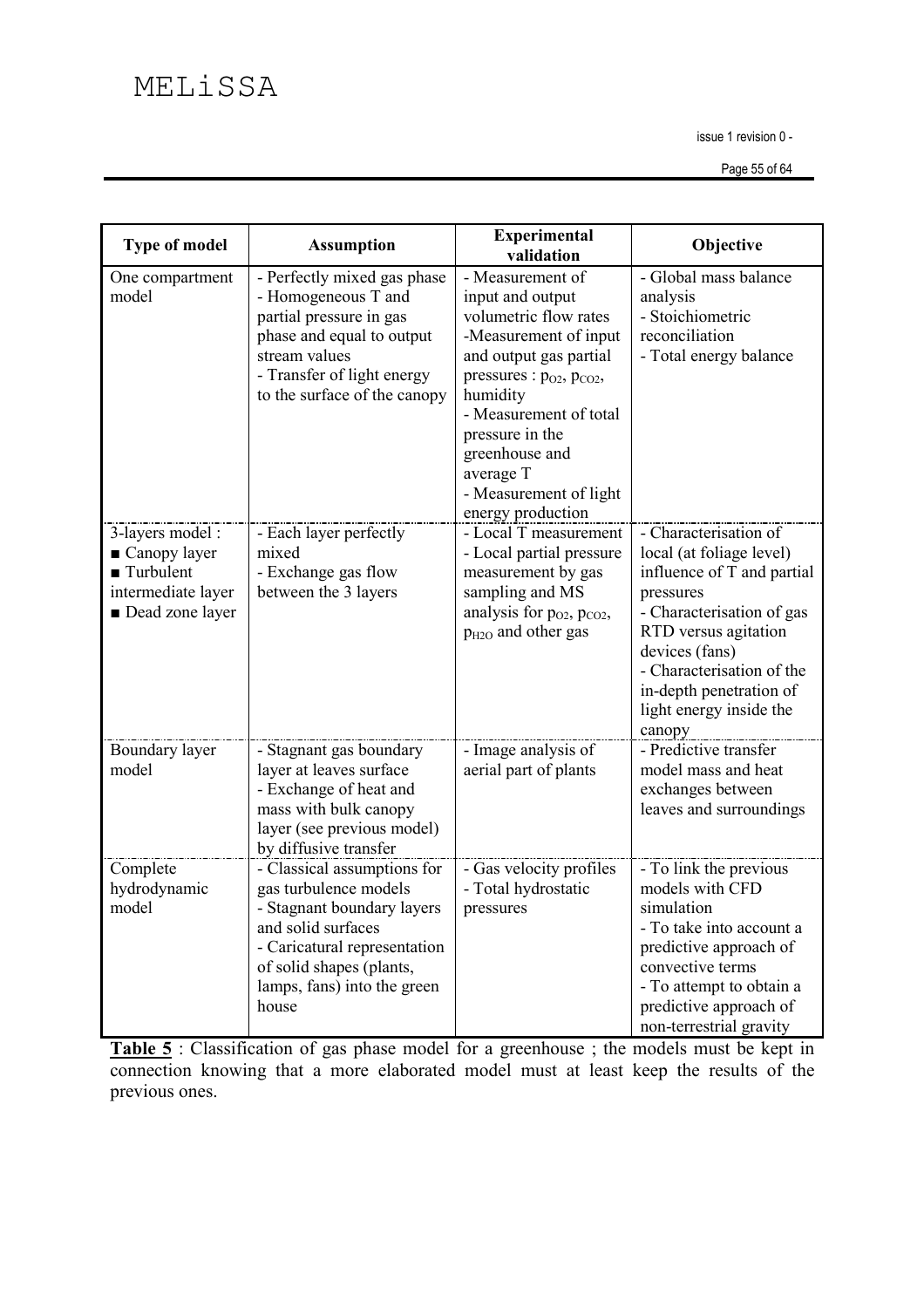#### $\boldsymbol{Q}$ **CONCLUDING REMARKS AND RECOMMENDATIONS**

All the mass and energy balances have been presented in the previous sections and the applications to modelling and control of metabolic chambers, either closed habitats for human activities or higher plant chambers, have been reviewed.

Major issues emerge from this analysis. This mainly concerns :

- (i) the choice of instrumentation that must be selected for analysing gas concentrations,
- *(ii)* the mathematical treatment that must be done with experimental data, either for assessing metabolic variables or for applying a control strategy.
- *(iii)* the understanding, *i.e.* the modelling, of rate limiting processus when those are coming from physical transfer.

The following points are particularly important :

- Assessment of instantaneous metabolic rates  $R_{ni}$  is possible from gas phase analysis.  $\blacksquare$ The values can be used for implementing a control strategy. The values are reliable for gaining a global on-line information and understanding of metabolic activity (either concerning higher plants or human activity) but the implementation of data treatment and analysers must be very carefully done.
- The respiration rate can only be assessed if the gas mole fractions are measured with a high accuracy, *i.e.* at 0.1 % =  $\pm$  500 ppm for oxygen and 0.005 % =  $\pm$  25 ppm for  $CO<sub>2</sub>$ . They must be measured both at inlet and outlet gas streams. Water vapor content in gas stream at measurement points must carefully studied. Similar conclusions for any other released or consumed gas component can be obtained.
- For a metabolic chamber a further degree of complexity must be considered : the gas  $\ddot{\phantom{a}}$ accumulation term cannot generally be neglected. This situation comes from the fact that the gas residence time is generally much higher than in classical bioreactors (several minutes for classical metabolic chambers). This entails that specific data treatments must be performed accounting for transient terms in the mass balance equations and that the measurements frequency may impact the values of the rates that are calculated
- The cross flow of liquid (or the accumulation of biomass into chamber) must generally  $\overline{a}$ be considered, accounting for gas solubility in the mass balances. For permanent gas, the solubilities being low and when liquid cross flow is low, the correction is not very significant. However, for other organic gas, and even for  $CO<sub>2</sub>$ , this must be considered keeping in mind that solubility depends on temperature and in most cases of pH.
- Water balance remains a very difficult point to assess. The difficulties come from several problems. (i) The inlet and outlet water gas stream content is difficult to assess; it strongly depends on temperature and generally it is mandatory to remove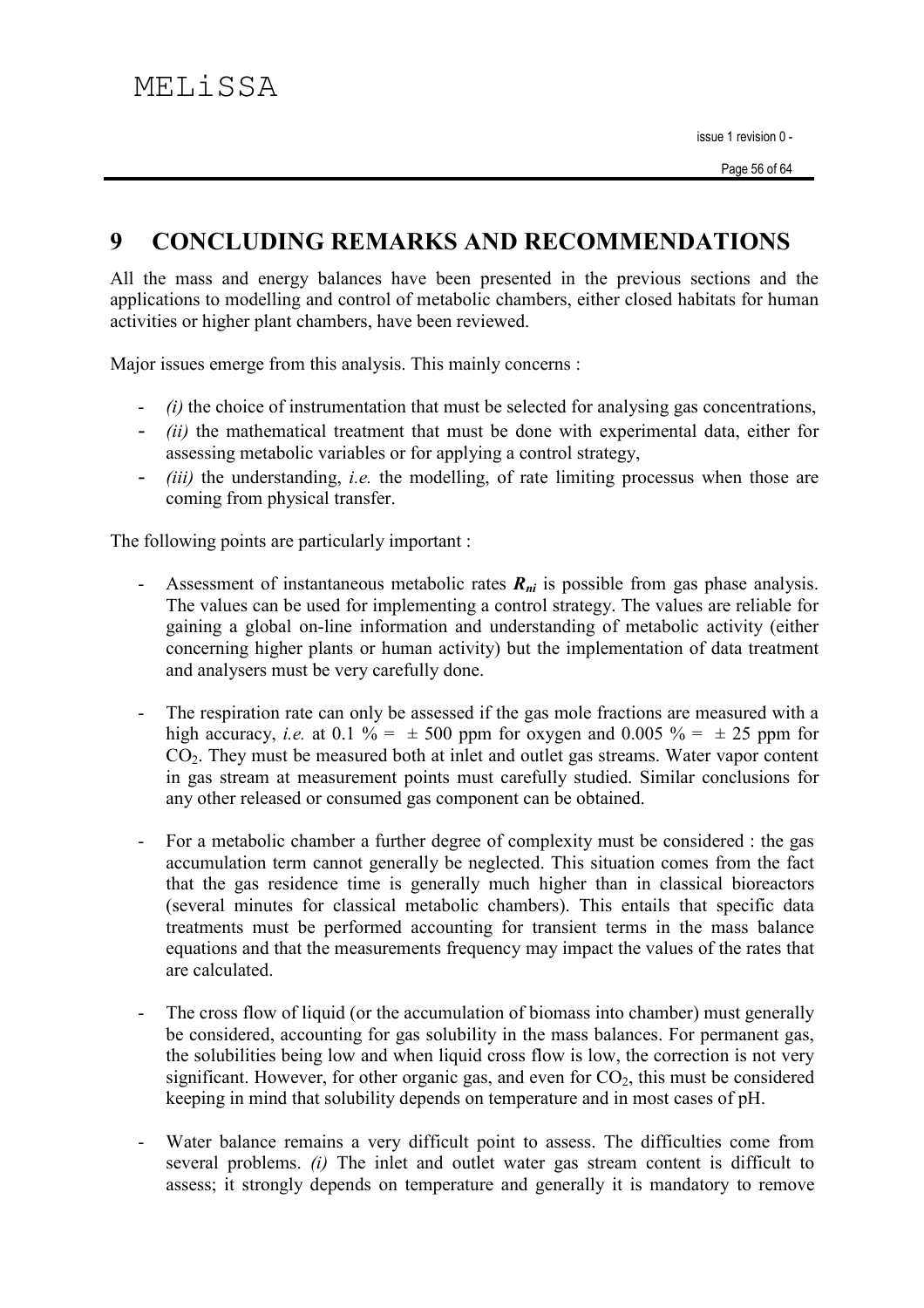# MELiSSA

issue 1 revision 0 -

water content before any other gas analysing device. *(ii)* Of course, liquid balance cannot be ignored, which means that liquid water accumulation must be considered; this in turns leads to take into account the condensation points. *(iii)* Accumulation of water into biomass (*c.a.* 70 % of wet mass of plants by example) must be considered.

- A first mathematical approach consists in considering a perfectly mixed and  $\overline{a}$ homogeneous gas phase. This is generally satisfactory for the estimation of global metabolic rate  $R_{ni}$  from gas mole fractions and flow rate data. This is completely true if gas accumulation terms can be neglected; however, the assumption becomes more and more inaccurate if the heterogeneity of the gas phase increases and if the accumulation of gas compounds in some regions of the chamber is very different from the average value.
- In terms of modelling and understanding, the assumption of homogeneous gas phase is  $\overline{a}$ far to be correct if knowledge models of physical rate limited process must be considered. A first departure model, basically considering a gaseous or a liquid boundary layer, has been put on the table. This model includes a volumetric transfer coefficient  $K_{L}a$ . Although it is a rough model, it may be a clue for studying and understanding the metabolic effect of hypobaric growth of higher plants. It must also be used as a departure model for studying the water exchanges between higher plants and their surroundings.
- In terms of modelling and control of habitability, the assumption of homogeneous gas phase is certainly not a valuable assumption. The gas concentration gradients may be important. A very simple estimation leads to consider that the smallest the gas concentration of one component, the highest the gradient (in relative units) from point to point. This true (and well known) for  $CO<sub>2</sub>$  but also for any trace compound and for water vapour, leading in this last case to "suprising" condensation or evaporation. This must necessarily be considered in order to suitably understand and control the local gas concentrations (including water) in the vicinity of living organisms. This is also known as a controlling process (in food industry by example) the biofilm growth on solid surfaces.
- A promising way to develop non-homogeneous description of gas compartment volume of a metabolic chamber might be to use CFD for defining several (pseudohomogenous) zones, keeping in mind that the gas / solid interfaces must be specifically treated. This is also the only way for computing the mechanical shear stress which is known to have an effect on higher plants growth. Such models, which include gravitational effects, would be the good way to give a first insight (to provide a prediction ?) of the macroscopic effect of non terrestrial gravity on plant growth.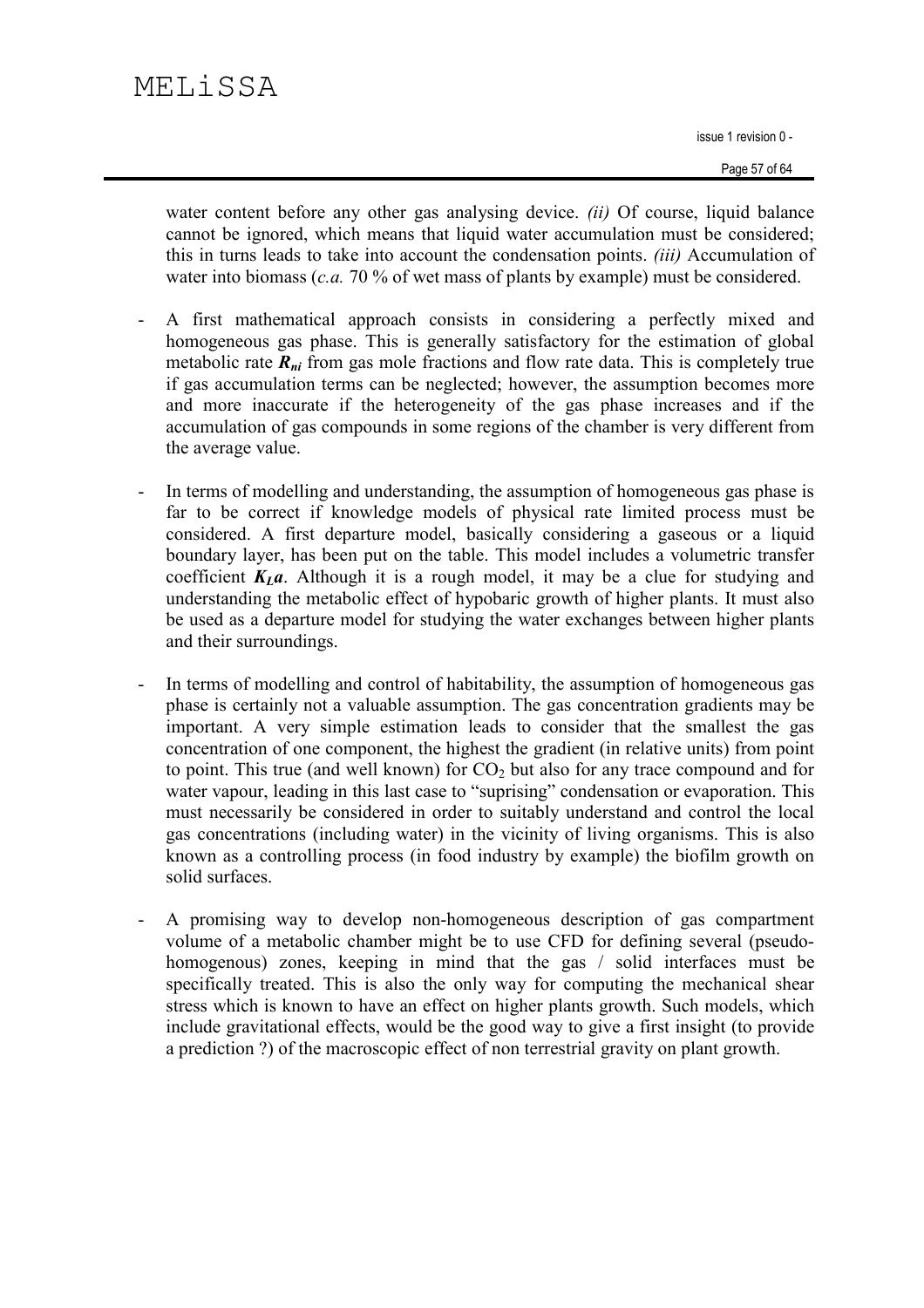# MELiSSA

issue 1 revision 0 -

Page 58 of 64

## **Notation**

| $\Phi$ :         | Flow rate                                    | $kg.s^{-1}$ ; $m^3.s^{-1}$ ; mole.s <sup>-1</sup> ; $J.s^{-1}$ |
|------------------|----------------------------------------------|----------------------------------------------------------------|
| $\mu$ :          | Specific internal energy (per unit man)      | $J.kg^{-1}$                                                    |
| $h$ :            | Specific enthalpy (per unit man)             | $J.kg^{-1}$                                                    |
| ${\bf S}$ :      | Specific entropy (per unit man)              | $J.kg^{-1}K^{-1}$                                              |
| $C_p$ :          | Heat capacity (per unit man)                 | $J.kg^{-1}K^{-1}$                                              |
| $\mathfrak{p}$ : | Absolute pressure                            | $Pa: 1 atm = 101.3 kPa$                                        |
| $T$ :            | Temperature                                  | $K:0^{\circ}C = 273.15 K$                                      |
| $y_i$ :          | Gas phase molar fraction of component i      |                                                                |
| $p_i$ :          | Partial pressure of component I              | Pa                                                             |
| R:               | Ideal gas constant                           | $R = 8.3143$ J.mole <sup>-1</sup> .K <sup>-1</sup>             |
| $m$ :            | Total mass in the system                     | kg                                                             |
| n:               | Total number of moles in the system          | mole                                                           |
| $R_n$ :          | Production $(R_n > 0)$                       |                                                                |
|                  | or consumption $(R_n < 0)$ rate in system    | $mole.s^{-1}$                                                  |
| $R_{ni}$ :       | Production or consumption rate               |                                                                |
|                  | of component i in system                     | $mole.s-1$                                                     |
| V:               | Total gas volume of the system               | m <sup>3</sup>                                                 |
|                  | $\Phi_L$ : Liquid flow rate (volumic)        | $m^3.s^{-1}$                                                   |
| $C_i$ :          | Concentration of component i                 |                                                                |
|                  | in liquid flow                               | mole. $m^{-3}$                                                 |
| $r_{ni}$ :       | Volumetric production $(r_{ni} > 0)$         |                                                                |
|                  | or consumption $(r_{ni} < 0)$ rate in system | mole. $m^{-3}.s^{-1}$                                          |
| M:               | Molecular weight                             | $g$ mole <sup>-1</sup>                                         |
| $W_i$ :          | Gas phase mass fraction                      |                                                                |

# Subscripts

- molar units  $n$ :
- $m$ : mass units
- volumic units  $V:$
- component i  $i$ :
- Liquid flow  $L$ :
- enthalpy  $h$  :
- entropy  $\mathbf S$  :
- Gibbs energy  $g:$

# **Superscripts**

- $(1)$ : inlet flow
- $(2)$ : outlet flow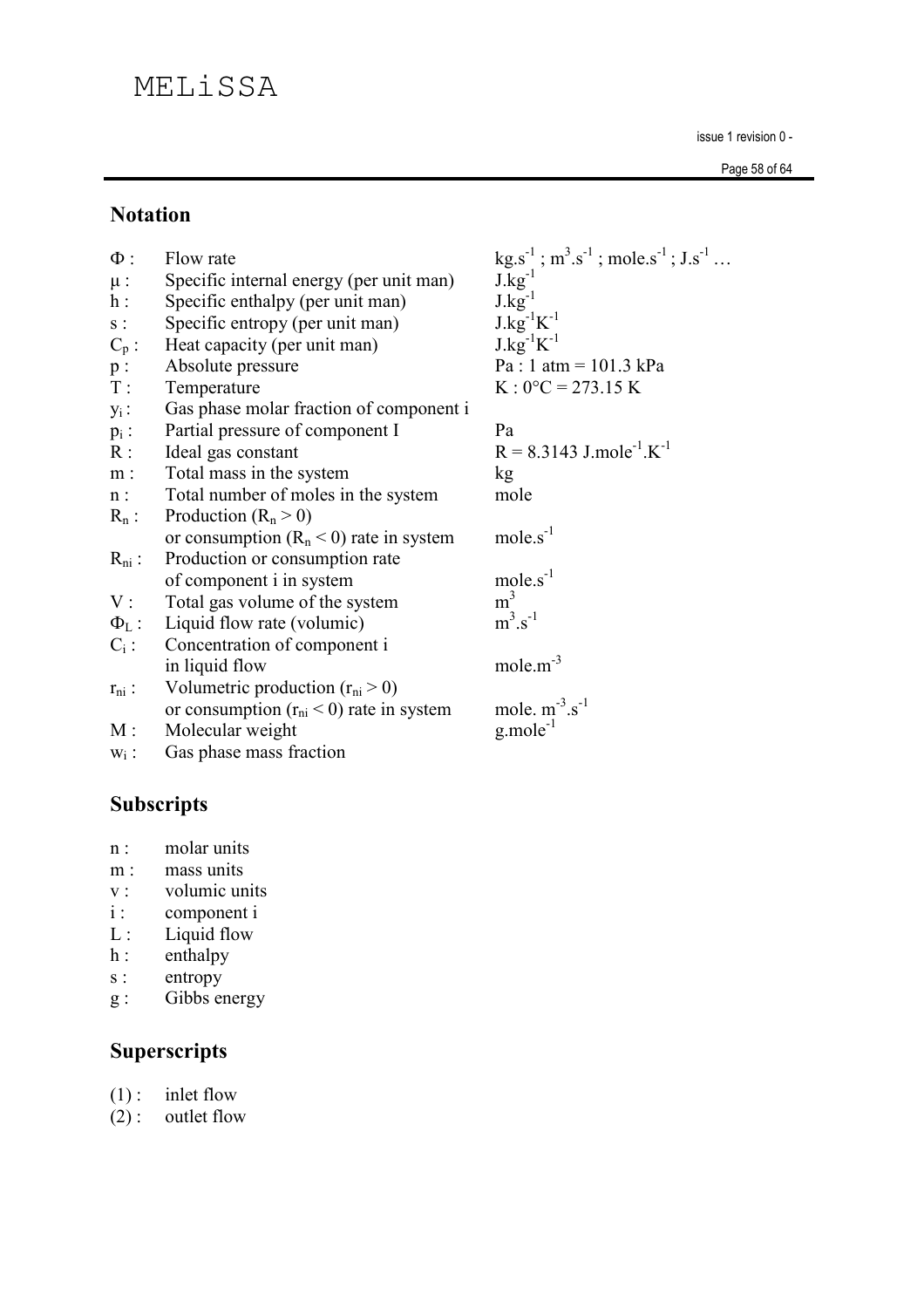# **References**

**BAILEY B.-J. (2000)** Constraints. Acta Hort. 534: 21-30.

**BARTZANAS T., BOULARD T., KITTAS, C. (2002).** Numerical simulation of airflow and temperature distribution in tunnel greenhouse equipped with insect-proof screen in the openings. Comput. Electron. Agric. 34: 207-221.

BOULARD T., HAXAIRE R, LAMRANI M., ROY J.-C., JAFFRIN A. (1999). Characterization and modeling of the air fluxes induced by natural ventilation in greenhouse. J. Agric. Eng. Res. 74: 135-144.

**BOULARD T., WANG S. (2000)** Greenhouse crop transpiration simulation from external climate conditions. Agric. For. Meteorol. 100: 25-34.

**BOULARD T., WANG S. (2002).** Experimental and numerical studies on the heterogeneity of crop transpiration in a plastic tunnel. Comput. Electron. Agric. 34: 173-190.

BOULARD T., WANG S., HAXAIRE R. (2000). Mean and turbulent air flows and microclimatic patterns in an empty greenhouse tunnel. Agric. For. Meteorol. 100: 169-181.

BROWN D., COLE T.-J., DAUNCEY M.-J., MARRS R.-W., MURGATROYD, P.-R. (1984). Analysis of gaseous exchange in open-circuit indirect calorimetry. Med. & Biol. Eng. & Comp. 22: 333-338.

**CRITTEN D.-L., BAILEY B.-J. (2002).** A review of greenhouse engineering developments during the 1990s. Agric. For. Meteorol. 112: 1-22.

DAYAN J., DAYAN E., STRASSBERG Y., PRESNOV E. (2004). Simulation and control of ventilation rates in greenhouses. *Math. Comput. Simul.* 65: 3-17.

FUCHS M., SEGAL I., DAYAN E., JORDAN K. (1995). Improving Greenhouse Microclimate Control with the Help of Plant Temperature Measurements, IS-1816-90r.

HAXAIRE R., BOULARD T., MERMIER M. (2000). Greenhouse natural ventilation by wind forces. Acta Hort. 534: 31-40.

**LAMRANI M., BOULARD T., ROY J.-C. (2001).** Air flows and temperature patterns induced in a confined greenhouse. J. Agric. Eng. Res. 28: 75–88.

MCLEAN J.-A. (1972). Analysis of the efficiency of greenhouse ventilation using computational fluid dynamics. Agric. For. Meteorol. 85: 217-228.

MCLEAN J.-A., TOBIN G. (1987). Animal and Human Calorimetry. Cambridge: Cambridge University Press.

MCLEAN J.-A., WATTS P.-R. (1976). Analytical refinements in animal calorimetry. J. Appl. Physiol. 40: 827-831.